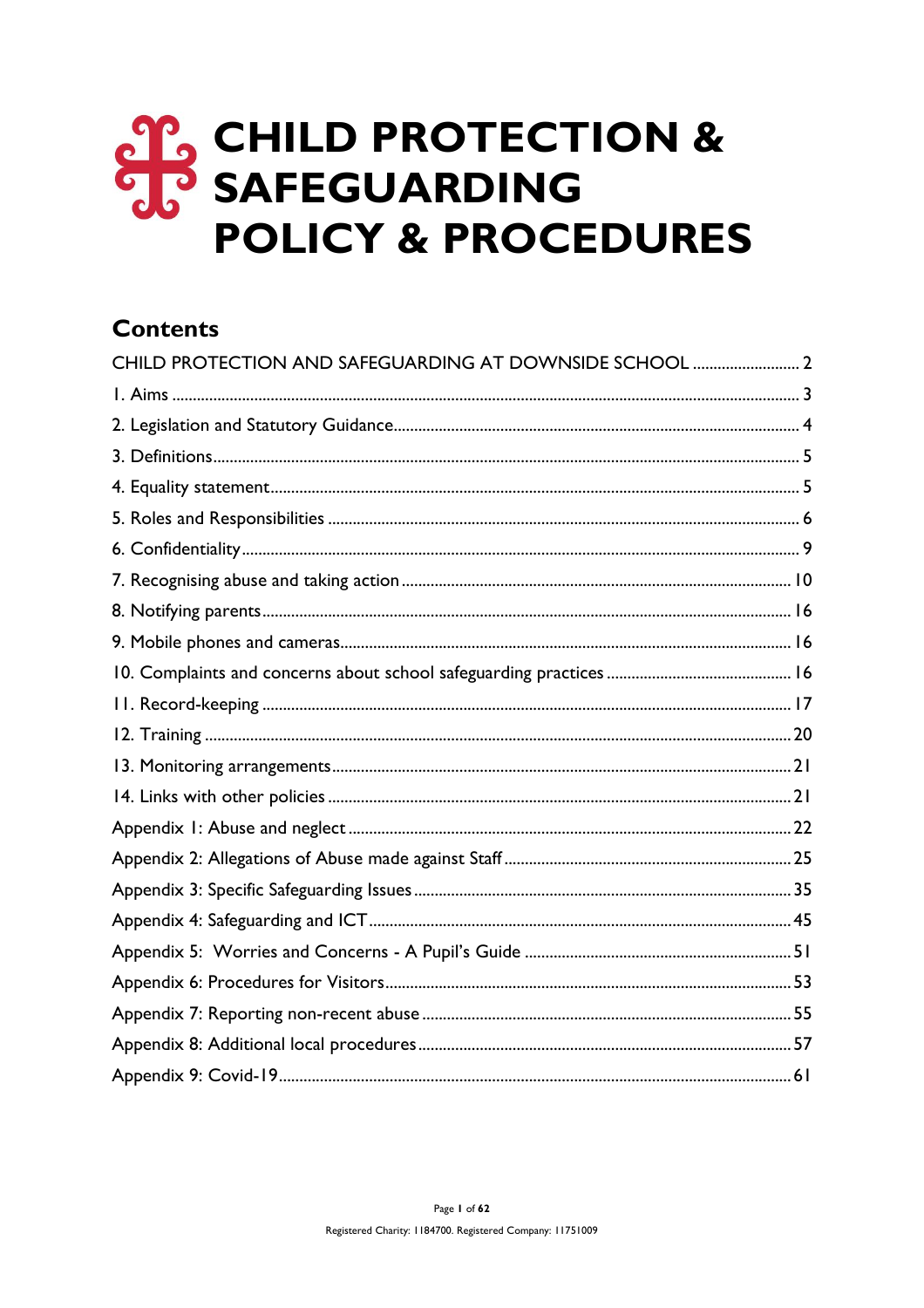*This policy can be made available in large print or another accessible format if required to comply with the Equality Act 2010*

# **CHILD PROTECTION AND SAFEGUARDING AT DOWNSIDE SCHOOL**

Anyone who has concerns about a child's welfare, including if there is a concern that the child is suffering significant harm or is likely to do so, should make a referral to our Designated Safeguarding Lead (DSL)– unless an allegation is against them or another member of staff, when the Head must be informed - and in all cases the guidelines laid down by the DfE and South West Child Protection Procedures must be followed – the latter are online procedures, which are regularly updated. Key staff should upload this website to their desktop for instant access.

#### [www.swcpp.org.uk](http://www.swcpp.org.uk/)

Anyone however, can make a referral, if necessary (see section below on 'Whistleblowing')

The Designated Safeguarding Lead (DSL) will inform the Head of all cases of actual or suspected abuse. The only exception to this would be if the Headwere implicated in the concerns, in which case the Chair of Governors would be informed. Any concerns relating to the Designated Safeguarding Lead (DSL) should be referred to the Head.

| <b>Designated</b><br><b>Safeguarding</b><br><b>Lead (DSL)</b>            | Claire<br><b>Mrs</b><br><b>Murphy</b> | <b>Director</b><br>оf<br><b>Pastoral Care</b> | 01761 235183 | cmurphy@downside.co.uk  |
|--------------------------------------------------------------------------|---------------------------------------|-----------------------------------------------|--------------|-------------------------|
| <b>Deputy</b><br><b>Designated</b>                                       | Andrew<br>Mr<br><b>Hobbs</b>          | Head                                          | 01761 235102 | ahobbs@downside.co.uk   |
| <b>Safeguarding</b><br><b>Lead (DDSL)</b>                                | Michael<br>Mr<br>Randall              | <b>Deputy Head</b>                            | 01761 235116 | mrandall@downside.co.uk |
| with<br><b>Governor</b><br>responsibility for<br><b>Child Protection</b> | <b>Terri Wilcox</b>                   | Governor                                      | 07853804716  | twilcox@downside.co.uk  |

**Key Numbers**

**Somerset Direct – 0300 123 2224**

**DBS Confidential checking service – [sensitive@dbs.gsi.gov.uk](mailto:sensitive@dbs.gsi.gov.uk)**

**DBS referrals helpline – 01325 953795**

**Designated Officer at the Local Authority (formerly LADO) via Somerset Direct 0300 123 2224** 

# **ALL SCHOOL STAFF SHOULD KNOW WHERE THEY CAN ACCESS THIS CHILD PROTECTION GUIDANCE**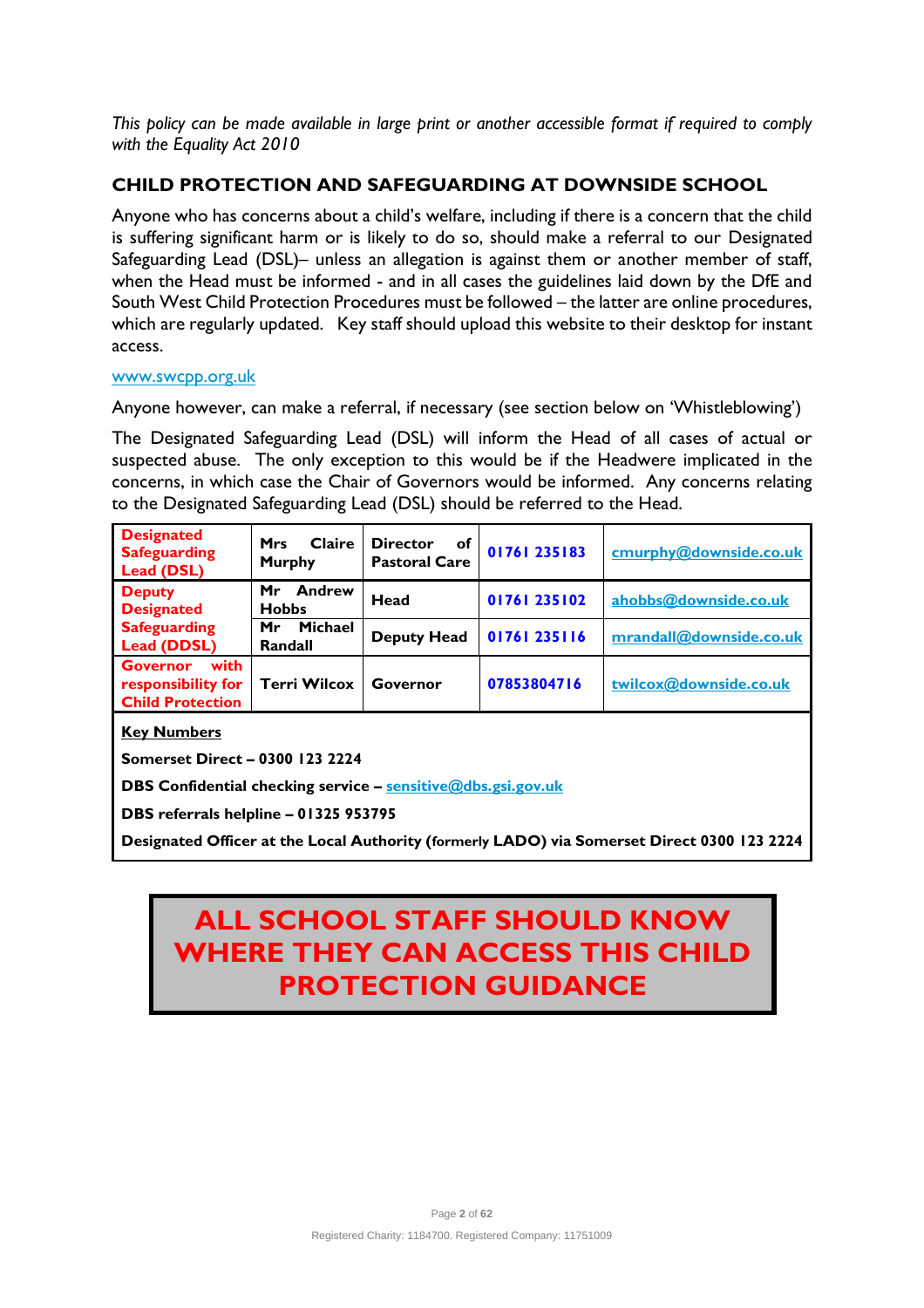# **1. Aims**

This policy identifies and understands the ways in which children need to be safeguarded. Staff working with children are advised to maintain an attitude of "it could happen here" where safeguarding is concerned. When concerned about the welfare of a child, staff should always act in the best interests of the child.

# **Children in need**

A child in need is defined under the Children Act 1989 as a child who is unlikely to achieve or maintain a reasonable level of health or development, or whose health and development is likely to be significantly or further impaired, without the provision of services; or a child who is disabled. Local authorities are required to provide services for children in need for the purposes of safeguarding and promoting their welfare. Children in need may be assessed under section 17 of the Children Act 1989.

#### **Children suffering or likely to suffer significant harm**

Local authorities, with the help of other organisations as appropriate, have a duty to make enquires under section 47 of the Children Act 1989 if they have reasonable cause to suspect that a child is suffering, or is likely to suffer, significant harm. Such enquiries enable them to decide whether they should take any action to safeguard and promote the child's welfare and must be initiated where there are concerns about maltreatment, including all forms of abuse and neglect, female genital mutilation or other so-called honour-based abuse, and extrafamilial threats like radicalisation, sexual exploitation and serious violence.

# **Staff Code of Conduct**

This policy should be read in conjunction with the staff code of conduct. This is available for staff on the Teams information drive: [Click here](https://teams.microsoft.com/l/file/64C6D487-7EFB-4B4E-8CFC-7DDF81D60B55?tenantId=36eb3f7c-2762-460f-ac55-978d917b290c&fileType=pdf&objectUrl=https%3A%2F%2Fdownsideschool.sharepoint.com%2Fsites%2FInformation%2FShared%20Documents%2FSchool%20Policies%2C%20Plans%20and%20Procedures%2FStandard%20Operating%20Procedures%20(SOPs)%2FCurrent%20SOPs%2FInternal%20Policies%2C%20Procedures%2C%20Protocols%20and%20Plans%2F2021%20Code%20of%20Conduct.pdf&baseUrl=https%3A%2F%2Fdownsideschool.sharepoint.com%2Fsites%2FInformation&serviceName=teams&threadId=19:4543ae9f4af64774a58324c3ee7dbaf1@thread.tacv2&groupId=656ca963-ab7e-42eb-b8df-10082ae29206)

#### **The school aims to ensure that**:

- appropriate action is taken in a timely manner to safeguard and promote children's welfare;
- all staff are aware of their statutory responsibilities with respect to safeguarding;
- staff are properly trained in recognising and reporting safeguarding issues;
- it establishes a positive, supportive, secure environment in which children can learn and develop, together with a School ethos which promotes, in all pupils, a sense of being valued;
- we practise safer recruitment in checking the suitability of all staff and volunteers who work at Downside in accordance with the guidance given in *Keeping children safe in education (September 2021)*; Independent School Standards Regulations, Schedule 1, Part 4; the National Minimum Standards for Boarding Schools 2015. (The School's Recruitment Policy is contained in Employee Handbook available in Information Drive on School computer system and from Human Resources);
- it raises awareness of child protection issues and equips children with the knowledge and skills needed to keep themselves safe through, for example, use of online resources, the content of the curriculum and PSHE, together with guidance on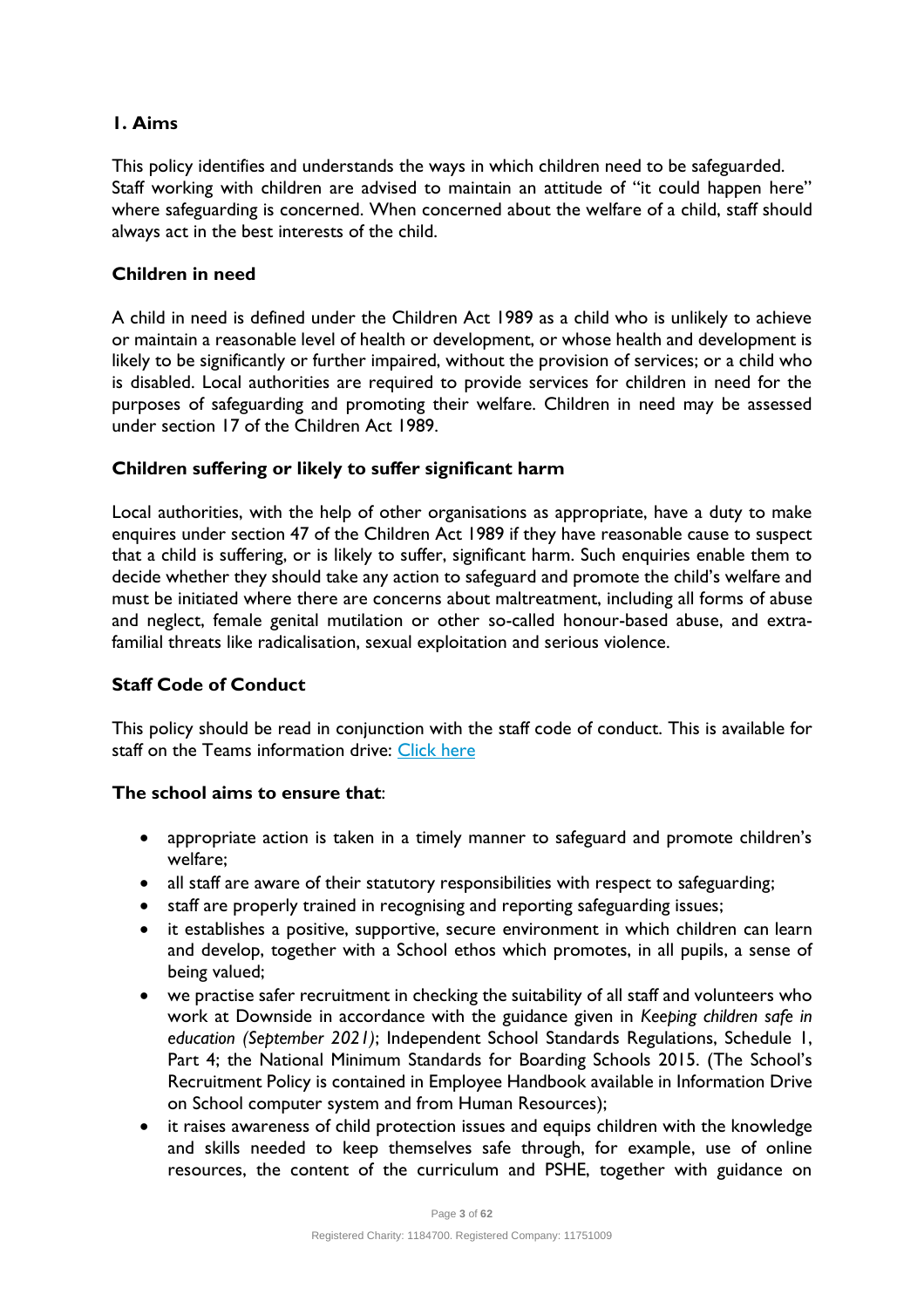adjusting behaviour to reduce risks including the safe use of electronic devices and the internet, building resilience to protect themselves and their peers and information about who they should turn to for help;

- it develops and implements procedures for identifying and reporting cases, or suspected cases, of abuse;
- it supports pupils who have been abused in accordance with their agreed child protection plan;
- we recognise that because of the day-to-day contact with children, staff are well placed to observe the outward signs of abuse.

Downside School will therefore:

- establish and maintain an environment where children feel secure, are encouraged to talk, and are listened to;
- ensure children know that there are adults in Downside School whom they can approach if they are worried;
- include opportunities in the Personal, Social, Health and Economic (PSHE) Education and Relationships and Sex Education (RSE) curriculum for children to develop the skills they need to recognise and stay safe from abuse.

# **2. Legislation and Statutory Guidance**

This policy is based on the Department for Education's statutory guidance, Keeping Children [Safe in Education](https://www.gov.uk/government/publications/keeping-children-safe-in-education--2) (September 2021) and [Working Together to Safeguard Children](https://www.gov.uk/government/publications/working-together-to-safeguard-children--2) (July 2018), and the [Governance Handbook.](https://www.gov.uk/government/publications/governance-handbook) We comply with this guidance and the procedures set out by our local safeguarding children partnership.

This policy is also based on the following legislation:

- Part 3 of the schedule to the [Education \(Independent School Standards\) Regulations 2014,](http://www.legislation.gov.uk/uksi/2014/3283/schedule/part/3/made) which places a duty on academies and independent schools to safeguard and promote the welfare of pupils at the school
- [The Children Act 1989](http://www.legislation.gov.uk/ukpga/1989/41) (an[d 2004 amendment\)](http://www.legislation.gov.uk/ukpga/2004/31/contents), which provides a framework for the care and protection of children
- Section 5B(11) of the Female Genital Mutilation Act 2003, as inserted by section 74 of the [Serious Crime Act 2015,](http://www.legislation.gov.uk/ukpga/2015/9/part/5/crossheading/female-genital-mutilation) which places a statutory duty on teachers to report to the police where they discover that female genital mutilation (FGM) appears to have been carried out on a girl under 18
- Statutory guidance on FGM, which sets out responsibilities with regards to safeguarding and supporting girls affected by FGM
- [The Rehabilitation of Offenders Act 1974,](http://www.legislation.gov.uk/ukpga/1974/53) which outlines when people with criminal convictions can work with children
- Schedule 4 of the [Safeguarding Vulnerable Groups Act 2006,](http://www.legislation.gov.uk/ukpga/2006/47/schedule/4) which defines what 'regulated activity' is in relation to children
- Statutory guidance [on the Prevent duty,](https://www.gov.uk/government/publications/prevent-duty-guidance) which explains schools' duties under the Counter-Terrorism and Security Act 2015 with respect to protecting people from the risk of radicalisation and extremism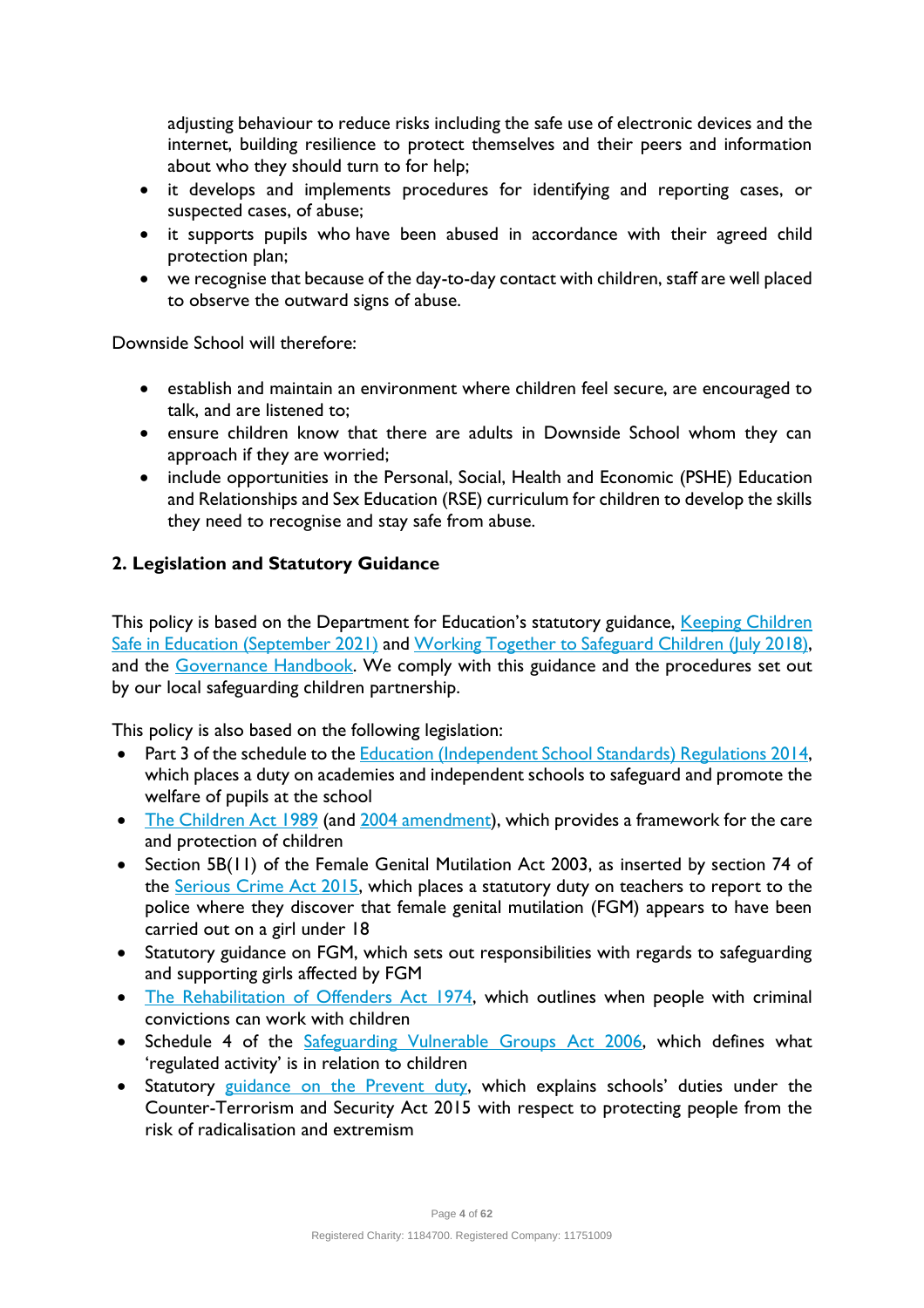• We will follow the [South West Child Protection Procedures](https://www.proceduresonline.com/swcpp/somerset/index.html) and those set out by the Somerset Safeguarding Children Partnership and take account of guidance issued by the DfE.

#### *.* **3. Definitions**

#### **Safeguarding and promoting the welfare of children means**:

- protecting children from maltreatment;
- preventing impairment of children's mental health or development;
- ensuring that children grow up in circumstances consistent with the provision of safe and effective care;
- taking action to enable all children to have the best outcomes.

**Child protection** is part of this definition and refers to activities undertaken to prevent children suffering, or being likely to suffer, significant harm.

**Abuse** is a form of maltreatment of a child, and may involve inflicting harm or failing to act to prevent harm. Appendix 1 explains the different types of abuse.

**Neglect** is a form of abuse and is the persistent failure to meet a child's basic physical and/or psychological needs, likely to result in the serious impairment of the child's health or development. Appendix 1 defines neglect in more detail.

**Children** includes everyone under the age of 18, however this policy applies to all pupils.

#### **4. Equality statement**

Some children have an increased risk of abuse, and additional barriers can exist for some children with respect to recognising or disclosing it. We are committed to anti-discriminatory practice and recognise children's diverse circumstances. We ensure that all children have the same protection, regardless of any barriers they may face.

We give special consideration to children who:

- have special educational needs or disabilities;
- are young carers;
- are showing signs of being drawn in to anti-social or criminal behaviour, including gang involvement and association with organised crime groups;
- are frequently missing / go missing from care/home;
- are at risk of modern slavery, trafficking or exploitation;
- are at risk of being radicalised or exploited;
- are in a family circumstance presenting challenges for the child, such as drug and alcohol misuse, adult mental health and domestic abuse;
- are misusing drugs or alcohol themselves;
- may experience discrimination due to their race, ethnicity, religion, gender identification or sexuality;
- have English as an additional language;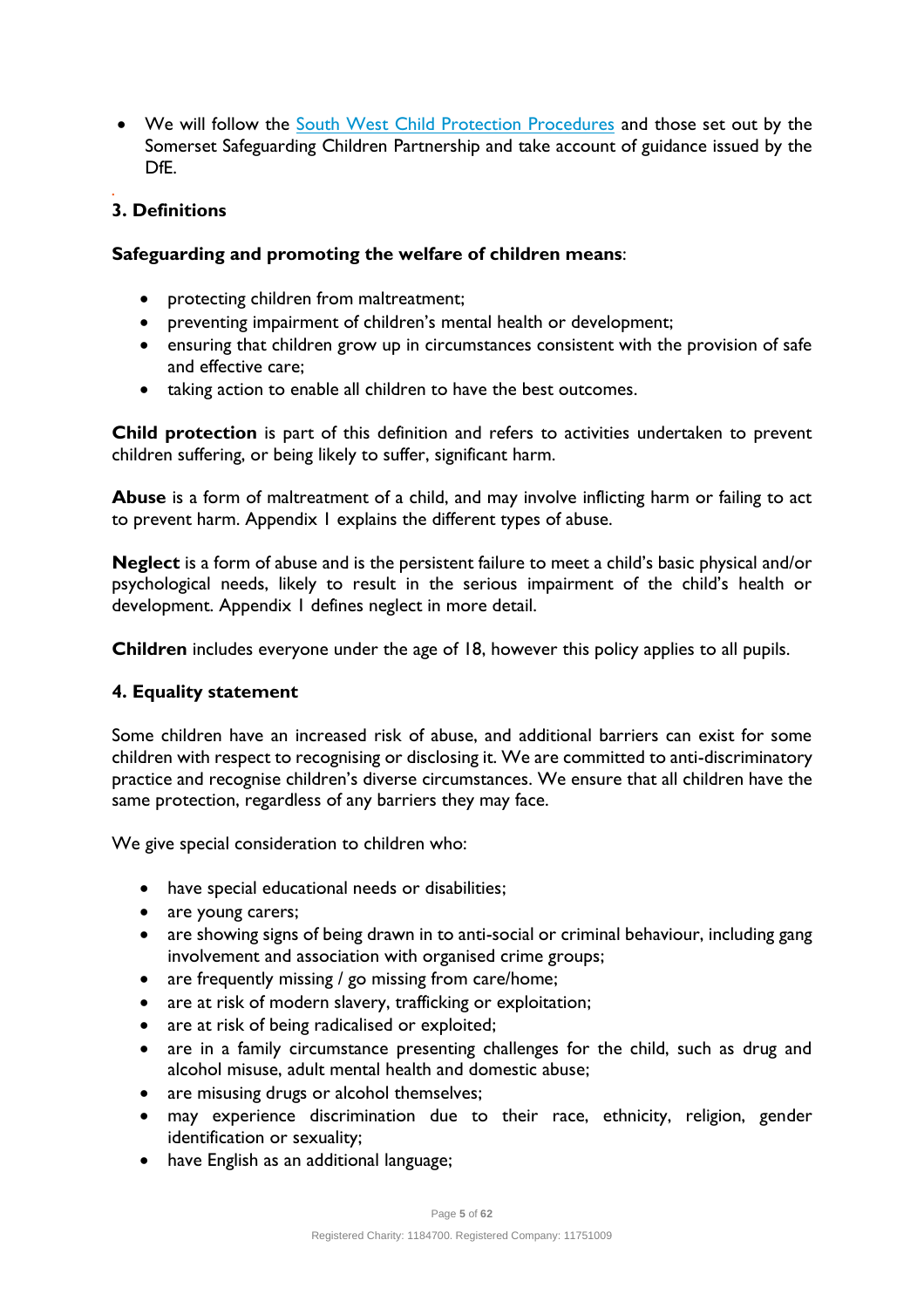- are known to be living in difficult situations for example, temporary accommodation or where there are issues such as substance abuse or domestic violence or abuse;
- are at risk of FGM, sexual exploitation, forced marriage, or radicalisation;
- are asylum seekers;
- are privately fostered.

# **5. Roles and Responsibilities**

Safeguarding and child protection is **everyone's** responsibility. This policy applies to all staff, volunteers and governors in the school and is consistent with the procedures of Somerset Local Safeguarding Children Partnership. Our policy and procedures also apply to extended school and off-site activities.

# **5.1 All staff**

All staff will read and understand Part 1 and Annex A of the Department for Education's statutory safeguarding guidance, [Keeping Children Safe in Education](https://www.gov.uk/government/publications/keeping-children-safe-in-education--2) (September 2021), and review this guidance at least annually.

All staff will be aware of:

- our systems which support safeguarding, including the staff code of conduct, the role of the Designated Safeguarding Lead (DSL), the behaviour policy, and the safeguarding response to children who go missing from education;
- the early help process (sometimes known as the common assessment framework) and their role in it, including identifying emerging problems, liaising with the DSL, and sharing information with other professionals to support early identification and assessment;
- the process for making referrals to local authority children's social care and for statutory assessments that may follow a referral, including the role they might be expected to play;
- what to do if they identify a safeguarding issue or a child tells them they are being abused or neglected, including specific issues such as FGM, and how to maintain an appropriate level of confidentiality while liaising with relevant professionals;
- the signs of different types of abuse and neglect, as well as specific safeguarding issues, such as child sexual exploitation (CSE), FGM, peer on peer abuse and radicalisation.

Section 12 and appendix 4 of this policy outline in more detail how staff are supported to do this.

# **5.2 The Designated Safeguarding Lead (DSL)**

Our DSL is Mrs Claire Murphy. The DSL takes lead responsibility for child protection and wider safeguarding.

During term time, the DSL will be available during school hours for staff to discuss any safeguarding concerns.

Mrs Claire Murphy, Director of Pastoral Care, [\(cmurphy@downside.co.uk,](mailto:cmurphy@downside.co.uk) 01761 235183)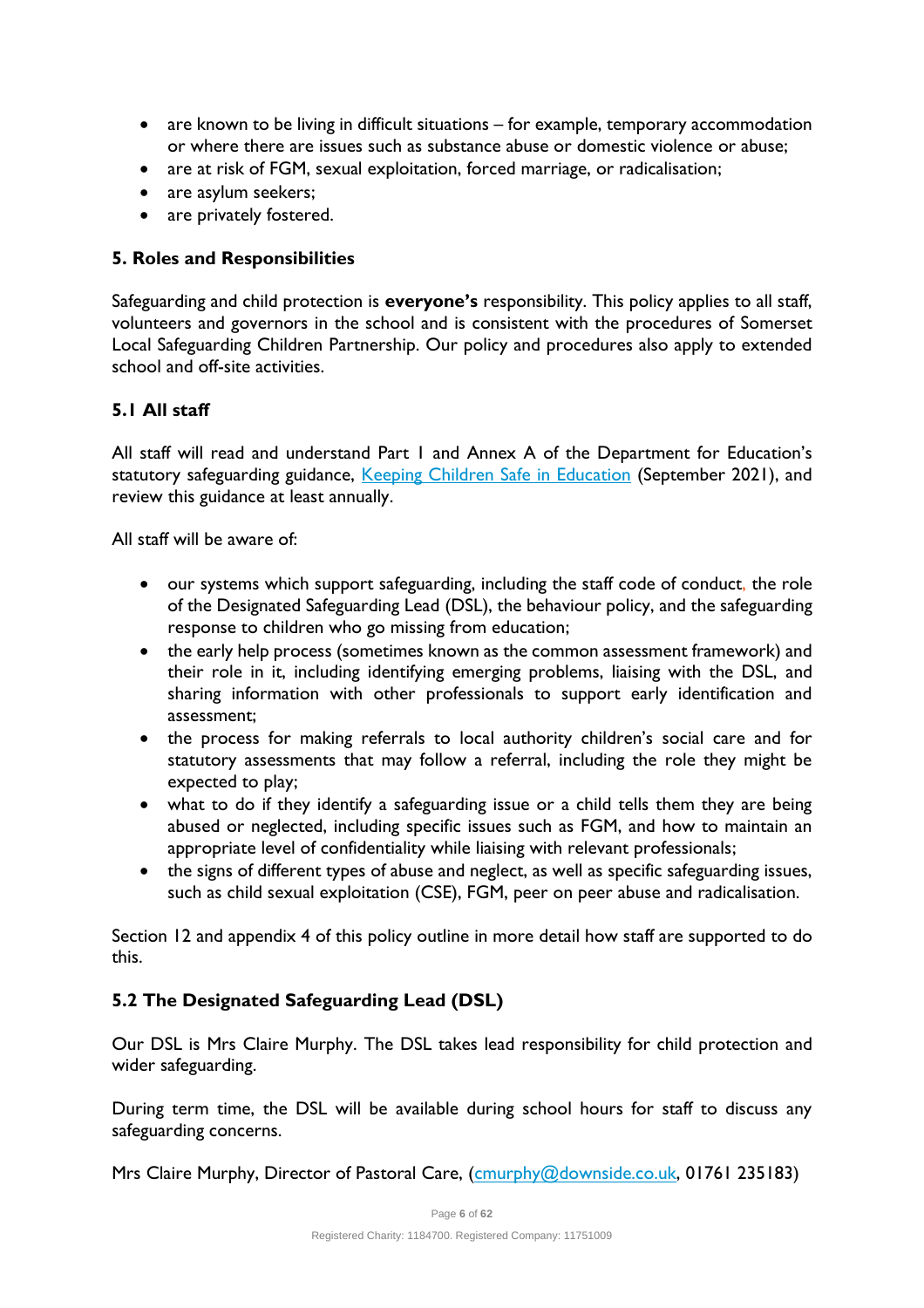When the DSL is absent, the deputies Mr Andrew Hobbs, Head [\(ahobbs@downside.co.uk,](mailto:ahobbs@downside.co.uk) 01761 235102) and Mr Michael Randall, Deputy Head [\(mrandall@downside.co.uk,](mailto:mrandall@downside.co.uk) 01761 235116) will act as cover.

The designated safeguarding lead is expected to:

- act as a point of contact with the three safeguarding partners (Social Care, Health and Police) and work with other agencies in line with Working Together to Safeguard Children;
- liaise with the Head to inform him or her of issues, especially ongoing enquiries under section 47 of the Children Act 1989 and police investigations;
- as required, liaise with the "case manager" and the designated officer(s) at the local authority for child protection concerns in cases which concern a staff member;
- liaise with staff (especially pastoral support staff, school nurses, IT Technicians, and SENCO) on matters of safety and safeguarding (including online and digital safety) and when deciding whether to make a referral by liaising with relevant agencies and act as a source of support, advice and expertise for all staff;
- refer cases of suspected abuse to the local authority children's social care as required;
- support staff who make referrals to local authority children's social care;
- refer cases to the Channel programme (part of the Prevent agenda) where there is a radicalisation concern as required;
- support staff who make referrals to the Channel programme;
- when a child moves school, in addition to handing over any child protection file securely, the DSL will share information proactively with the new school to enable the new school to have support in place when a child arrives and to ensure that key staff, such as the SENCO, are aware of any needs;
- help promote educational outcomes by sharing the information about the welfare, safeguarding and child protection issues that children, including children with a social worker, are experiencing, or experienced, with teachers and the school leadership staff.

The DSL must train staff to:

- understand the assessment process for providing early help and statutory intervention, including local criteria for action and local authority children's social care referral arrangements;
- have a working knowledge of how local authorities conduct a child protection case conference and a child protection review conference and be able to attend and contribute to these effectively when required to do so;
- how to access, and understand, the school's child protection policy and procedures, especially new and part time staff;
- be alert to the specific needs of Children in Need (those who may need a social worker), those with special educational needs and young carers;
- understand relevant data protection legislation and regulations, especially the Data Protection Act 2018 and the General Data Protection Regulation;
- understand the importance of information sharing, both within the school, and with the three safeguarding partners, other agencies, organisations and practitioners;
- be able to keep detailed, accurate, secure written records of concerns and referrals;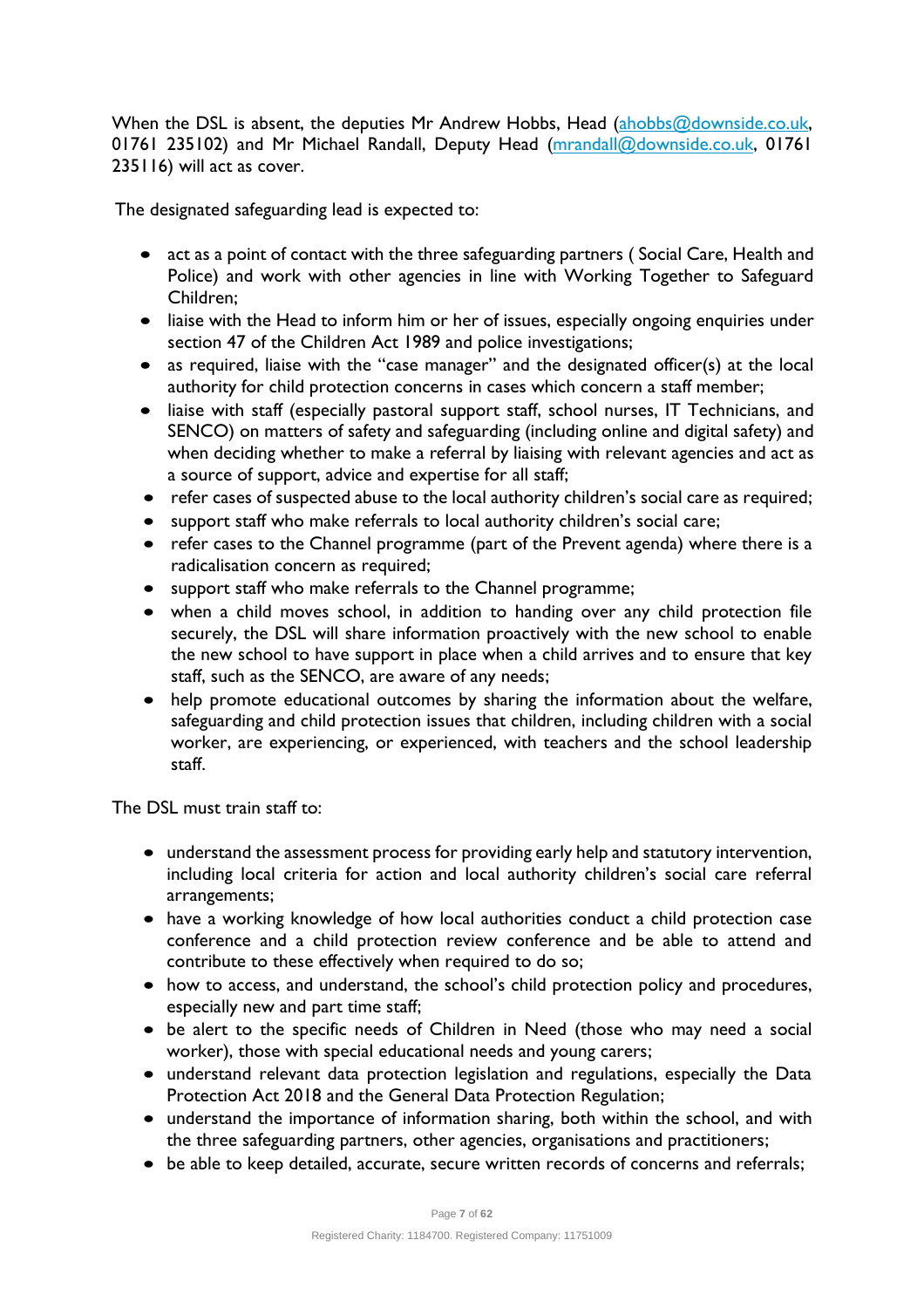- understand and support the school with regards to the requirements of the Prevent duty and are the DSL is able to provide advice and support to staff on protecting children from the risk of radicalisation;
- be able to understand the unique risks associated with online safety and be confident that they have the relevant knowledge and up-to-date capability required to keep children safe whilst they are online at school;
- recognise the additional risks that children with SEN and disabilities (SEND) face online, for example, from online bullying, grooming and radicalisation and are confident they have the capability to support SEND children to stay safe online;
- obtain access to resources and attend any relevant or refresher training courses;
- encourage a culture of listening to children and taking account of their wishes and feelings, among all staff, in any measures the school may put in place to protect them.

The DSL should:

- ensure the school's child protection policies are known, understood and used appropriately;
- ensure the school's child protection policy is reviewed annually (as a minimum) and the procedures and implementation are updated and reviewed regularly, and work with governing bodies regarding this;
- ensure the child protection policy is available publicly and parents are aware of the fact that referrals about suspected abuse or neglect may be made and the role of the school in this;
- link with the safeguarding partner arrangements to make sure staff are aware of any training opportunities and the latest local policies on local safeguarding arrangements.

Where children leave the school the designated safeguarding lead should ensure the child protection file is transferred to the new school or college as soon as possible. This should be transferred separately from the main pupil file, ensuring secure transit, and confirmation of receipt should be obtained. Receiving schools and colleges should ensure key staff, such as DSLs and SENCOs or the named person with oversight for SEND in colleges, are aware as required.

In addition to the child protection file, the DSL should also consider if it would be appropriate to share any information with the new school or college in advance of a child leaving. For example, information that would allow the new school or college to continue supporting victims of abuse and have that support in place for when the child arrives.

During term time the DSL (or a deputy) will always be available during school hours for staff in the school to discuss any safeguarding concerns.

The DDSLs are expected to:

- act as the DSL in their absence:
- be trained to the same standard as the DSL.

# **5.3 The Governing Board**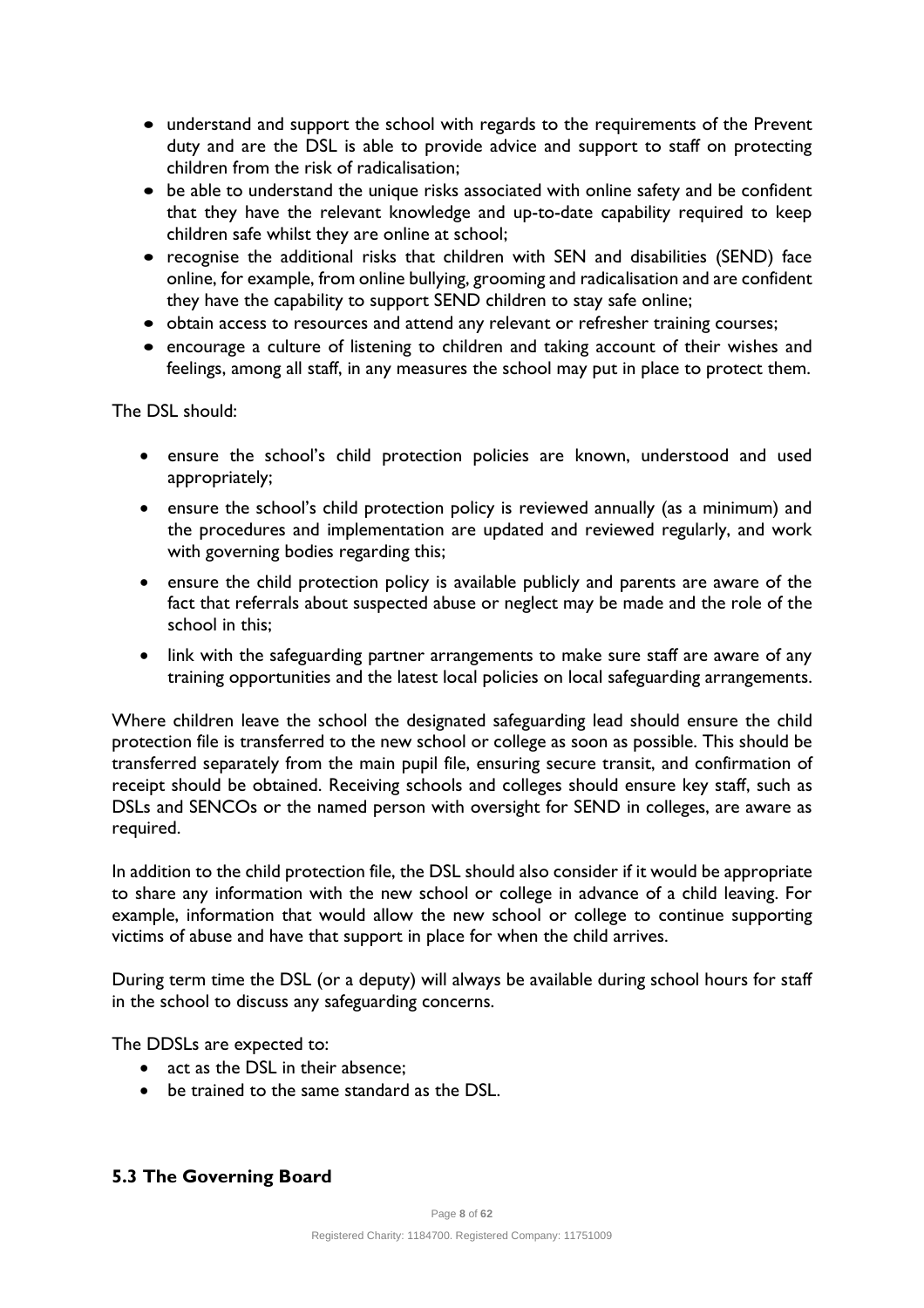The Governing Board will approve this policy annually, and hold the Head to account for its implementation.

The Governing Board will appoint a senior board level (or equivalent) lead to monitor the effectiveness of this policy in conjunction with the full governing board. This is always a different person from the DSL. Terri Wilcox is the Governor with responsibility for Child Protection at Downside School. [\(twilcox@downside.co.uk,](mailto:twilcox@downside.co.uk) 07853804716). The Governing Board should ensure that the school contributes to multi-agency working in line with statutory guidance: Working Together to Safeguard Children. The Governing Board should ensure relevant staff have due regard to the relevant data protection principles, which allow them to share (and withhold) personal information, as provided for in the Data Protection Act 2018 and the GDPR.

The Chair of Governors will act as the 'case manager' in the event that an allegation of abuse is made against the Head, where appropriate (see appendix 2).

# **5.4 The Head**

The Head is responsible for the implementation of this policy, including:

- ensuring that staff (including temporary staff) and volunteers are informed of this policy as part of their induction;
- communicating this policy to parents when their child joins the school and via the school website;
- ensuring that the DSL has appropriate time, funding, training and resources, and that there is always adequate cover if the DSL is absent;
- ensuring that all staff undertake appropriate safeguarding and child protection training and update this regularly;
- acting as the 'case manager' in the event of an allegation of abuse made against another member of staff or volunteer, where appropriate (see appendix 2).

# **6. Confidentiality**

**6.1** A conversation in which pupils make a safeguarding disclosure of a child protection nature, about themselves or someone else, to any member of staff or volunteer, including the School's Safeguarding Lead (DSL), or in their absence to the deputy (DDSLs), will be kept private to those who need to know about the matter: these persons may include the Children's Social Care, the police, parents or other responsible persons. The DSL will tell the pupil involved to whom they will have to refer the matter, and will try to achieve the pupil's agreement.

**6.2** A conversation of a health and medical nature with a School Nurse or Doctor in the Health Centre will be kept confidential to the persons involved, unless in the opinion of the Nurse or Doctor it is potentially a child protection issue. In these circumstances the matter must be referred to the School's DSL or in their absence the DDSLs and the Nurse or Doctor will tell the pupil concerned that such a referral will be made.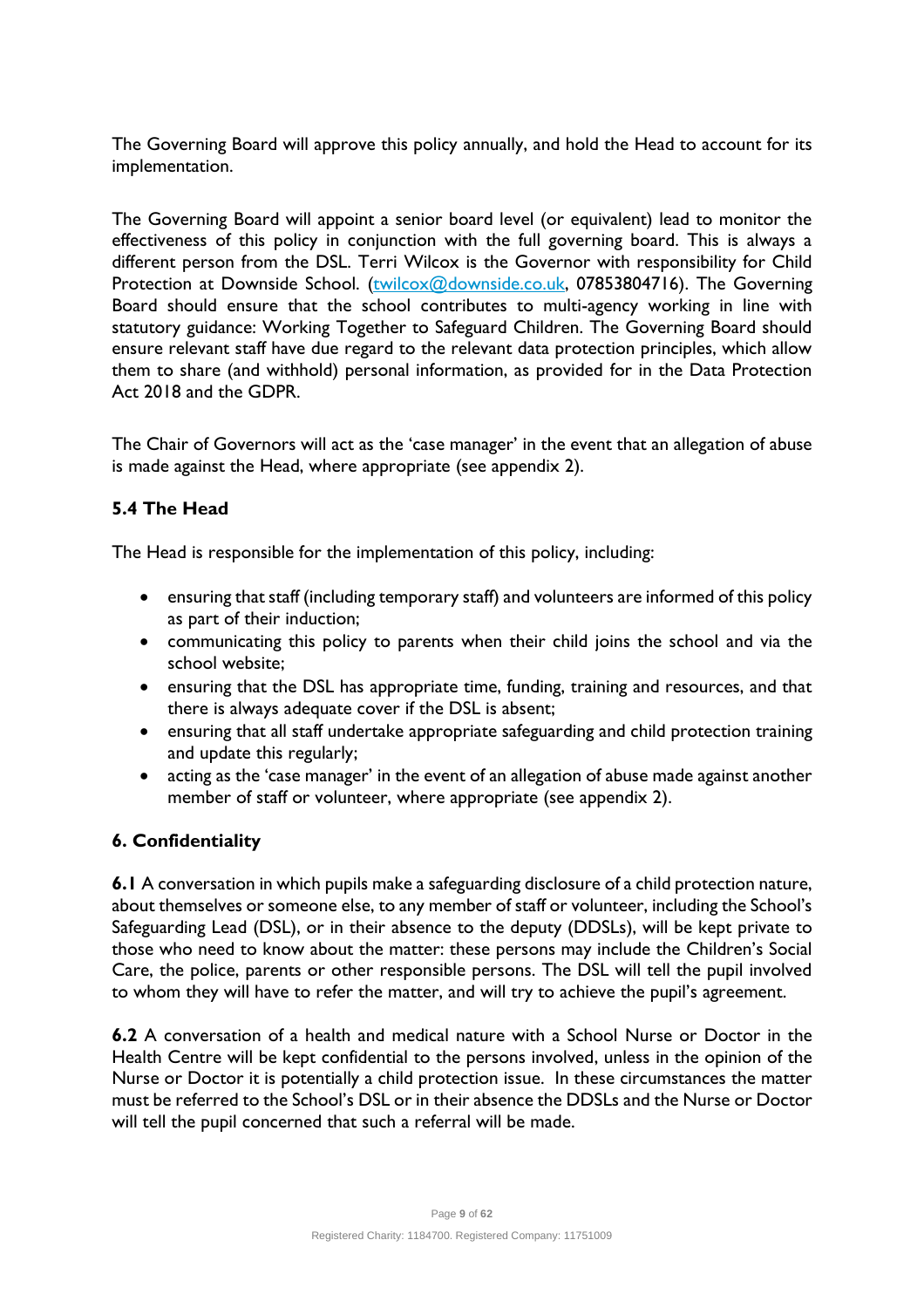In all situations regarding sensitive pupil matters, staff must respect the confidentiality of anything said to them by a pupil, and only speak to those who need to know e.g. the Head of Nursing, the pupil's Tutor, House Master or House Mistress, the Director of Pastoral Care, the Deputy Head, or the Head. It is essential that information is passed on promptly and actions taken recorded accurately, dated and signed.

*Confidentiality of pupils' records:* A pupil's medical records are confidential to him or her and the Health Centre staff, and are not shown to other persons, with the exception of those who have a record audit function (i.e. the School Doctors).

Timely information sharing is essential to effective safeguarding.

Information must only be shared on a 'need-to-know' basis, but you do not need consent to share information if a child is suffering, or at risk of serious harm.

Staff should never promise a child that they will not tell anyone about an allegation, as this may not be in the child's best interests.

Confidentiality is also addressed in this policy with respect to record-keeping in section 11, and allegations of abuse against staff in appendix 2.

# **7. Recognising abuse and taking action**

Staff, volunteers and governors must follow the procedures set out below in the event of a safeguarding issue.

# **7.1 If a child is in immediate danger**

Make a referral to children's social care and/or the police **immediately** if a child is in immediate danger or at risk of harm. **Anyone can make a referral.**

Tell the DSL (see section 5.2) as soon as possible if you make a referral directly.

Contact with the Designated Officer should be made by contacting Somerset Direct and asking to speak to the Designated Officer: **0300 123 2224**

Or a referral can be made online at<https://www.gov.uk/report-child-abuse-to-local-council>

# **7.2 If a child makes a disclosure to you**

If a child discloses a safeguarding issue to you, you should:

- listen to and believe them, allowing them time to talk freely and do not ask leading questions;
- stay calm and do not show that you are shocked or upset;
- reassure them and let them know that they are being taken seriously, will be supported and kept safe; explain what will happen next and that you will have to pass this information on. Do not promise to keep it a secret;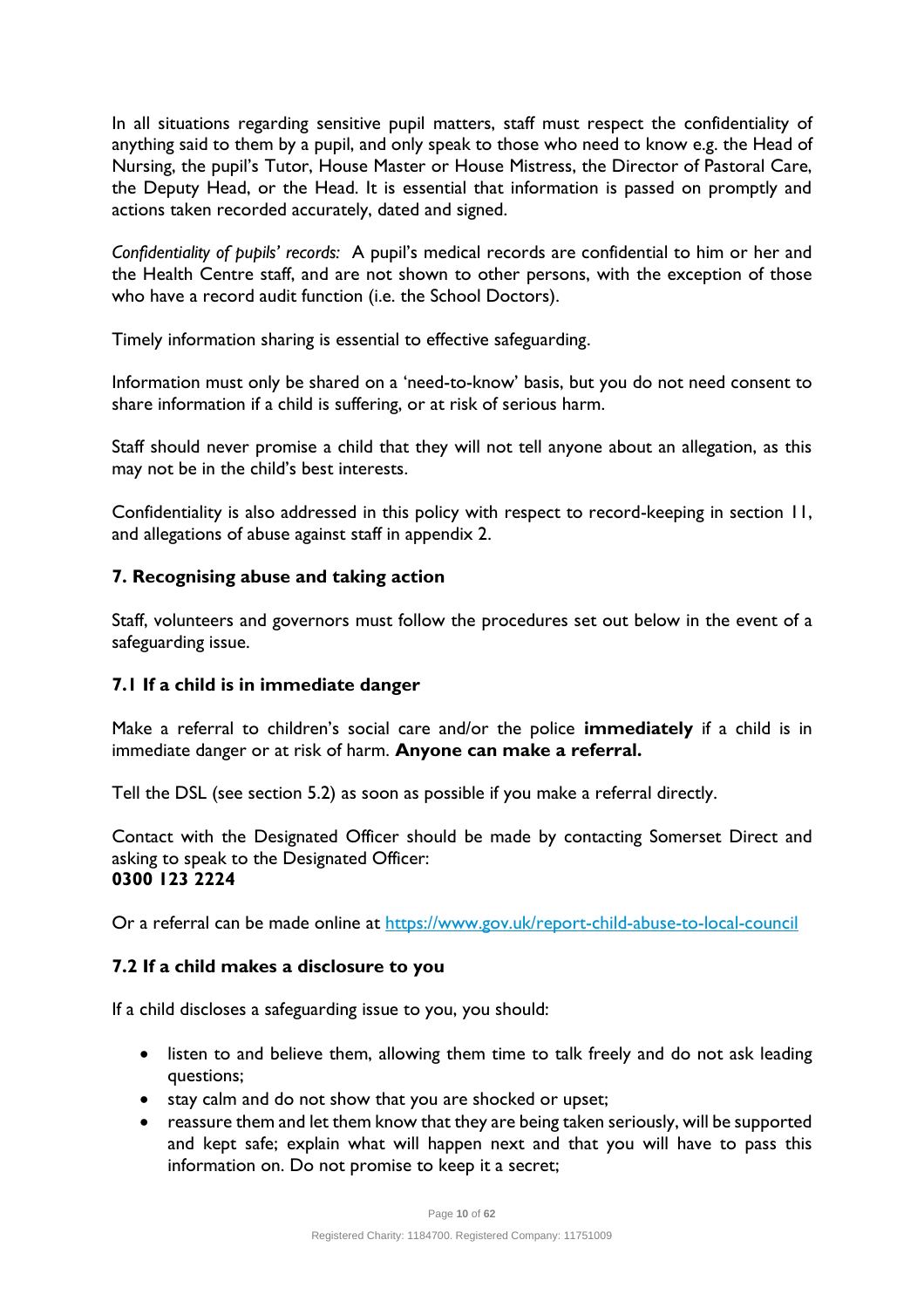- write up your conversation as soon as possible in the child's own words. Stick to the facts, and do not put your own judgement on it;
- when writing up, best to use full names, not initials, to avoid ambiguity of identity;
- sign and date the write-up and pass it on to the DSL. Alternatively, if appropriate, make a referral to children's social care and/or the police directly (see 7.1), and tell the DSL as soon as possible that you have done so then complete a MyConcern referral.

# **7.3 If you discover that FGM has taken place or a pupil is at risk of FGM**

The Department for Education's Keeping Children Safe in Education (September 2021) explains that FGM comprises "all procedures involving partial or total removal of the external female genitalia, or other injury to the female genital organs".

FGM is illegal in the UK and a form of child abuse with long-lasting, harmful consequences. It is also known as 'female genital cutting', 'circumcision' or 'initiation'.

Possible indicators that a pupil has already been subjected to FGM, and factors that suggest a pupil may be at risk, are set out in appendix 4.

**Any teacher** who discovers that an act of FGM appears to have been carried out on a **pupil under 18** must immediately report this to the police, personally. This is a statutory duty, and teachers will face disciplinary sanctions for failing to meet it.

The duty above does not apply in cases where a pupil is *at risk* of FGM or FGM is suspected but is not known to have been carried out. Staff should not examine pupils.

**Any other member of staff** who discovers that an act of FGM appears to have been carried out on a **pupil under 18** must speak to the DSL and follow our local safeguarding procedures.

**Any member of staff** who suspects a pupil is *at risk* of FGM or discovers that a **pupil age 18 or over** appears to have been a victim of FGM must speak to the DSL and follow our local safeguarding procedures and contact the police on 101.

# **7.4 If you have concerns about a child (as opposed to a child being in immediate danger)**

Figure 1 illustrates the procedure to follow if you have concerns about a child's welfare and the child is not in immediate danger.

Where possible, speak to the DSL first to agree a course of action. Alternatively, make a referral to local authority children's social care directly (see 'Referral' below).

You can also contact the charity NSPCC on 0808 800 5000 if you need advice on the appropriate action.

# **Early help**

If early help is appropriate, the DSL will support you in liaising with other agencies and setting up an inter-agency assessment as appropriate (Commonly known as CAF).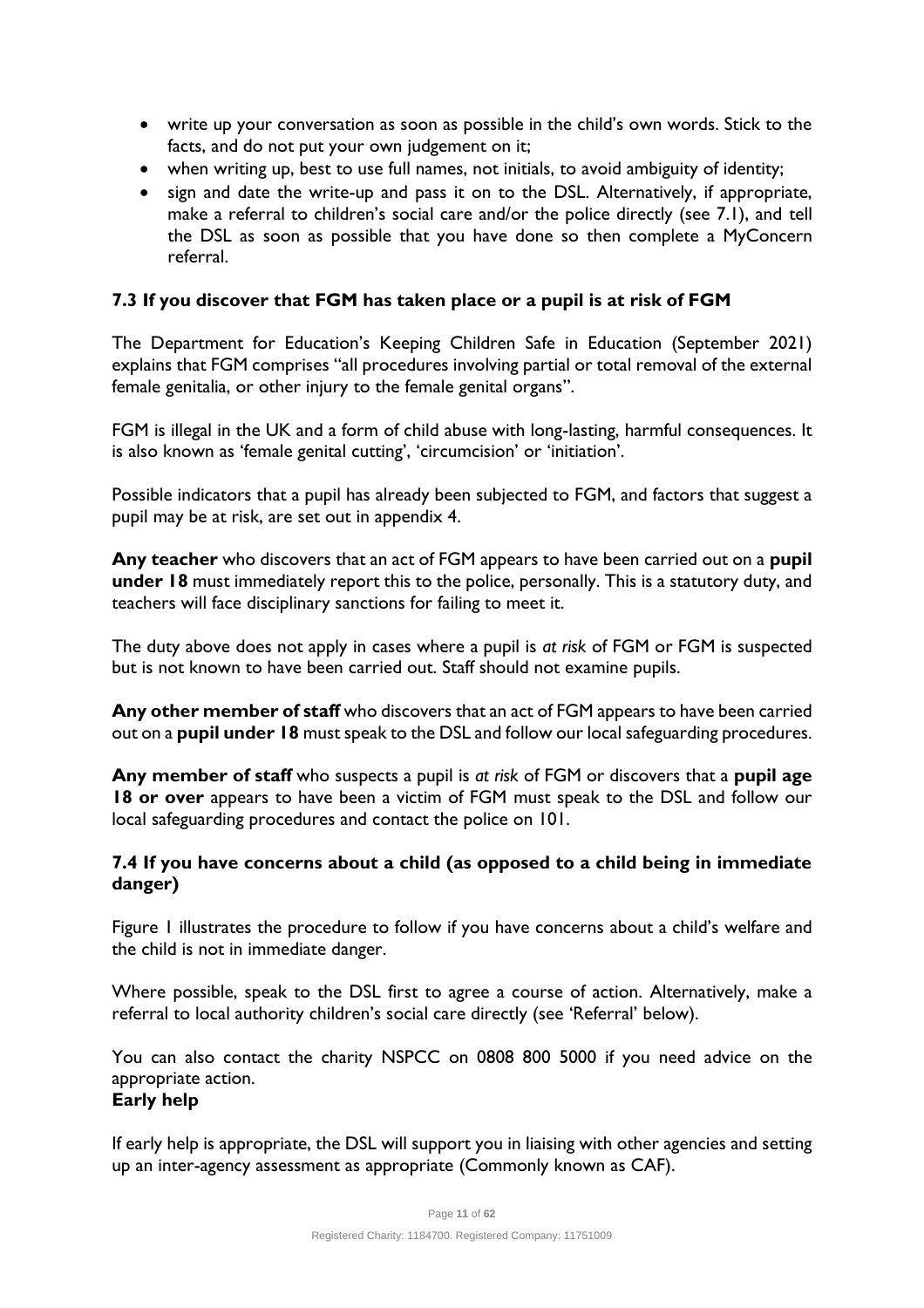The DSL will keep the case under constant review and the school will consider a referral to local authority children's social care if the situation does not seem to be improving. Timelines of interventions will be monitored and reviewed.

#### **Referral**

If it is appropriate to refer the case to local authority children's social care or the police, the DSL will make the referral or support you to do so.

If you make a referral directly (see section 7.1), you must tell the DSL as soon as possible.

The local authority will make a decision within one working day of a referral about what course of action to take and will let the person who made the referral know the outcome. The DSL or person who made the referral must follow up with the local authority if this information is not made available, and ensure outcomes are properly recorded.

If the child's situation does not seem to be improving after the referral, the DSL or person who made the referral must contact the local authority and make sure the case is reconsidered to ensure the concerns have been addressed and the child's situation improves.

Referrals to statutory agencies do not require parental consent.

#### **7.5 If you have concerns about extremism**

If a child is not at immediate risk of harm, where possible, speak to the DSL first to agree a course of action. Alternatively, make a referral to local authority children's social care directly if appropriate (see 'Referral' above).

Where there is a concern, the DSL will consider the level of risk and decide which agency to make a referral to. This could include *Channel*, the government's programme for identifying and supporting individuals at risk of being drawn into terrorism, or the local authority children's social care team.

The Department for Education also has a dedicated telephone helpline, 020 7340 7264, which school staff and governors can call to raise concerns about extremism with respect to a pupil. You can also email [counter.extremism@education.gov.uk.](mailto:counter.extremism@education.gov.uk) Note that this is not for use in emergency situations.

In an emergency, call 999 or the confidential anti-terrorist hotline on 0800 789 321 if you:

- **think someone is in immediate danger;**
- **think someone may be planning to travel to join an extremist group;**
- **see or hear something that may be terrorist-related.**

**Figure 1: procedure if you have concerns about a child's welfare (no immediate danger)**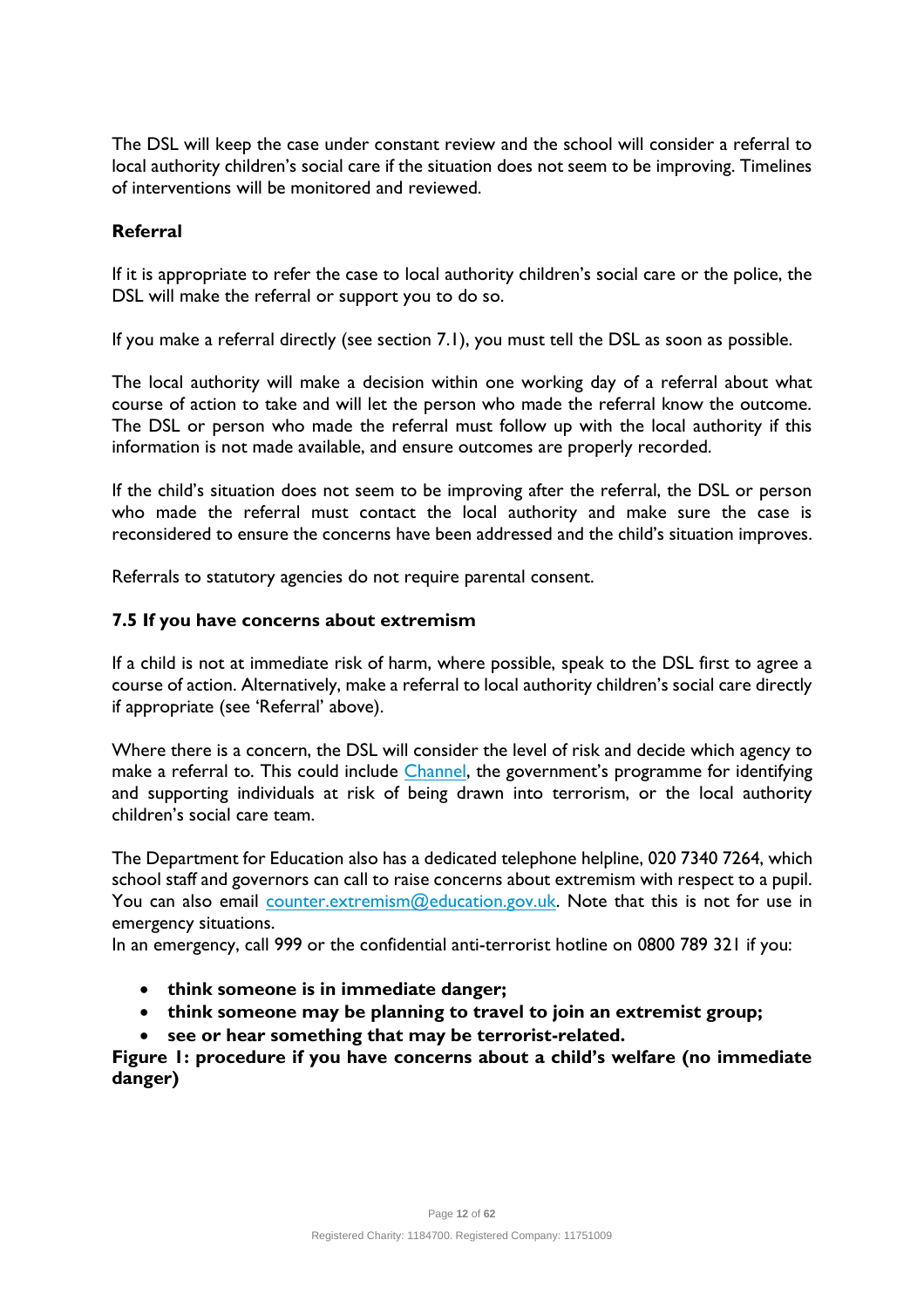# Actions where there are concerns about a child



(1) In cases which also involve a concern or an allegation of abuse against a staff member, see Part four of this guidance.

(2) Early help means providing support as soon as a problem emerges at any point in a child's life. Where a child would benefit from co-ordinated early help, an early help inter-agency assessment should be arranged. Chapter one of Working Together to Safeguard Children provides detailed guidance on the early help process. (3) Referrals should follow the process set out in the local threshold document and local protocol for assessment. Chapter one of Working Together to Safeguard Children.

(4) Under the Children Act 1989, local authorities are required to provide services for children in need for the purposes of safeguarding and promoting their welfare. Children in need may be assessed under section 17 of the Children Act 1989. Under section 47 of the Children Act 1989, where a local authority has reasonable cause to suspect that a child is suffering or likely to suffer significant harm, it has a duty to make enquiries to decide whether to take action to safeguard or promote the child's welfare. Full details are in Chapter one of Working Together to Safeguard Children.

(5) This could include applying for an Emergency Protection Order (EPO).

Page **13** of **62**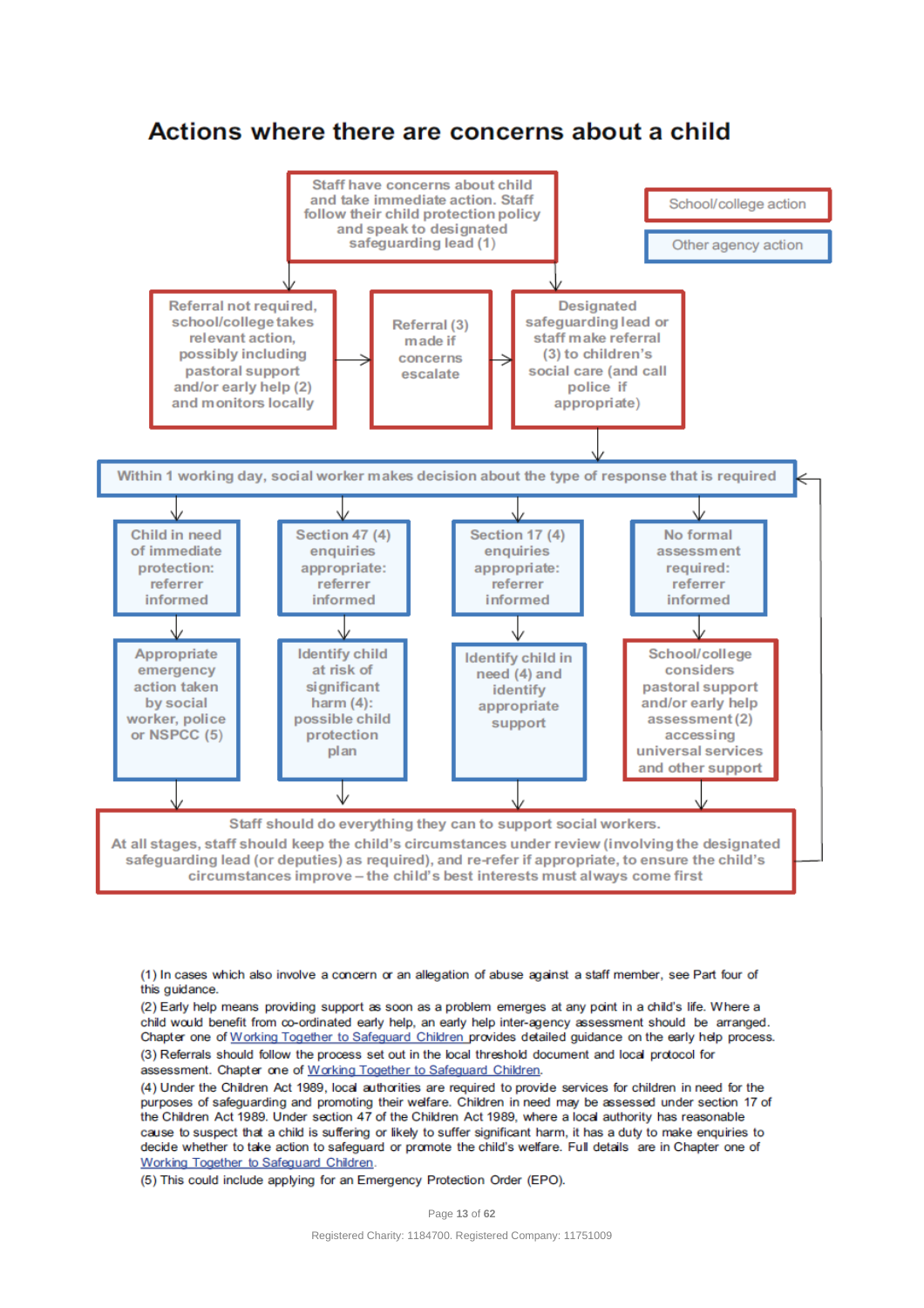# **7.6 Concerns about a staff member or volunteer**

If you have concerns about a member of staff or volunteer, speak to the Head. If you have concerns about the Head, speak to the Chair of Governors.

You can also discuss any concerns about any staff member or volunteer with the DSL

. The Head /Chair of Governors/DSL will then follow the procedures set out in appendix 2, if appropriate.

The DSL (or Chair of Governors, in the case of a concern about the Head) will also inform the Designated Officer for the Local Authority (LADO).

# **7.6a**

# **Extra-familial (Contextual) Safeguarding**

Given the proximity of the Monastery to the school and the historical safeguarding concerns, the school has adopted a risk assessment associated with this. It addresses all the historic issues and lessons learned and is proactive in identifying additional risks. It will be reviewed regularly at SLT, the Safeguarding Committee, at the GEC and full Governors meetings.

# **7.7 Peer-on-Peer abuse (allegations of abuse made against other pupils)**

We recognise that children are capable of abusing their peers. Abuse will never be tolerated or passed off as "banter" or "part of growing up". Peer on peer abuse can happen inside and outside of school or online.

Most cases of pupils hurting other pupils will be dealt with under our school's behaviour policy, but this child protection and safeguarding policy will apply to any allegations that raise safeguarding concerns.

This is most likely to include, but may not be limited to:

- bullying, including cyberbullying, prejudice-based and discriminatory bullying;
- abuse in intimate personal relationships between peers;
- physical abuse such as hitting, kicking, shaking, biting, hair pulling, or otherwise causing physical harm
- sexual violence, such as rape, assault by penetration and sexual assault(this may include an online element which facilitates, threatens and/or encourages sexual violence);
- sexual harassment, such as sexual comments, remarks, jokes and online sexual harassment, which may be stand alone or part of a broader pattern of abuse;
- causing someone to engage in sexual activity without consent, such as forcing someone to strip, touch themselves sexually, or to engage in sexual activity with a third party;
- Upskirting, which typically involves taking a picture under a person's clothing without their knowing, with the intention of viewing their genitals or buttocks to obtain sexual gratification, or cause the victim humiliation, distress or alarm. Anyone of any gender, can be a victim;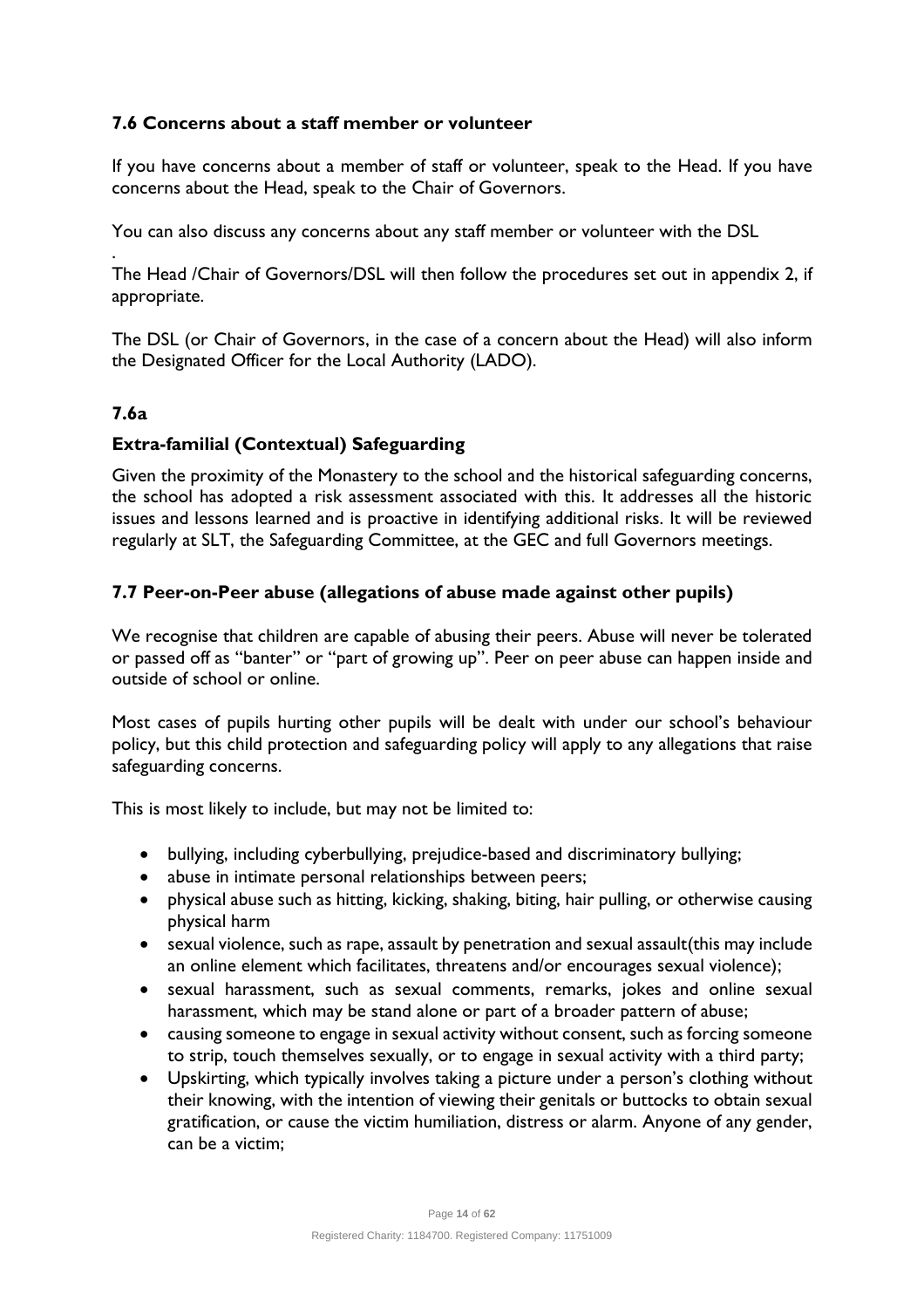- Consensual and non-consensual sharing of nude and semi-nude images and/or videos (also known as youth produced sexual imagery);
- initiation/hazing type violence and rituals (this could include activities involving harassment, abuse or humiliation used as a way of initiating a person into a group and may also include an online element)

#### **We will minimise the risk of peer-on-peer abuse by:**

- **challenging any form of derogatory or sexualised language or behaviour;**
- **being vigilant to issues that particularly affect different genders – for example, sexualised or aggressive touching or grabbing towards female pupils, and initiation or hazing type violence with respect to boys;**
- **ensuring our curriculum helps to educate pupils about appropriate behaviour and consent;**
- **ensuring pupils know they can talk to staff confidentially;**
- **ensuring staff are trained to understand that a pupil harming a peer could be a sign that the child is being abused themselves, and that this would fall under the scope of this policy.**

#### **Responding to reports of sexual violence and sexual harassment**

Reports of sexual violence and sexual harassment are likely to be complex and require difficult professional decisions to be made, often quickly and under pressure. Ultimately, any decisions are made on a case-by-case basis, with the designated safeguarding lead (or a deputy) taking a leading role and using their professional judgement, supported by other agencies, such as children's social care and the police as required (further information is available in KCSIE Annex A).

All staff will receive training on how to manage a report on child sexual violence or harassment.

If a pupil makes an allegation of abuse against another pupil:

you must tell the DSL and record the allegation, but do not investigate it;

the incident will be recorded on MyConcern;

the DSL will contact the local authority children's social care team and follow its advice, as well as the police if the allegation involves a potential criminal offence;

the DSL will put a risk assessment and support plan into place for all children involved – both the victim(s) and the child(ren) against whom the allegation has been made – with a named person they can talk to if needed;

the DSL will contact the children and adolescent mental health services (CAMHS), if appropriate.

# **7.8 Serious Violence**

All staff should be aware of indicators, which may signal that children are at risk from, or are involved with, serious violent crime. These may include increased absence from school, a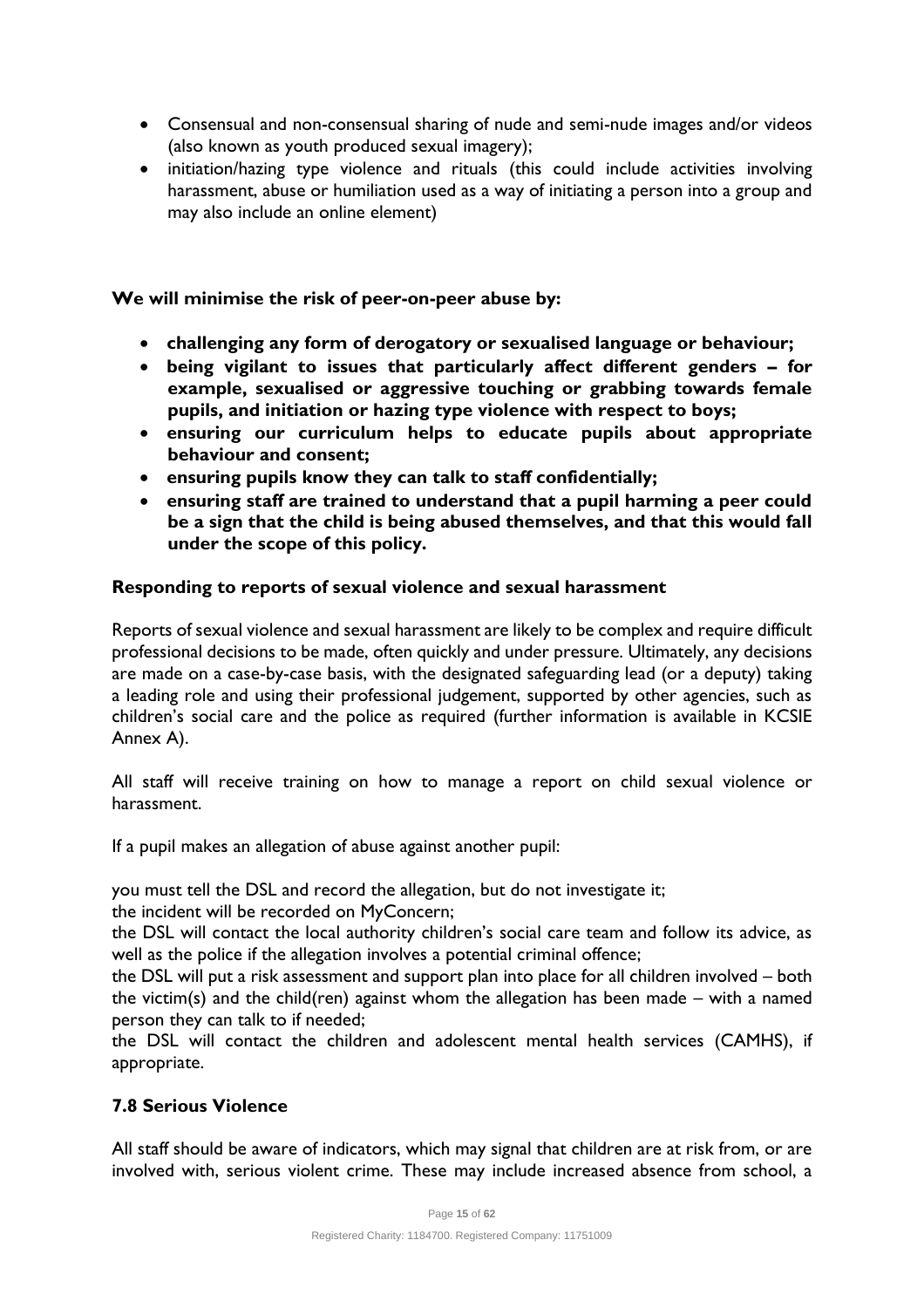change in friendships or relationships with older individuals or groups, a significant decline in performance, signs of self-harm or a significant change in wellbeing, or signs of assault or unexplained injuries. Unexplained gifts or new possessions could also indicate that children have been approached by, or are involved with, individuals associated with criminal networks or gangs. Risk factors which increase the likelihood of involvement in serious violence include being male, being excluded or frequently absent from school, having experienced maltreatment and having been involved in offending.

Any sign of these behaviours or risk factors should be reported via MyConcern

# **8. Notifying parents**

Where appropriate, we will discuss any concerns about a child with the child's parents. The DSL will normally do this in the event of a suspicion or disclosure.

Other staff will only talk to parents about any such concerns following consultation with the DSL.

If we believe that notifying the parents would increase the risk to the child, we will discuss this with the local authority children's social care team before doing so.

In the case of allegations of abuse made against other children, we will normally notify the parents of all the children involved.

Referrals to statutory agencies do not require parental consent.

#### **9. Mobile phones and cameras**

Staff are allowed to bring their personal phones to school for their own use, but will limit such use to non-contact time when pupils are not present.

Staff will not take pictures or recordings of pupils on their personal phones or cameras.

We will follow the General Data Protection Regulation and Data Protection Act 2018 when taking and storing photos and recordings for use in the school.

# **10. Complaints and concerns about school safeguarding practices**

#### **10.1 Complaints against staff**

Complaints against staff that are likely to require a child protection investigation will be handled in accordance with our procedures for dealing with allegations of abuse made against staff (see appendix 2).

# **10.2 Other complaints**

See Concerns/complaints Procedure for parents. These should be recorded on MyConcern.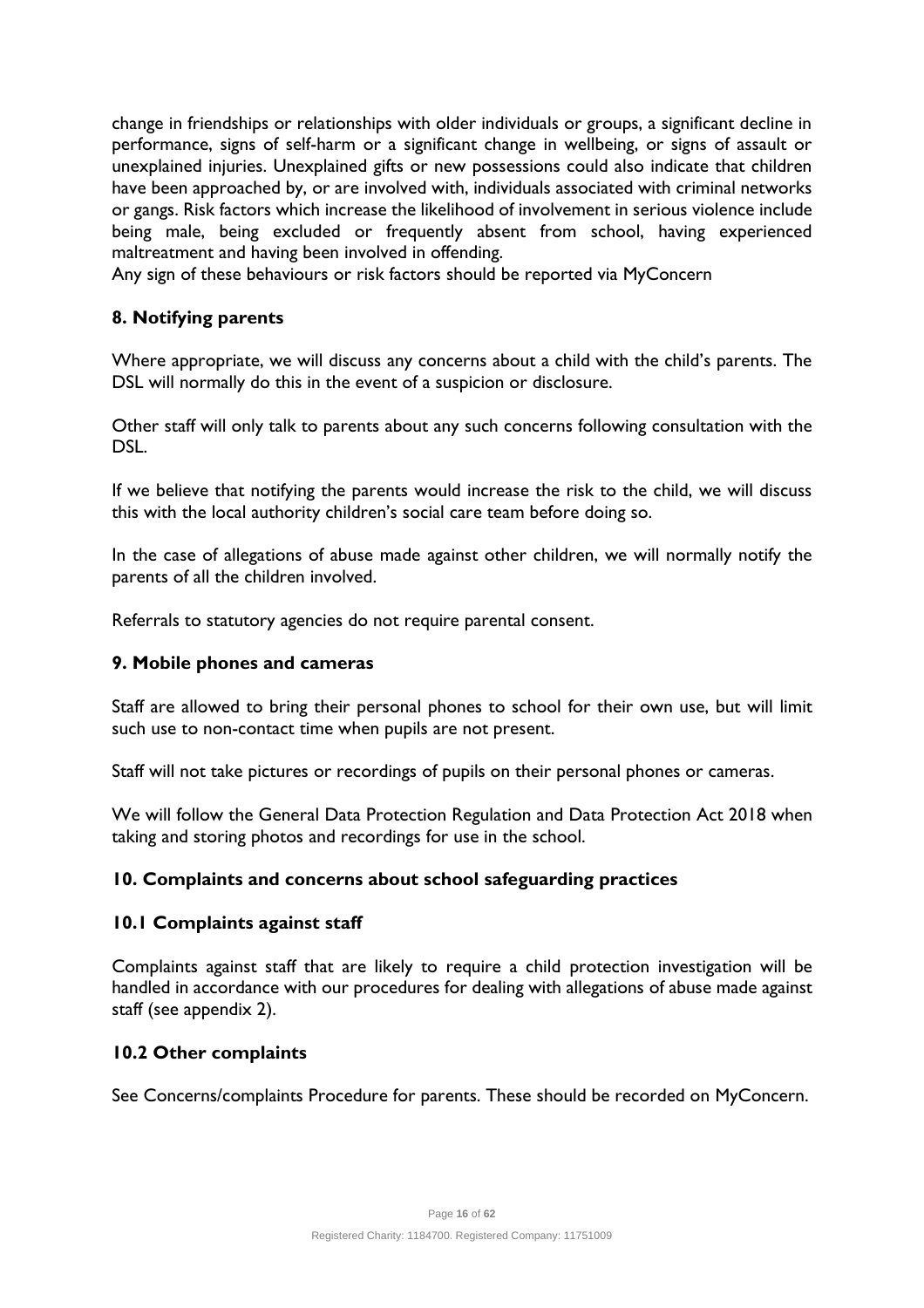# **10.3 Whistle-blowing**

All staff are required to report to the Head or the Deputy Head in their absence, any concern or allegations about School practices or the behaviour of colleagues which are likely to put pupils at risk of abuse or other serious harm. Alternatively, if the 'whistle-blower' considers the matter too serious or sensitive to raise within the internal environment of the school, the matter can, in exceptional cases, be reported to ISI or the Designated Officer at the Local Authority (LADO). There will be no retribution or disciplinary action taken against a member of staff for making such a report. All matters will be treated in strict confidence and anonymity will be respected wherever possible. If the allegation involves the Head then the Chair of Governors should be contacted.

Downside School has clear whistleblowing procedures suitably referenced in staff training and codes of conduct. It also promotes a culture of safety and of raising concerns. It also maintains a culture of valuing staff and of reflective practice. There are procedures for reporting and handling concerns, including about poor or unsafe practice and potential failures in the school's safeguarding regime, and there will be provision for mediation and dispute resolution where necessary. Training and support will be provided for staff. There will be transparency and accountability in relation to how concerns are received and handled.

| Head (Andrew Hobbs)                                      | ahobbs@downside.co.uk                      | 01761 235102  |
|----------------------------------------------------------|--------------------------------------------|---------------|
| Chair of Governors (Giles Mercer) gmercer@downside.co.uk |                                            | 07307879745   |
| <b>ISI</b>                                               | concerns@isi.net                           | 020 7710 9900 |
| Designated Officer (LADO)                                | SomersetLADO@somerset.gov.uk 0300 123 2224 |               |

The NSPCC whistleblowing helpline is available for staff who do not feel able to raise concerns regarding child protection failures internally. Staff can call: 0800 028 0285 – line is available from 8:00 am to 8:00 pm, Monday to Friday and Email: [help@nspcc.org.uk](mailto:help@nspcc.org.uk)

*General guidance can be found at Advice on whistle-blowing <https://www.gov.uk/whistleblowing>*

For further comprehensive guidance on whistle blowing please see [Public Concern at Work](http://www.pcaw.org.uk/) website.

# **11. Record-keeping**

We will hold records in line with our Document Retention Policy.

All safeguarding concerns, discussions, decisions made and the reasons for those decisions, must be recorded in writing. If you are in any doubt about whether to record something, discuss it with the DSL.

Non-confidential records will be easily accessible and available. Confidential information and records will be held securely and only available to those who have a right or professional need to see them.

Safeguarding records relating to individual children will be retained for a reasonable period of time after they have left the school.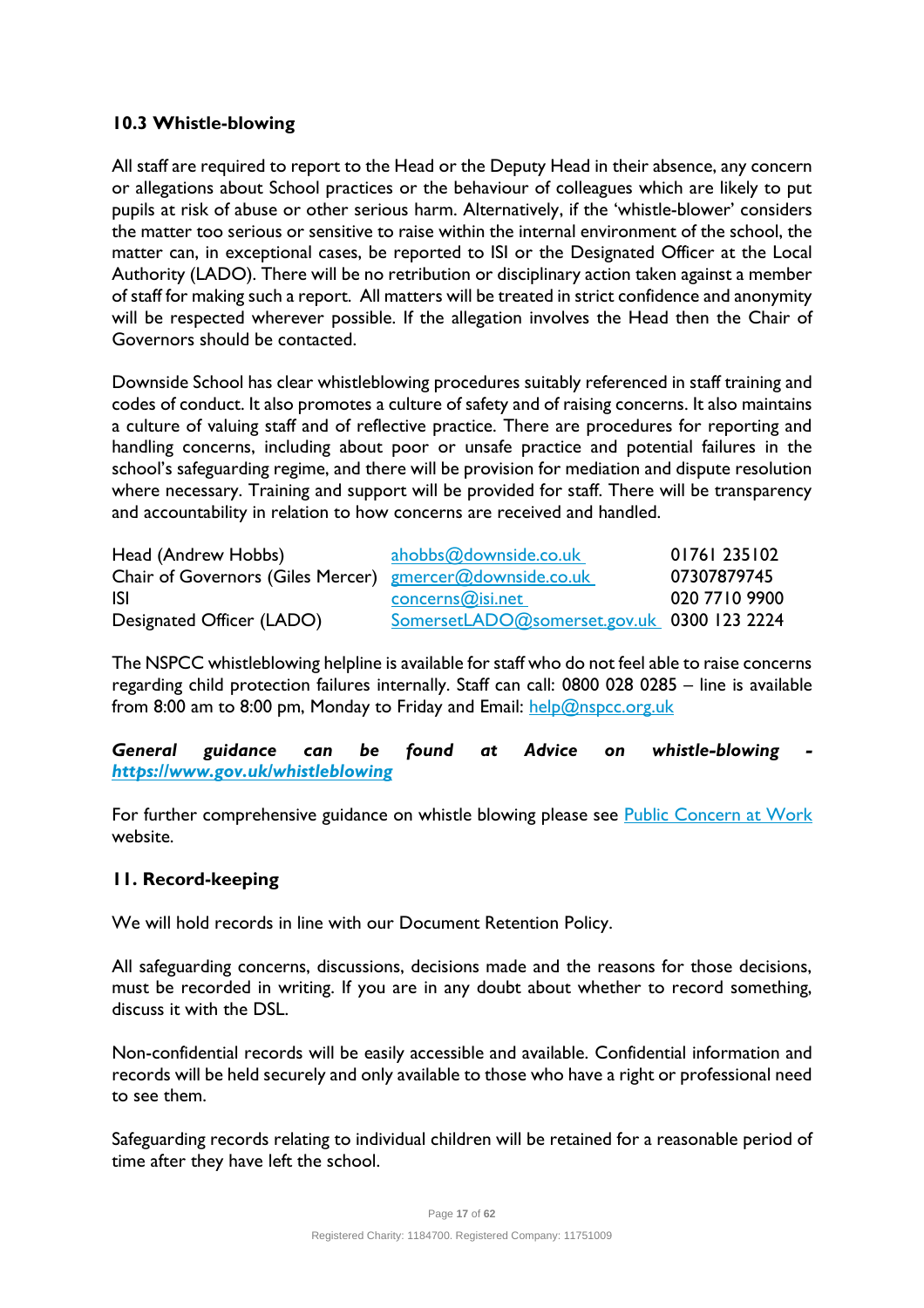Procedures for reporting child protection or child welfare concerns are outlined in Appendix 2 of this policy. Reporting concerns in accordance with these procedures is of primary importance. It is then important to ensure that an accurate record is kept.

Concerns should be recorded electronically using MyConcern. This can be accessed via the red icon on the desktop labelled Login MyConcern. For those who do not have a Downside email address and do not have access to MyConcern, the following form can be filled out. This can be in consultation with the DSL or a DDSL.

This Form should be used for recording allegations made against staff, including supply staff, and volunteers. See Appendix 2 for procedures for dealing with allegations of abuse against teachers and other staff.

Confidential Record.

Any member of staff who becomes aware of a concern regarding the safety or welfare of a child or children must complete this form and give a copy to the Director of Pastoral Care (DSL) or the Deputy Head (DDSL) or. If it relates to the behaviour of a member of staff or volunteer, it must be given to the Head.

Form Overleaf: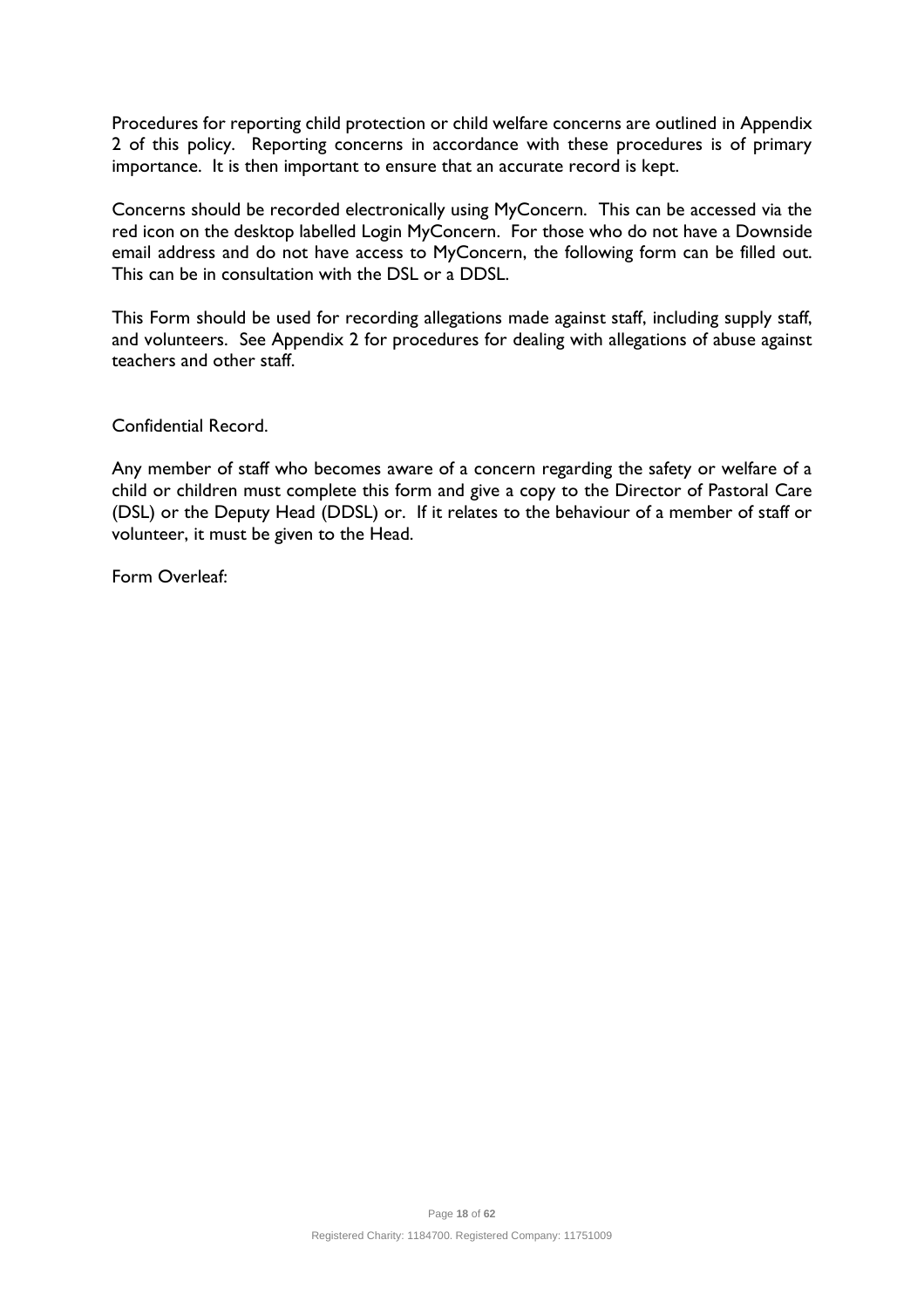If completed electronically this form will expand with text. Otherwise please write on reverse side or provide additional sheets as necessary.

| Name of pupil(s)    | staff $\vert$<br>Name of<br><b>Person reporting concern</b><br>any<br>concerned / involved |  |                   |  |
|---------------------|--------------------------------------------------------------------------------------------|--|-------------------|--|
|                     |                                                                                            |  |                   |  |
| Date of event       | this<br><b>Date</b>                                                                        |  | <b>Ref Number</b> |  |
|                     | record started                                                                             |  | (DSL<br>to        |  |
|                     |                                                                                            |  | advise).          |  |
| Date passed to      | Name of DSL/                                                                               |  | <b>Child</b>      |  |
| <b>Designated</b>   | Head                                                                                       |  | protections       |  |
| <b>Safeguarding</b> |                                                                                            |  | concern?          |  |
| Lead/Head           |                                                                                            |  | Y/N               |  |

**Brief description of concern raised, including details of who raised the concern with you (eg: child, parent, teacher, other), and how and when it came to your attention.**

**Brief description of any action you have already taken in response to this incident or event.**

**Notes: If you have any other notes you wish to provide to explain the context of what you are reporting please do so. Include here details of any other documents that you may wish to refer to. If there has been any delay in reporting this matter please explain this here.** 

**Signed \_\_\_\_\_\_\_\_\_\_\_\_\_\_\_\_\_\_\_\_\_\_** 

**Dated \_\_\_\_\_\_\_\_\_\_\_\_\_\_\_\_\_\_\_\_\_\_**

**Role \_\_\_\_\_\_\_\_\_\_\_\_\_\_\_\_\_\_\_\_\_\_**

Records are kept electronically on MyConcern and paper based copies are kept locked in the Deputy Head's office.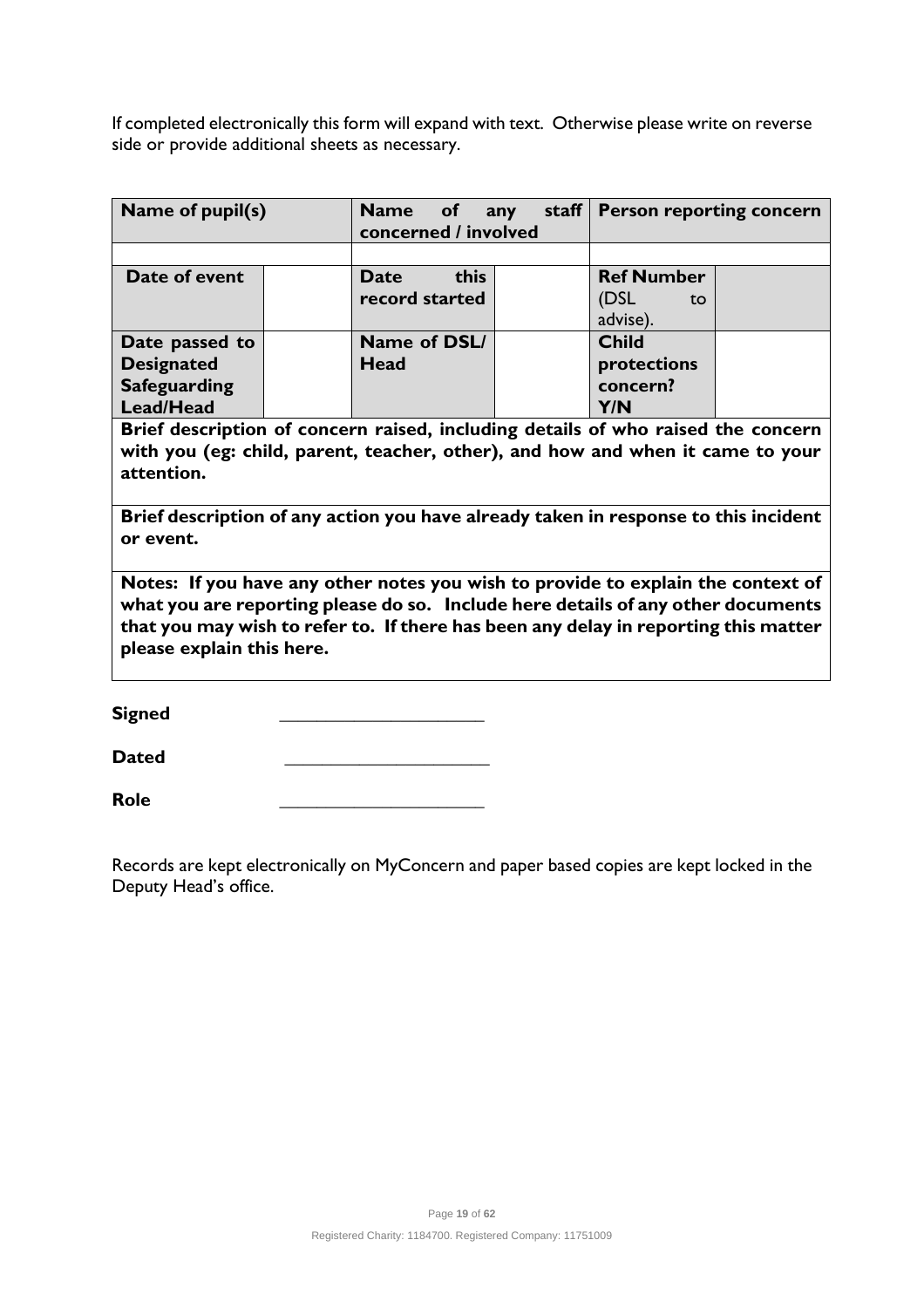# **12. Training**

# **12.1 All staff**

All staff members will undertake safeguarding and child protection training at induction including the policy, roles of DSL and Deputy DSLs, online safety, KCSIE Part 1 and Annex A where appropriate, pupil behaviour policy, children missing in education policy, staff code of conduct, including on whistle-blowing procedures, Acceptable Use Policy and Staff/pupil relationships and communications especially social media. This will ensure they understand the school's safeguarding systems and their responsibilities, and can identify signs of possible abuse or neglect. This training will be regularly updated and will be in line with advice from our local safeguarding children partnership.

All staff will have training on the government's anti-radicalisation strategy, Prevent, to enable them to identify children at risk of being drawn into terrorism and to challenge extremist ideas.

All staff will receive training on how to manage a report on child sexual violence or harassment.

Staff will also receive regular safeguarding and child protection updates (for example, through emails, e-bulletins and staff meetings) as required, but at least annually.

Volunteers and Monks will receive appropriate training, if applicable.

#### **12.2 The DSL and Deputies**

The DSL and deputies will undertake child protection and safeguarding training at least every two years.

In addition, they will update their knowledge and skills at regular intervals and at least annually (for example, through e-bulletins, meeting other DSLs, or taking time to read and digest safeguarding developments).

They will also undertake Prevent awareness training.

# **12.3 Governors**

All governors receive training about safeguarding to make sure they have the knowledge and information needed to perform their functions and understand their responsibilities.

#### **12.4 Recruitment – interview/appointment panels**

At least one person on any interview/appointment panel for a post at the school will have undertaken safer recruitment training. This will cover, as a minimum, the contents of the Department for Education's statutory guidance, Keeping Children Safe in Education (September2021), and be in line with local safeguarding procedures.

Please refer to the recruitment policy and the employee handbook for more detail on the safer recruitment processes.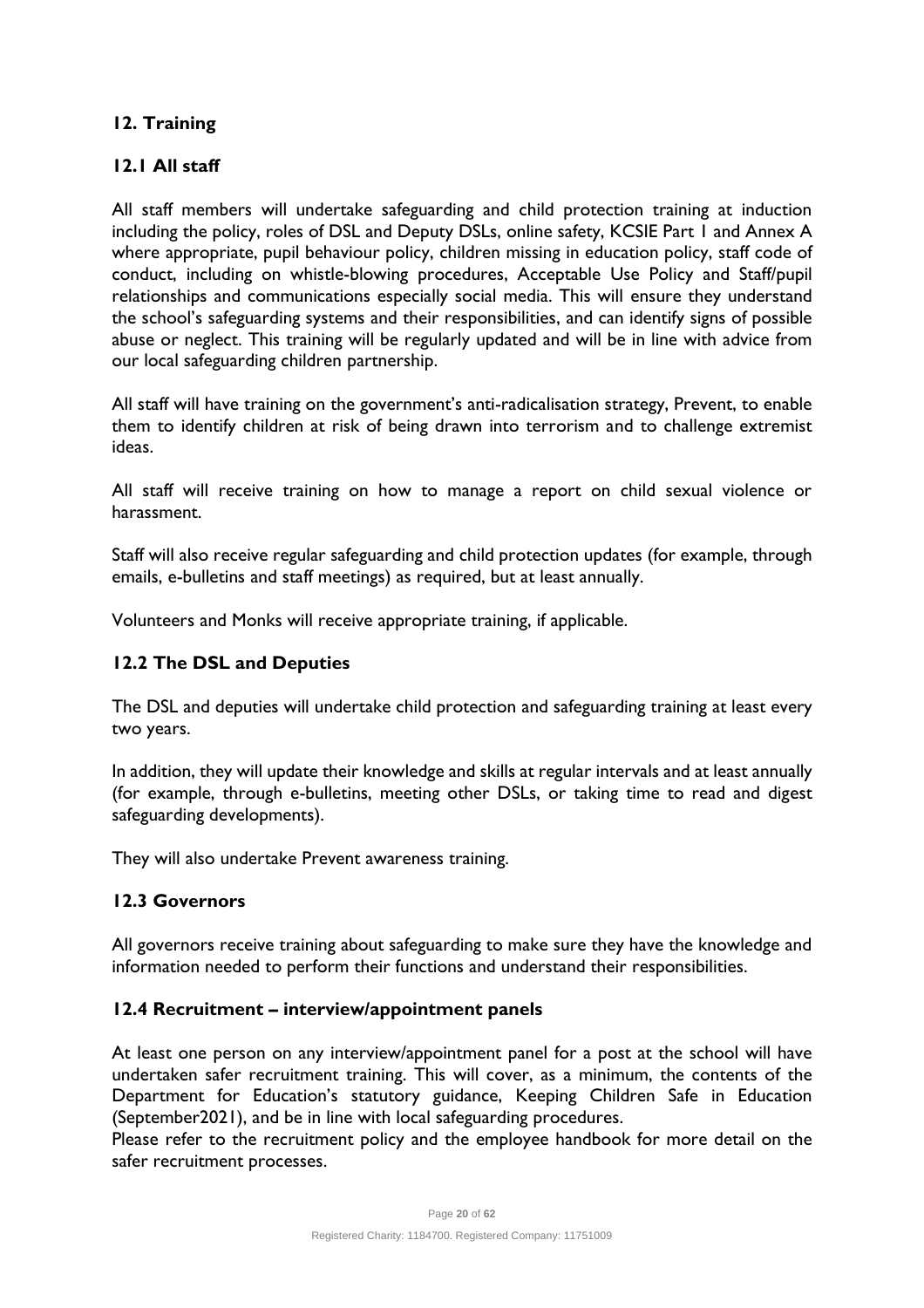# **13. Monitoring arrangements**

This policy will be reviewed **annually** by the Governing Body. At every review, it will be approved by the full governing board.

#### **14. Links with other policies**

This policy links to the following policies, which are available to view on the School's website: <https://www.downside.co.uk/downside-school/parent-information/policies/>

- 1. Pupil Behaviour Policy
- 2. Complaints Policy<br>3. Health and Safety
- Health and Safety Policy
- 4. Sex and Relationship Education Policy
- 5. First Aid Policy
- 6. Academic and Curriculum Policy<br>7. Whistleblowing Policy
- Whistleblowing Policy
- 8. Acceptable Use Policy
- 9. Antibullying Policy

| <b>Downside School Policy Approval Record</b> |                                                                |  |  |
|-----------------------------------------------|----------------------------------------------------------------|--|--|
| <b>Reviewed by</b>                            | Director of Pastoral Care                                      |  |  |
|                                               |                                                                |  |  |
| <b>Date</b>                                   | September 2021                                                 |  |  |
| <b>Authorised by</b>                          | Chair of the Board of Governing Body                           |  |  |
|                                               | Giles Mercer                                                   |  |  |
|                                               |                                                                |  |  |
| <b>Date</b>                                   | September 2021                                                 |  |  |
|                                               |                                                                |  |  |
| <b>Next Review</b>                            | August 2022                                                    |  |  |
|                                               |                                                                |  |  |
| <b>Circulation</b>                            | Governors / all staff / [volunteers] automatically             |  |  |
|                                               | Parents on request                                             |  |  |
|                                               | Published on the School's website                              |  |  |
|                                               |                                                                |  |  |
| <b>Status</b>                                 | Complies with ISI regulatory requirements September 2021       |  |  |
|                                               | Legislation and Statutory Guidance listed in Section 2 of this |  |  |
|                                               | document                                                       |  |  |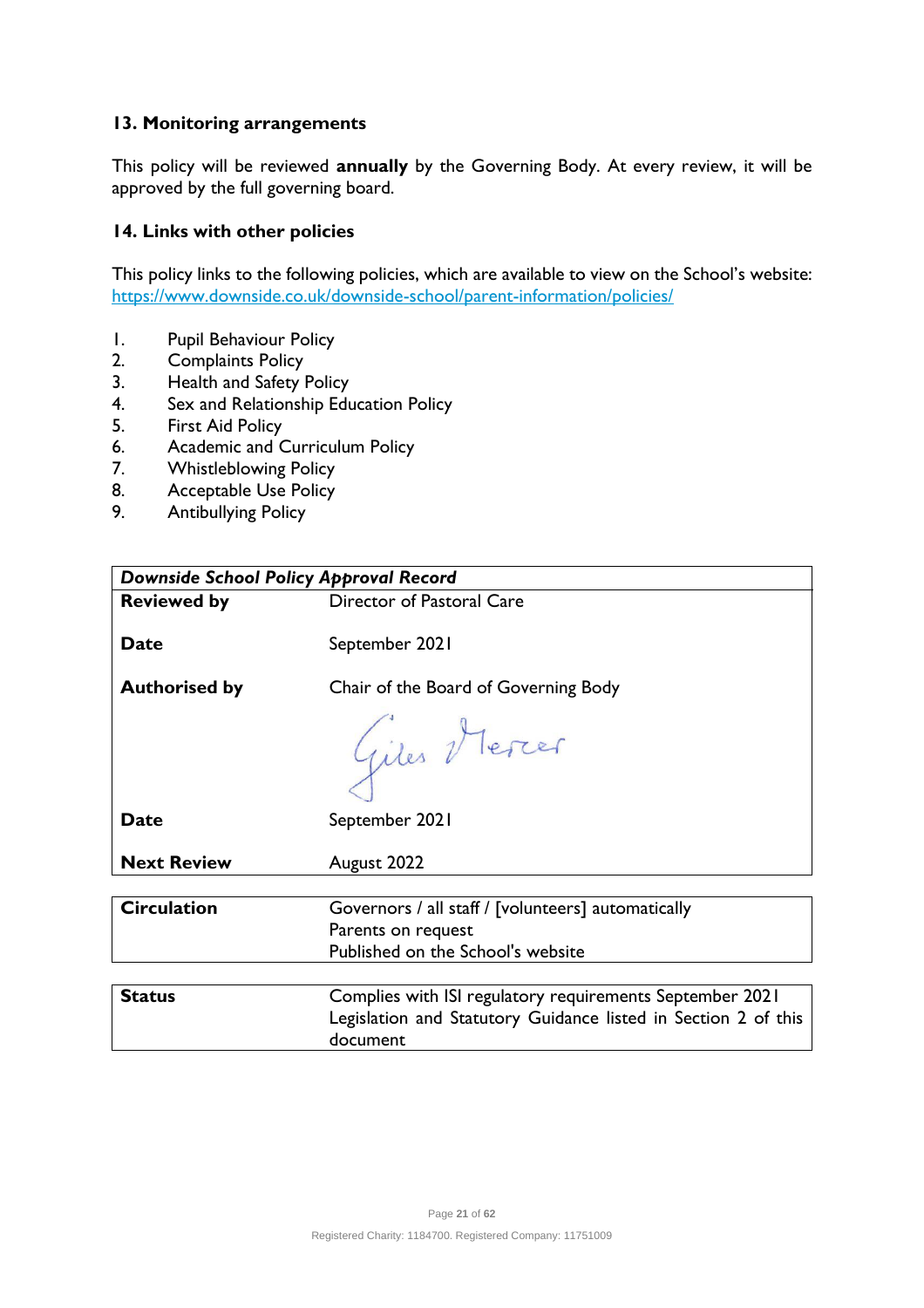# **These appendices are based on the Department for Education's statutory guidance, Keeping Children Safe in Education (September 2021).**

# **Appendix 1: Abuse and neglect**

Knowing what to look for is vital to the early identification of abuse and neglect. **All** staff should be aware of indicators of abuse and neglect so that they are able to identify cases of children who may be in need of help or protection. If staff are unsure, they should **always** speak to the designated safeguarding lead (or deputy).

All staff should be aware that abuse, neglect and safeguarding issues are rarely standalone events that can be covered by one definition or label. In most cases, multiple issues will overlap with one another.

# **Extra familial (Contextual) safeguarding**

All staff should be aware that safeguarding incidents and/or behaviours can be associated with factors outside the school and/or can occur between children outside these environments. All staff should consider whether children are at risk of abuse or exploitation in situations outside their families. Extra-familial harms take a variety of different forms and children can be vulnerable to multiple harms including (but not limited to) sexual exploitation, and serious youth violence.

#### **Indicators of abuse and neglect**

**Physical abuse** may involve hitting, shaking, throwing, poisoning, burning or scalding, drowning, suffocating or otherwise causing physical harm to a child. Physical harm may also be caused when a parent or carer fabricates the symptoms of, or deliberately induces, illness in a child.

Some signs and symptoms include:

- Bruising face, especially ears, cheeks, eyes, mouth or neck, suggestive of hand mark, strap marks,
- Multiple bruises of different ages.
- Bite marks.
- Small round burn marks particularly on soft non protruding parts of the body e.g. inside of legs, behind the knees.
- Fractures in very young children.
- Torn frenulum.
- Bleeding from mouth or ears.
- Fear of undressing in older child.
- Bruising caused by implements.

**Emotional abuse** is the persistent emotional maltreatment of a child such as to cause severe and adverse effects on the child's emotional development. Some level of emotional abuse is involved in all types of maltreatment of a child, although it may occur alone.

Emotional abuse may involve: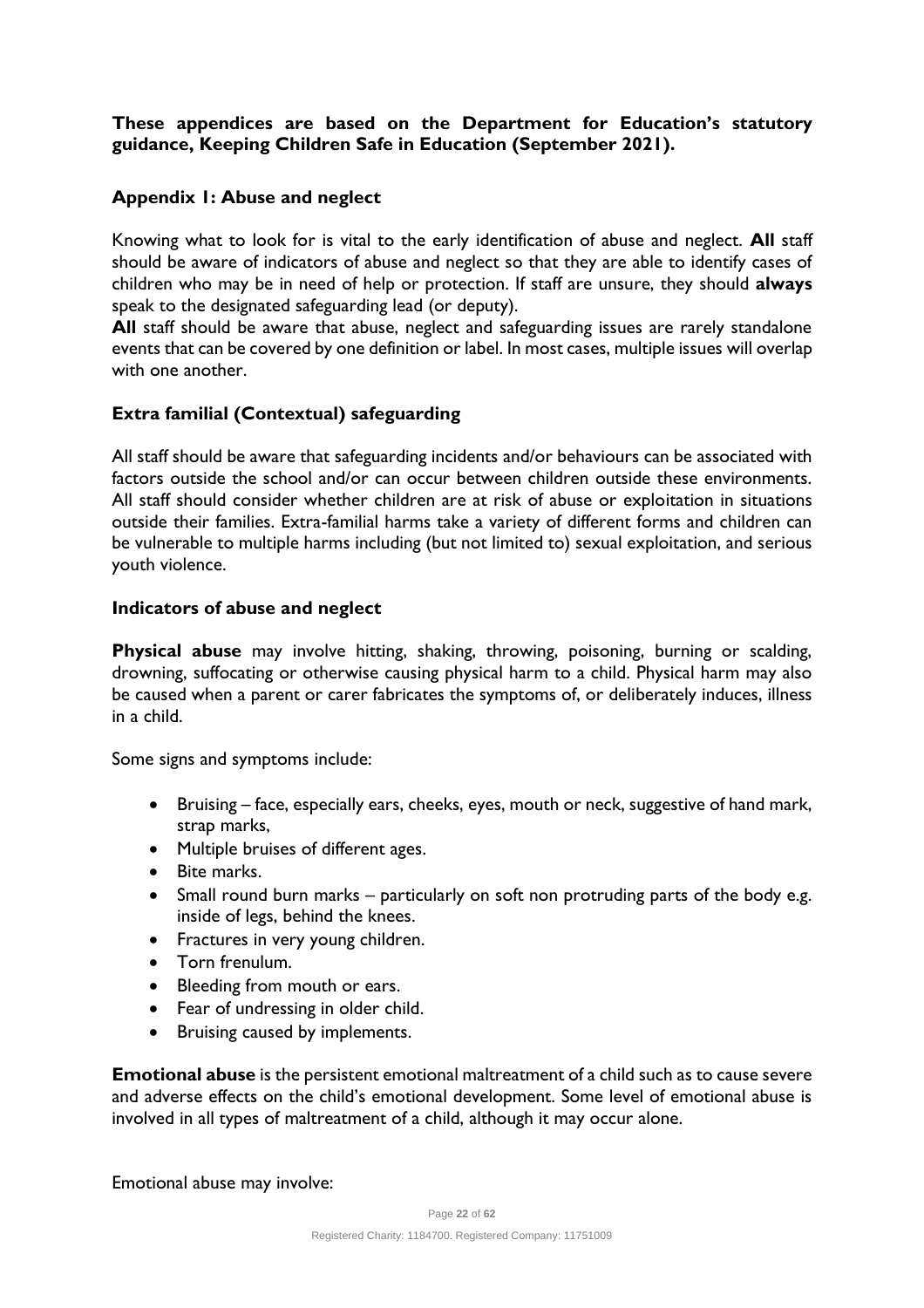- **Conveying to a child that they are worthless or unloved, inadequate, or valued only insofar as they meet the needs of another person.**
- **Not giving the child opportunities to express their views, deliberately silencing them or 'making fun' of what they say or how they communicate.**
- **Age or developmentally inappropriate expectations being imposed on children. These may include interactions that are beyond a child's developmental capability, as well as overprotection and limitation of exploration and learning, or preventing the child participating in normal social interaction.**
- **Seeing or hearing the ill-treatment of another.**
- **Serious bullying (including cyberbullying), causing children frequently to feel frightened or in danger, or the exploitation or corruption of children.**
- **Some level of emotional abuse is involved in all types of maltreatment of a child, although it may occur alone.**

Some signs and symptoms include:

- Severe and inappropriate discipline
- Low warmth, high criticism
- Attention seeking or withdrawal by child
- Fear of new situations
- Developmental delay
- Head banging, rocking, other forms of self-harm.
- Enuresis and encopresis.
- Low self esteem

**Sexual abuse** involves forcing or enticing a child or young person to take part in sexual activities, not necessarily involving a high level of violence, whether or not the child is aware of what is happening. The activities may involve:

**Physical contact, including assault by penetration (for example rape or oral sex) or non-penetrative acts such as masturbation, kissing, rubbing and touching outside of clothing.**

**Non-contact activities, such as involving children in looking at, or in the production of, sexual images, watching sexual activities, encouraging children to behave in sexually inappropriate ways, or grooming a child in preparation for abuse (including via the internet).**

**Sexual abuse can take place online, and technology can be used to facilitate offline abuse.**

Sexual abuse is not solely perpetrated by adult males. Women can also commit acts of sexual abuse, as can other children.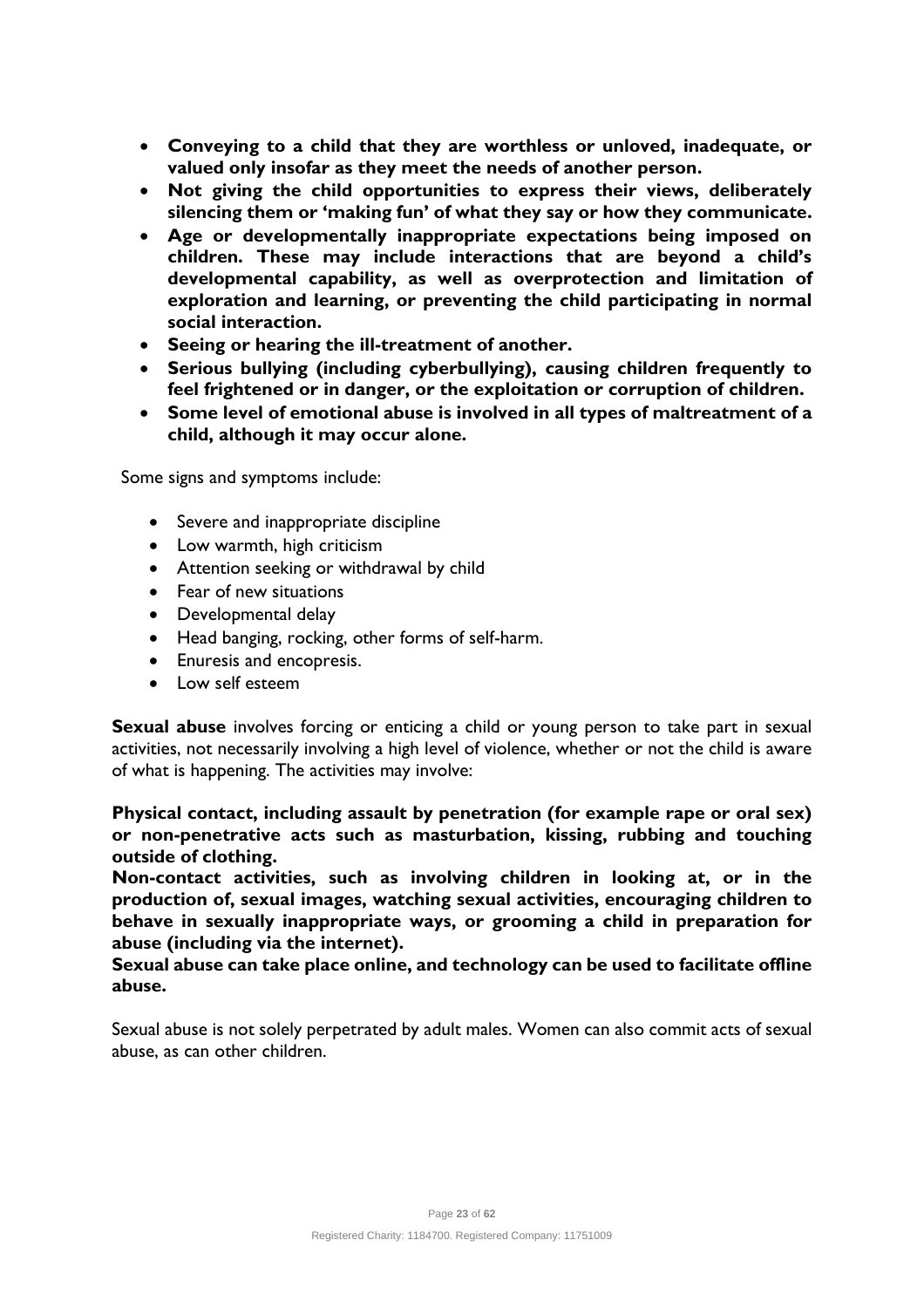Some signs and symptoms include:

- Sexually transmitted diseases
- Bruising to the genitals
- Sexual awareness inappropriate to child's age
- Inappropriate sexual behaviour with others, or drawing or writing about inappropriate behaviour, etc.
- Genital trauma

**Neglect** is the persistent failure to meet a child's basic physical and/or psychological needs, likely to result in the serious impairment of the child's health or development. Neglect may occur during pregnancy as a result of maternal substance abuse.

Once a child is born, neglect may involve a parent or carer failing to:

- Provide adequate food, clothing and shelter (including exclusion from home or abandonment).
- Protect a child from physical and emotional harm or danger.
- Ensure adequate supervision (including the use of inadequate care-givers).
- Ensure access to appropriate medical care or treatment.

It may also include neglect of, or unresponsiveness to, a child's basic emotional needs.

Some signs and symptoms include:

- Constant hunger
- Poor personal hygiene
- Non-school or poor school attendance
- Developmental delay
- Failure to thrive
- Inappropriate clothing for time of year
- Failure to seek medical attention

# Safeguarding issues

All staff should have an awareness of safeguarding issues that can put a child at risk of harm. Behaviours linked to issues such as drug taking or alcohol misuse, deliberately missing education and consensual and non-consensual sharing of nude and semi-nude images and/or videos can be signs that children are at risk.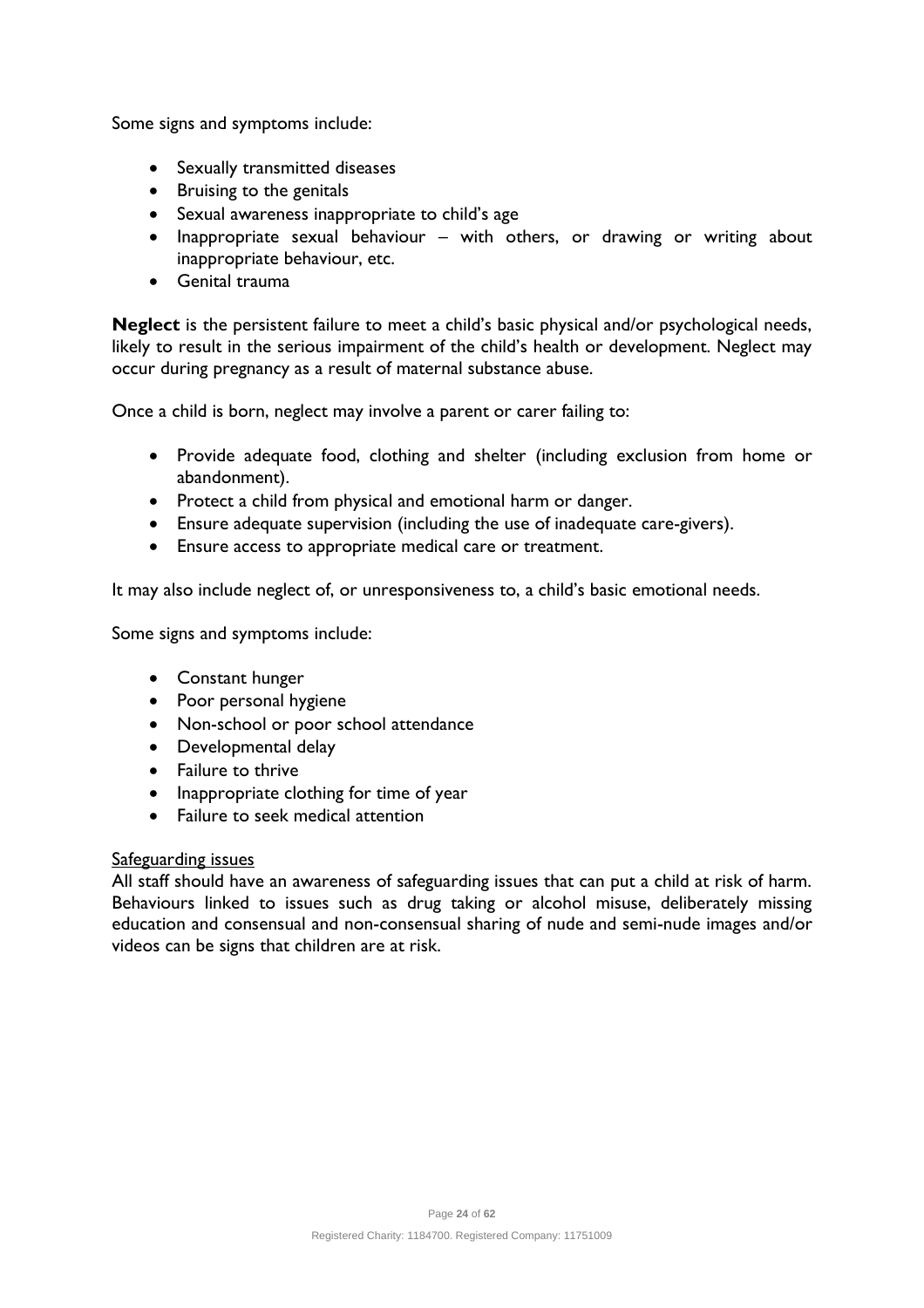# **Appendix 2: Allegations of Abuse made against Staff**

(References to staff in this process include all staff employed or engaged by Downside School or Downside Abbey, including part-time staff, supply staff, contractors, volunteers and casual staff).

Every Local Authority has a Designated Officer for Allegations Management who is available to provide support and advice to any organisation where staff work with children. This role also incorporates a monitoring function to ensure that all organisations work to complete allegations processes in a timescale appropriate for both the victim and the alleged perpetrator.

The Designated Officer must be informed immediately if an allegation has been made, and they will consult as necessary with the relevant personnel in Human Resources, and other agencies such as the Police, as appropriate.

Contact with the Designated Officer should be made by contacting Somerset Direct and asking to speak to the Designated Officer: **0300 123 2224**

#### **Introduction**

These procedures should be followed in all cases in which there is an allegation or suspicion that a person working, or who is in contact, with children has:

- behaved in a way that has harmed a child, or may have harmed a child;
- possibly committed a criminal offence against or related to a child; or
- behaved towards a child or children in a way that indicates he or she would pose a risk of harm if they work regularly or closely with children.

The allegations will be considered within the four categories of abuse i.e. physical, sexual, emotional abuse and neglect. They also include concerns relating to inappropriate relationships between adults and children or young people, for example:

- Having a sexual relationship with a child under 18 if in a position of trust in respect of that child, even if consensual.
- Grooming i.e. meeting a child under 18 with intent to commit a relevant offence or grooming behaviour e.g. inappropriate text/email messages or images, gifts or socialising etc.
- Possession of abusive images of children.

Confidentiality will be upheld as far as possible at all times.

All members of the Downside community are entitled to receive care and protection from harm. We will not accept inappropriate behaviour towards children, staff or volunteers and will ensure that any concerns or allegations of impropriety are dealt with quickly, fairly and sensitively.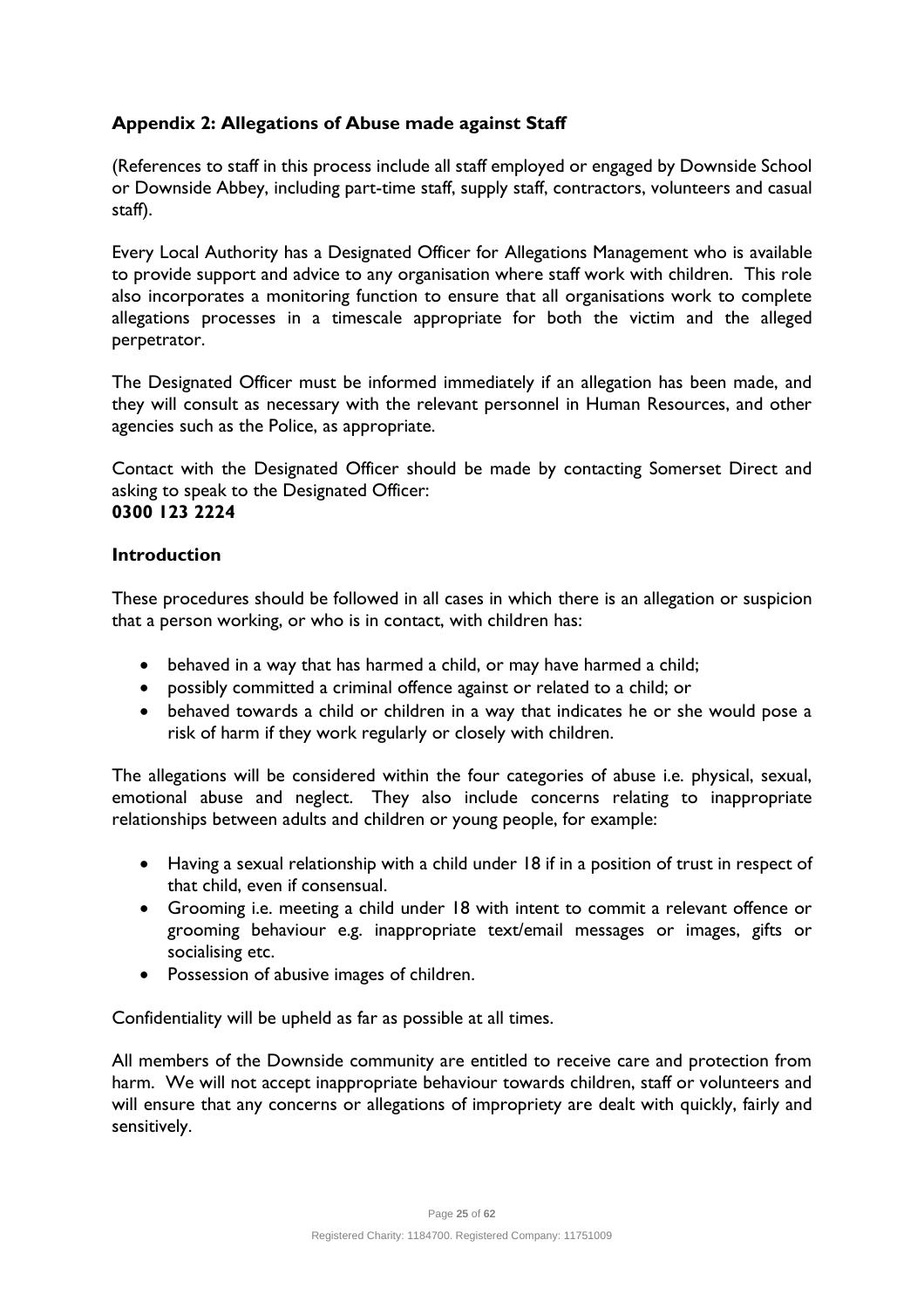Any staff disclosing information regarding inappropriate behaviour by colleagues will be listened to and supported.

Parents of a child allegedly abused by a member of staff or other adult will be kept informed of the progress and outcome of any investigation.

Any member of staff facing investigation into an allegation of abuse will be offered appropriate access to professional and personal support networks, and will be kept informed of the progress and outcome of any investigation.

# **Process**

An allegation against a member of staff (including supply staff) or volunteer may arise from a number of sources e.g. a report from a child, a concern raised by another adult in the School or community, or a complaint by a parent or carer.

The person to whom the allegation or concern is first reported should treat the matter seriously and keep an open mind. They should not:

- investigate or ask leading questions if seeking clarification;
- make any assumptions or offer alternative explanations; or
- promise confidentiality, but can give assurance that the information will only be shared on a "need to know" basis.

They should:

- make a written record of the information, including time, date and place of incident, persons present and what was said;
- sign and date the written record;
- immediately report the matter to the appropriate person (*Figure 1.).*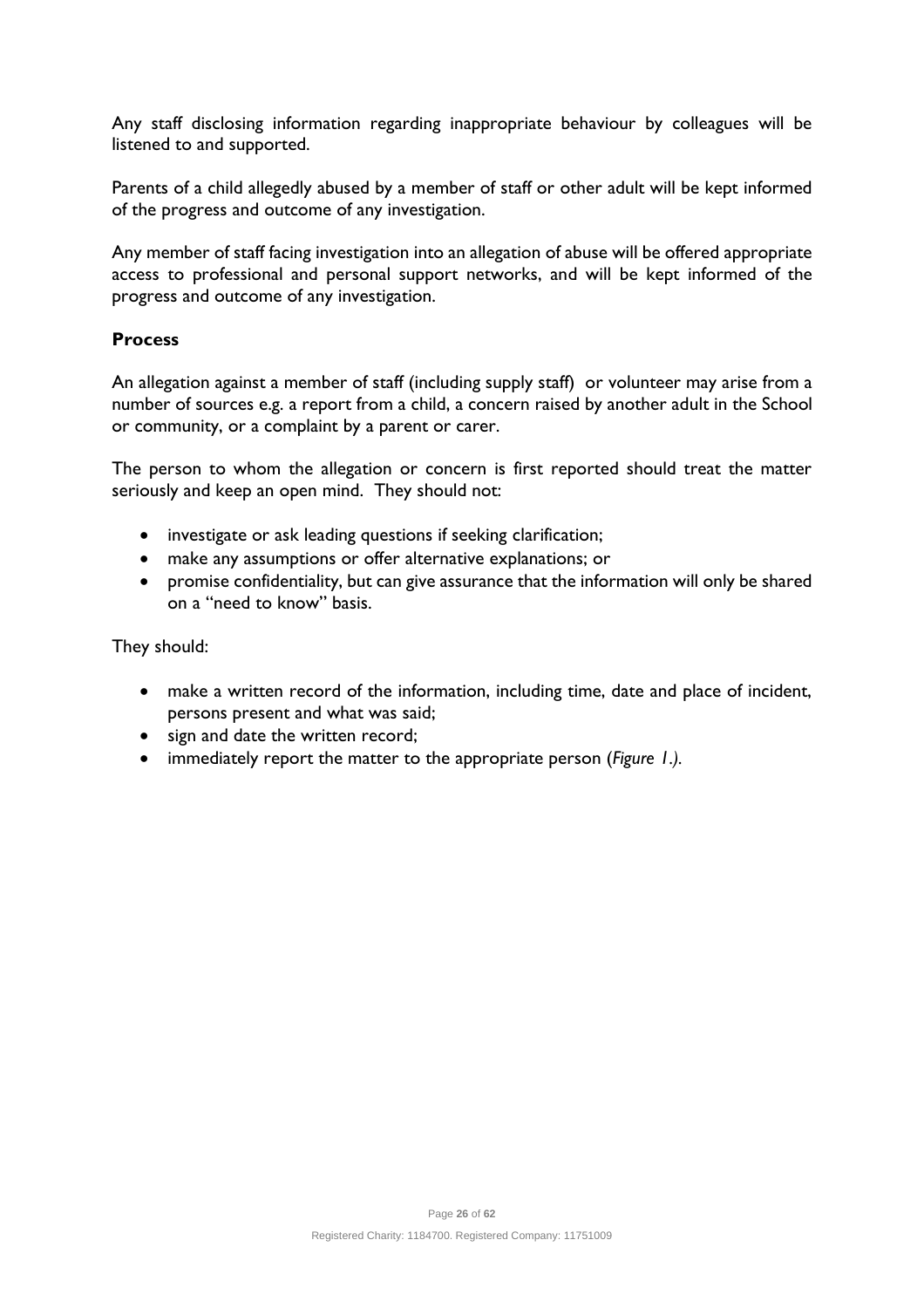| <b>Allegation</b>                            | Report to                                                                                                        | Head will                                                                                   | Head                                                                                                                                                                                |
|----------------------------------------------|------------------------------------------------------------------------------------------------------------------|---------------------------------------------------------------------------------------------|-------------------------------------------------------------------------------------------------------------------------------------------------------------------------------------|
| against<br>Member of staff or<br>volunteer   | Head                                                                                                             | with<br><b>Discuss</b><br>Designated<br>Safeguarding Lead                                   | Designated<br>Contact<br>Officer for advice.<br>School<br>only<br>after<br>investigates<br>consultation<br>with<br><b>Designated Officer</b>                                        |
| Child<br>Safeguarding<br>Lead                | Head                                                                                                             |                                                                                             | Report to Designated<br>Officer                                                                                                                                                     |
| Head                                         | Referred to Chair of<br>Governors who will:<br>I)Inform Designated<br>Officer<br>2)Inform Designated<br>Governor |                                                                                             |                                                                                                                                                                                     |
| <b>Member</b><br>of<br>monastic<br>community | Head                                                                                                             | with<br><b>Discuss</b><br>Designated<br>Safeguarding Lead  <br>who will inform<br>the Abbot | Designated<br>Contact<br>Clifton<br>Officer<br>and<br>Diocese Safeguarding<br>Office for advice.<br>School only investigate<br>after consultation with<br><b>Designated Officer</b> |

*Figure 1. Summary of Process for reporting allegation of abuse*

# **Suspension**

Where an allegation is made against a member of staff, the risk of harm to children posed by the accused member of staff should be evaluated. Suspension must not be an automatic response to an allegation, and should be considered only in cases where:

- there is cause to suspect that a child or other children at the School is/are at risk of significant harm should the member of staff remain in School; or
- the allegation is so serious as to constitute potential grounds for dismissal.

The School can seek advice from the Designated Officer on suspension if this is felt necessary. If the Designated Officer, police and children's social care have no objections to the member of staff continuing to work whilst an investigation is ongoing, the School will carefully consider whether there are any alternatives to suspension that can be put in place. Considerations will include:

- redeployment of the member of staff within the School to avoid direct contact with the child or children concerned;
- providing an assistant to be present when the member of staff has contact with children;
- redeployment of the member of staff to alternative work within the School so that he/she does not have unsupervised access to children; or
- moving the child or children to classes where they will not come into contact with the member of staff, although only after consultation with the parents.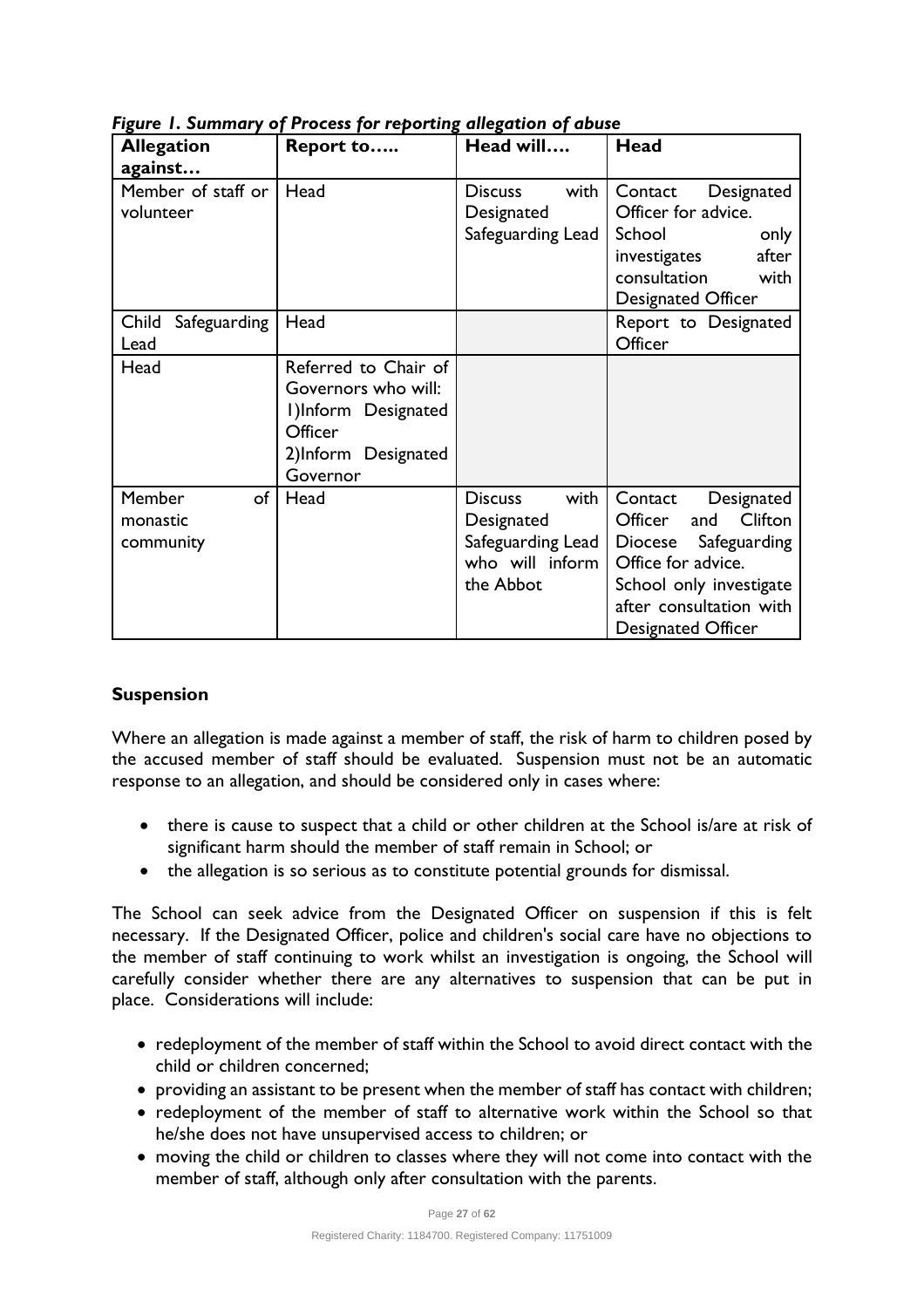Where suspension is being considered, a meeting will be convened with the member of staff, where possible, to discuss the proposal to suspend and to allow the member of staff an opportunity to make representations about the potential suspension.

If there are no viable alternatives to suspension the Head or other designated Senior Manager may immediately suspend the employee from work on full pay and benefits whilst the investigation proceeds. The reasons and justification for suspension should be recorded by the School together with any alternatives which were considered, and the reasons why they were rejected. Written confirmation should be dispatched to the member of staff without undue delay, setting out the reasons for the suspension. If a member of staff is suspended, they should be advised to seek the assistance of their Trade Union or a legal adviser.

Suspension is a neutral act and is not indicative of any judgement on the part of the School. The suspension, and its terms, will be reviewed as necessary to ensure that it remains proportionate. The member of staff will be informed in writing of any change to the terms of their suspension. Alternative accommodation will be considered for a member of the boarding staff who is accommodated on the School's site, if child protection concerns make this necessary.

Where allegations against staff arise the School will make every effort to ensure confidentiality is maintained. Third parties, including other staff, should only be told about the allegation on a 'need to know basis'. Notification of any details may be delayed if the police or social services inform the School that this could prejudice any investigation they are conducting. If the matter becomes common knowledge, it may be necessary to issue a brief statement, agreed by the agencies concerned, to parents, pupils and the public. The School is however aware of the reporting restrictions set out in the Education Act 2011 and that a breach of these by the School or any other individual will constitute a criminal offence.

# **Lifting a suspension**

A suspension will be lifted if:

- the results of the investigation indicate that there is no case to answer or that a formal disciplinary hearing is not necessary;
- a disciplinary process has been completed which did not result in the dismissal of the employee.

The suspension can only be lifted with the approval of the Governing Body. Normally this will be carried out by the relevant committee or by the chair of the Governing Body, using delegated authority or else as an 'urgency action'.

The decision to lift a suspension should be confirmed in writing, including the date on which the employee is expected to return to work and details of any arrangements to facilitate that return, such as a 'return to work' meeting. In planning a return to work after a suspension, managers should consider any needs of the member of staff after a period of absence, especially where the allegations have proved to be false or malicious. The employee may require both emotional and professional support to help re-establish their professional confidence and credibility and to help them re-integrate into their role.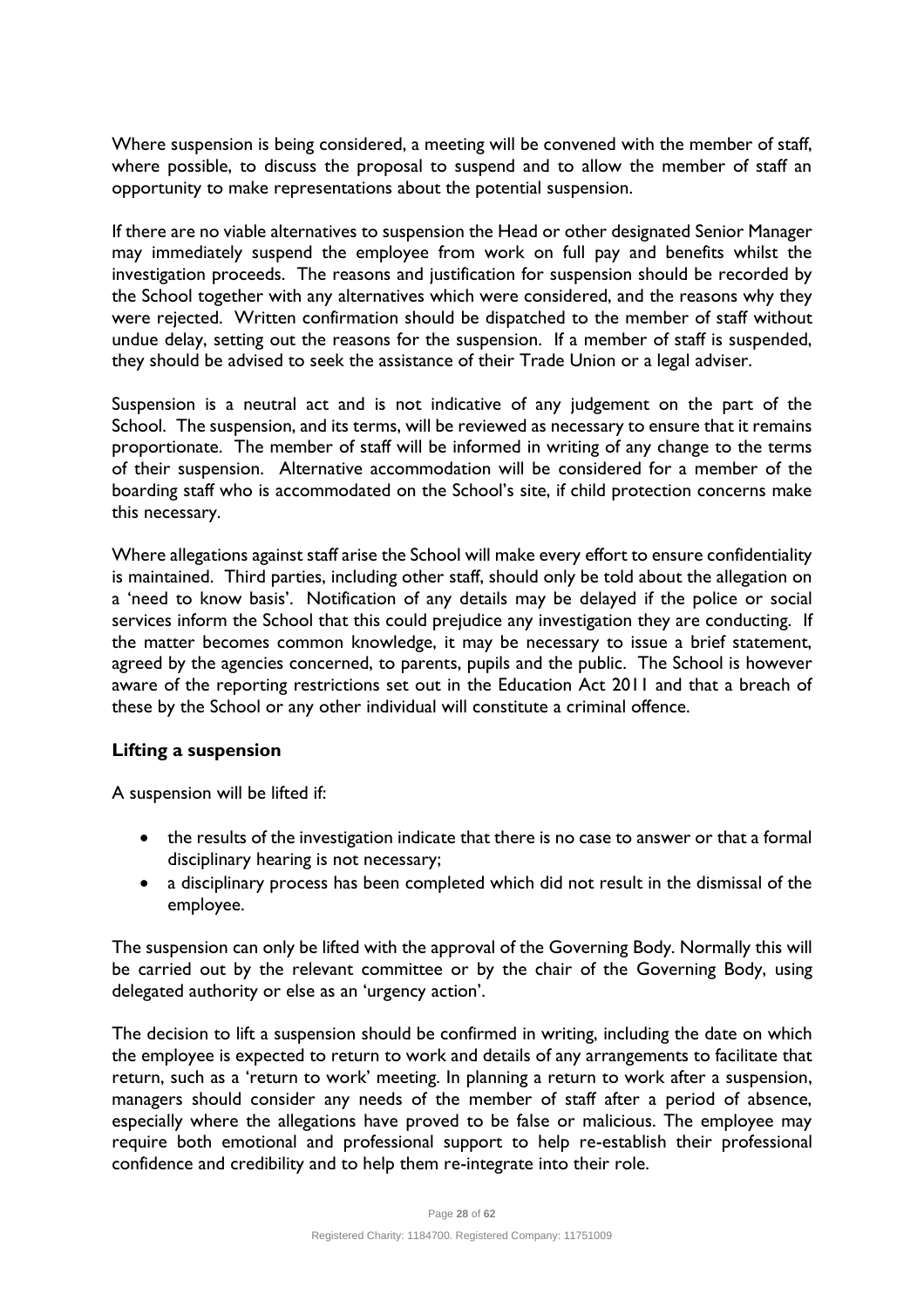# **Strategy**

Once the structure of a staff support plan has been agreed, it should be clearly articulated to all relevant parties and should be monitored and reviewed to ensure progress for the individual concerned. Options that may be helpful include access to:

- counselling;
- a named peer supporter;
- mentoring from a member of the senior management team or other relevant staff;
- support available from their union, professional association or employee assistance programme.

A plan should be jointly devised and set out what action is to be taken and by whom. Any strategy plan will need to include a review period to enable the school and others involved to monitor its effectiveness.

#### **Internal Investigation and Disciplinary Processes**

Please refer to the Employee Handbook for more information

The school is committed to reporting promptly to the DBS any person (whether employed, contracted, a volunteer or student) and ordinarily on conclusion of an investigation, when an individual is removed from regulated activity and the DBS referral criteria are met, that is, they have caused harm or posed a risk of harm to a child.

Ceasing to use a person's services includes: dismissal; non-renewal of a fixed-term contract; no longer engaging/refusing to engage a supply teacher provided by an employment agency; terminating the placement of a student teacher or other trainee; no longer using staff employed by contractors; no longer using volunteers; resignation; and voluntary withdrawal from supply teaching, contract working, a course of initial teacher training, or volunteering. It is important that reports include as much evidence about the circumstances of the case as possible. Failure to make a report when required constitutes an offence. 'Compromise agreements' cannot be used to prevent a referral being made to the DBS when it is legally required, nor can an individual's refusal to cooperate with an investigation. Proprietors of independent schools have a legal duty to respond to requests from the DBS for information they hold already, but they do not have to find it from other sources.

The school is under a duty to consider making a referral to the TRA where a teacher has been dismissed (or would have been dismissed had he/she not resigned) and a prohibition order may be appropriate. The reasons such an order would be considered are: 'unacceptable professional conduct', 'conduct that may bring the profession into disrepute' or a 'conviction, at any time, for a relevant offence'. Advice about whether an allegation against a teacher is sufficiently serious to refer to the TRA can be found in *Teacher misconduct: the prohibition of teachers* (October 2015). Further guidance is published on the Teaching Regulation Agency website.

In the event of an allegation that meets the criteria above, the Head (or Chair of Governors where the Head is the subject of the allegation) – the 'case manager' – will take the following steps: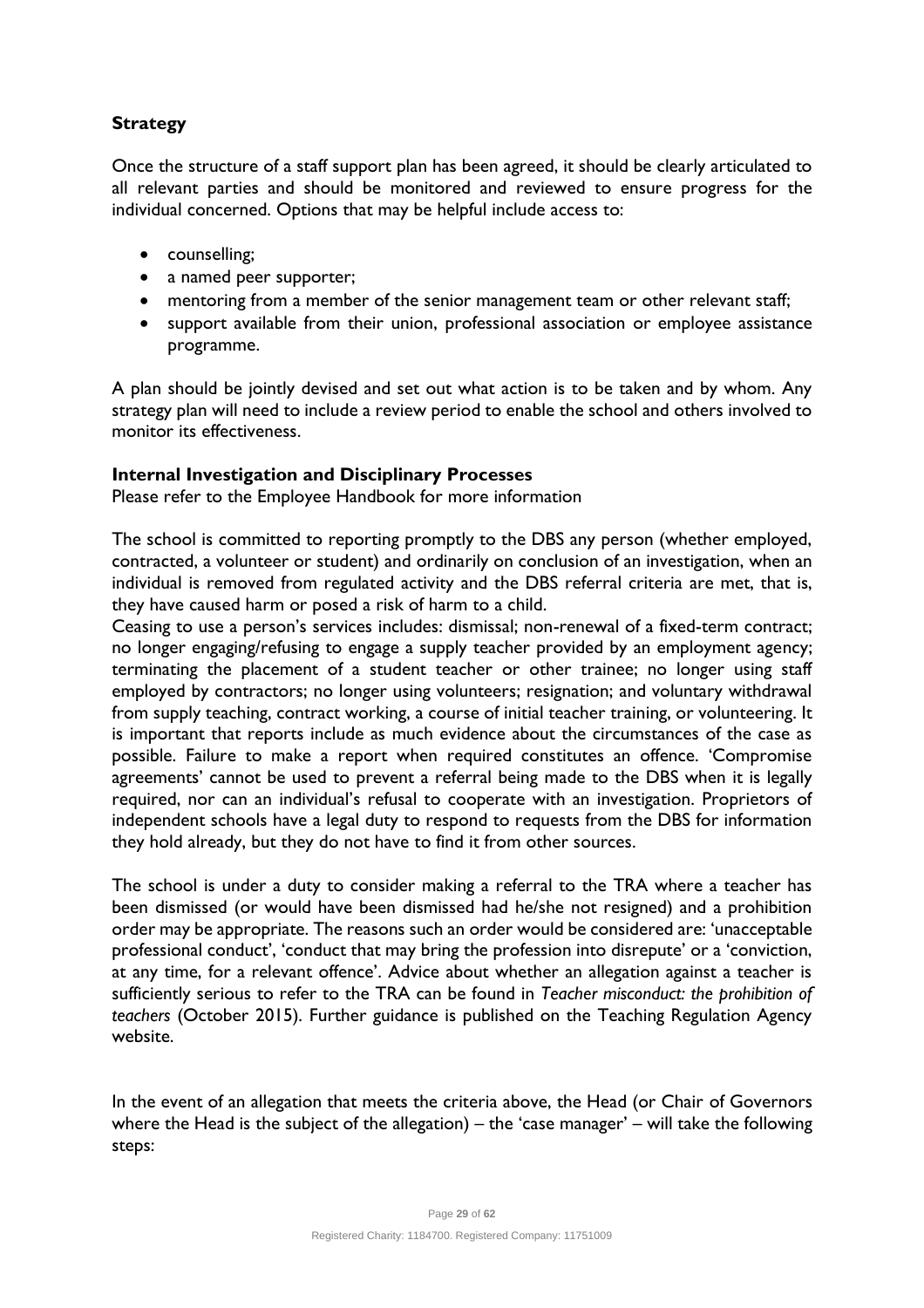- Immediately discuss the allegation with the Designated Officer at the Local Authority. This is to consider the nature, content and context of the allegation and agree a course of action, including whether further enquiries are necessary to enable a decision on how to proceed, and whether it is necessary to involve the police and/or children's social care services. (The case manager may, on occasion, consider it necessary to involve the police *before* consulting the Designated Officer – for example, if the accused individual is deemed to be an immediate risk to children or there is evidence of a possible criminal offence. In such cases, the case manager will notify the Designated Officer as soon as practicably possible after contacting the police).
- Inform the accused individual of the concerns or allegations and likely course of action as soon as possible after speaking to the Designated Officer (and the police or children's social care services, where necessary). Where the police and/or children's social care services are involved, the case manager will only share such information with the individual as has been agreed with those agencies.
- Where appropriate (in the circumstances described above), carefully consider whether suspension of the individual from contact with children at the school is justified or whether alternative arrangements such as those outlined above can be put in place. Advice will be sought from the designated officer, police and/or children's social care services, as appropriate.
- If immediate suspension is considered necessary, agree and record the rationale for this with the designated officer. The record will include information about the alternatives to suspension that have been considered, and why they were rejected. Written confirmation of the suspension will be provided to the individual facing the allegation or concern within one working day, and the individual will be given a named contact at the school and their contact details.
- If it is decided that no further action is to be taken in regard to the subject of the allegation or concern, record this decision and the justification for it and agree with the Designated Officer what information should be put in writing to the individual and by whom, as well as what action should follow both in respect of the individual and those who made the initial allegation.
- If it is decided that further action is needed, take steps as agreed with the Designated Officer to initiate the appropriate action in school and/or liaise with the police and/or children's social care services as appropriate.
- Provide effective support for the individual facing the allegation or concern, including appointing a named representative to keep them informed of the progress of the case and consider what other support is appropriate.
- Inform the parents or carers of the child/children involved about the allegation as soon as possible if they do not already know (following agreement with children's social care services and/or the police, if applicable). The case manager will also inform the parents or carers of the requirement to maintain confidentiality about any allegations made against teachers (where this applies) while investigations are ongoing. Any parent or carer who wishes to have the confidentiality restrictions removed in respect of a teacher will be advised to seek legal advice.
- Keep the parents or carers of the child/children involved informed of the progress of the case and the outcome, where there is not a criminal prosecution, including the outcome of any disciplinary process (in confidence).
- Make a referral to the DBS where it is thought that the individual facing the allegation or concern has engaged in conduct that harmed or is likely to harm a child, or if the individual otherwise poses a risk of harm to a child.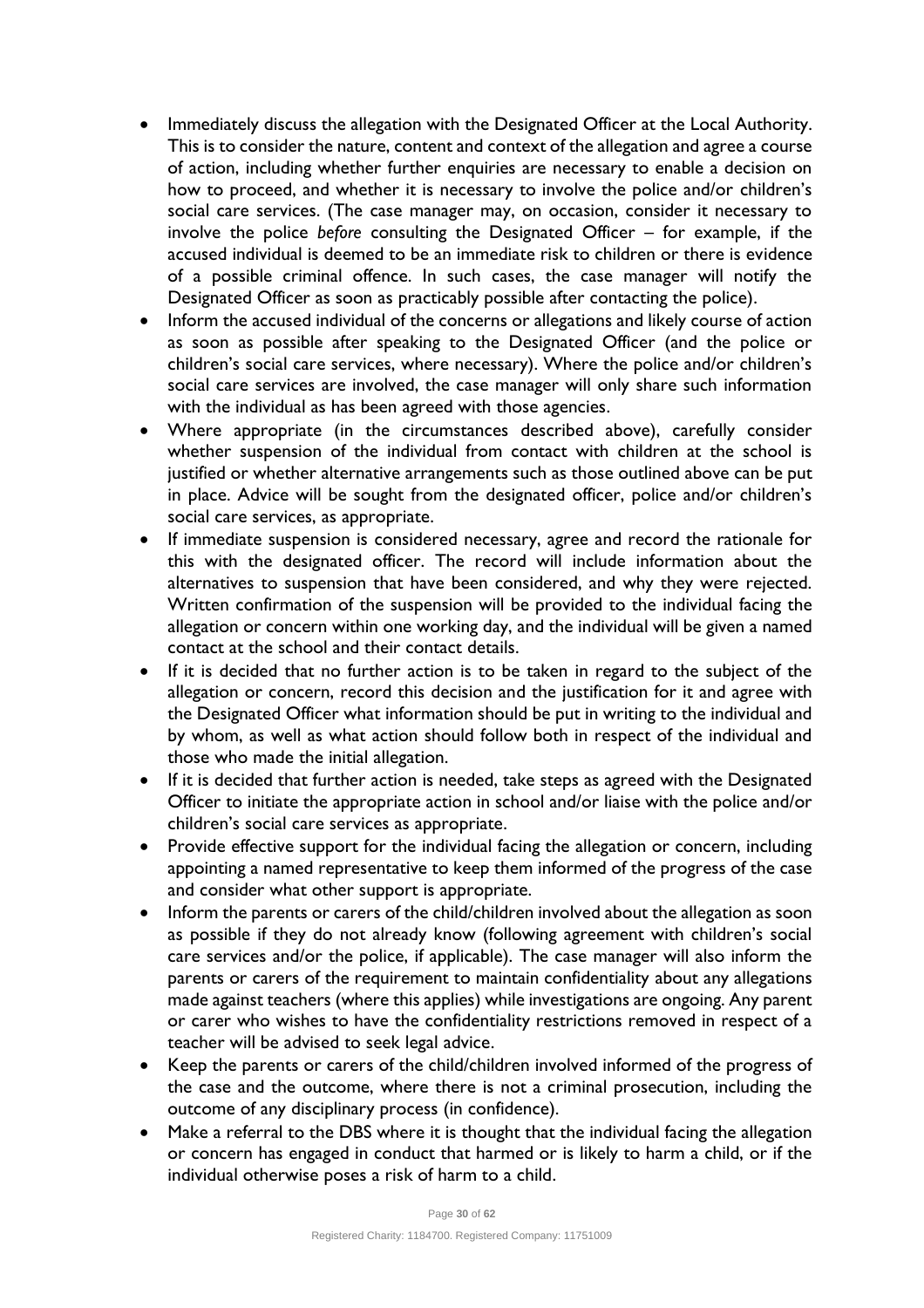Where the police are involved, wherever possible the governing body will ask the police at the start of the investigation to obtain consent from the individuals involved to share their statements and evidence for use in the school's disciplinary process, should this be required at a later point

Disciplinary proceedings are not subject to the same burden of proof as legal proceedings. Lack of conviction or charge within itself is not an adequate defence against an allegation within the work setting or an acceptable reason for the School not to pursue an internal disciplinary investigation. There may be elements of an allegation which clearly suggest a breach of expected or appropriate standards of behaviour or propriety, or which pose a risk to the welfare of children and young people; even where no criminal activity is identified. The internal investigation may determine that disciplinary action is not necessary and may exonerate the individual concerned.

As the employer, the School must also consider the duty of care to their employee; this requires ensuring the employee is treated fairly and reasonably about the process to be followed.

Consideration should be given to:

- the context in which the allegation occurred and whether this provides further insight which may mitigate risk;
- the type of activity the individual is expected to undertake;
- the level of access to children this provides;
- the indicative risks presented by the nature of the allegation; and
- what if any mechanisms exist to reduce or manage the risk.

# **Specific actions**

# **Action following a criminal investigation or prosecution**

The case manager will discuss with the Local Authority's Designated Officer whether any further action, including disciplinary action, is appropriate and, if so, how to proceed, taking into account information provided by the police and/or children's social care services.

#### **Conclusion of a case where the allegation is substantiated**

If the allegation is substantiated and the individual is dismissed or the school ceases to use their services, or the individual resigns or otherwise ceases to provide their services, the case manager and the school's personnel adviser will discuss with the Designated Officer whether to make a referral to the DBS for consideration of whether inclusion on the barred lists is required.

If the individual concerned is a member of teaching staff, the case manager and personnel adviser will discuss with the Designated Officer whether to refer the matter to the TRA to consider prohibiting the individual from teaching.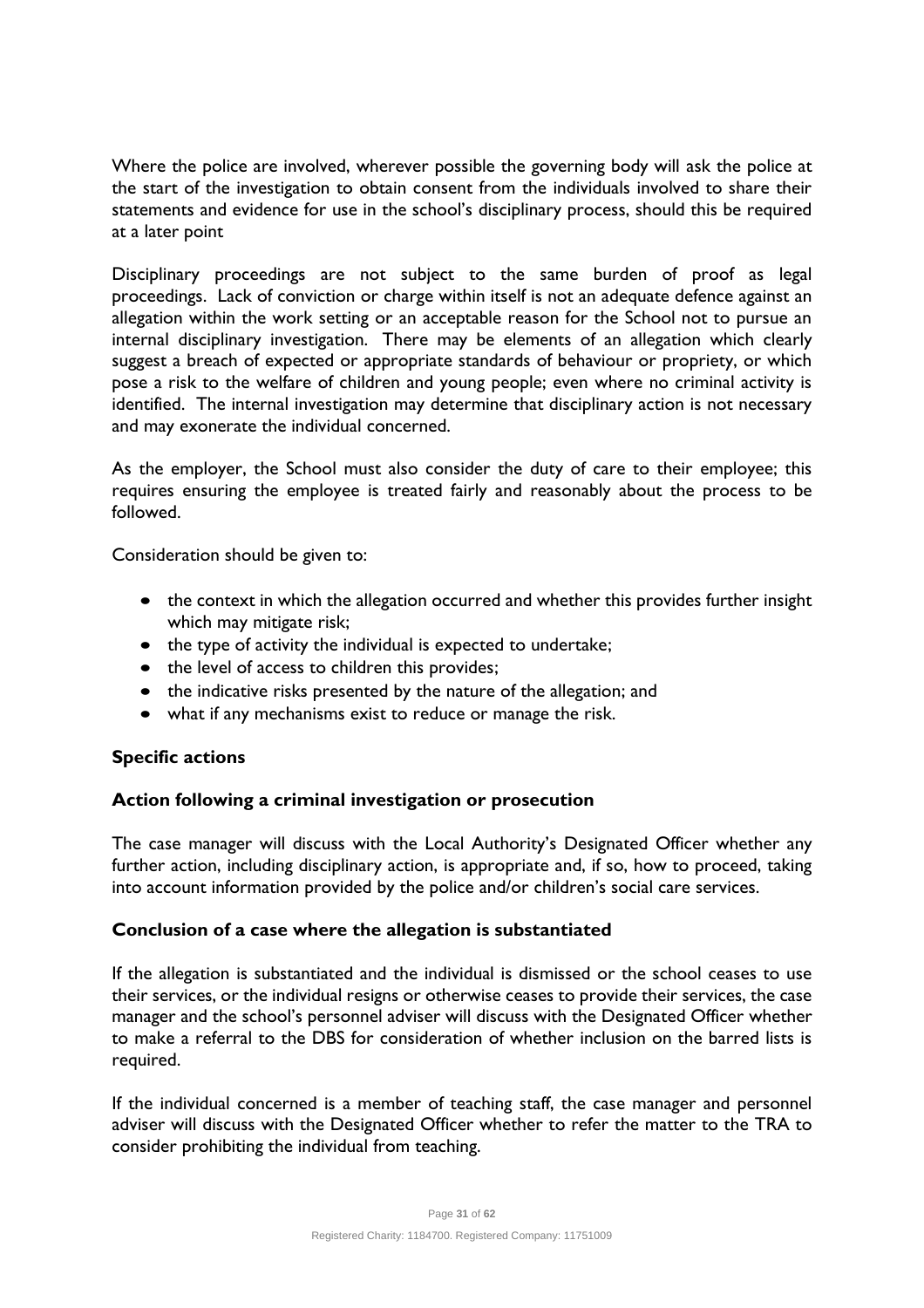#### **Individuals returning to work after suspension**

If it is decided on the conclusion of a case that an individual who has been suspended can return to work, the case manager will consider how best to facilitate this.

The case manager will also consider how best to manage the individual's contact with the child or children who made the allegation, if they are still attending the school.

#### **Unsubstantiated or malicious allegations**

If an allegation is shown to be deliberately invented, or malicious, the Head, or other appropriate person in the case of an allegation against the Head, will consider whether any disciplinary action is appropriate against the pupil(s) who made it, or whether the police should be asked to consider whether action against those who made the allegation might be appropriate, even if they are not a pupil.

#### **Confidentiality**

The school will make every effort to maintain confidentiality and guard against unwanted publicity while an allegation is being investigated or considered.

The case manager will take advice from the local authority's designated officer, police and children's social care services, as appropriate, to agree:

- Who needs to know about the allegation and what information can be shared.
- How to manage speculation, leaks and gossip, including how to make parents or carers of a child/children involved aware of their obligations with respect to confidentiality.
- What, if any, information can be reasonably given to the wider community to reduce speculation.
- How to manage press interest if, and when, it arises.

# **Record-keeping**

The case manager will maintain clear records about any case where the allegation or concern meets the criteria above and store them on the individual's confidential personnel file for the duration of the case. Such records will include:

- A clear and comprehensive summary of the allegation.
- Details of how the allegation was followed up and resolved.
- Notes of any action taken and decisions reached (and justification for these, as stated above).

If an allegation or concern is not found to have been malicious, the school will retain the records of the case on the individual's confidential personnel file, and provide a copy to the individual. We will retain these records at least until the individual has reached normal pension age, or for 10 years from the date of the allegation if that is longer.

The records of any allegation that is found to be malicious will be deleted from the individual's personnel file.

#### **References**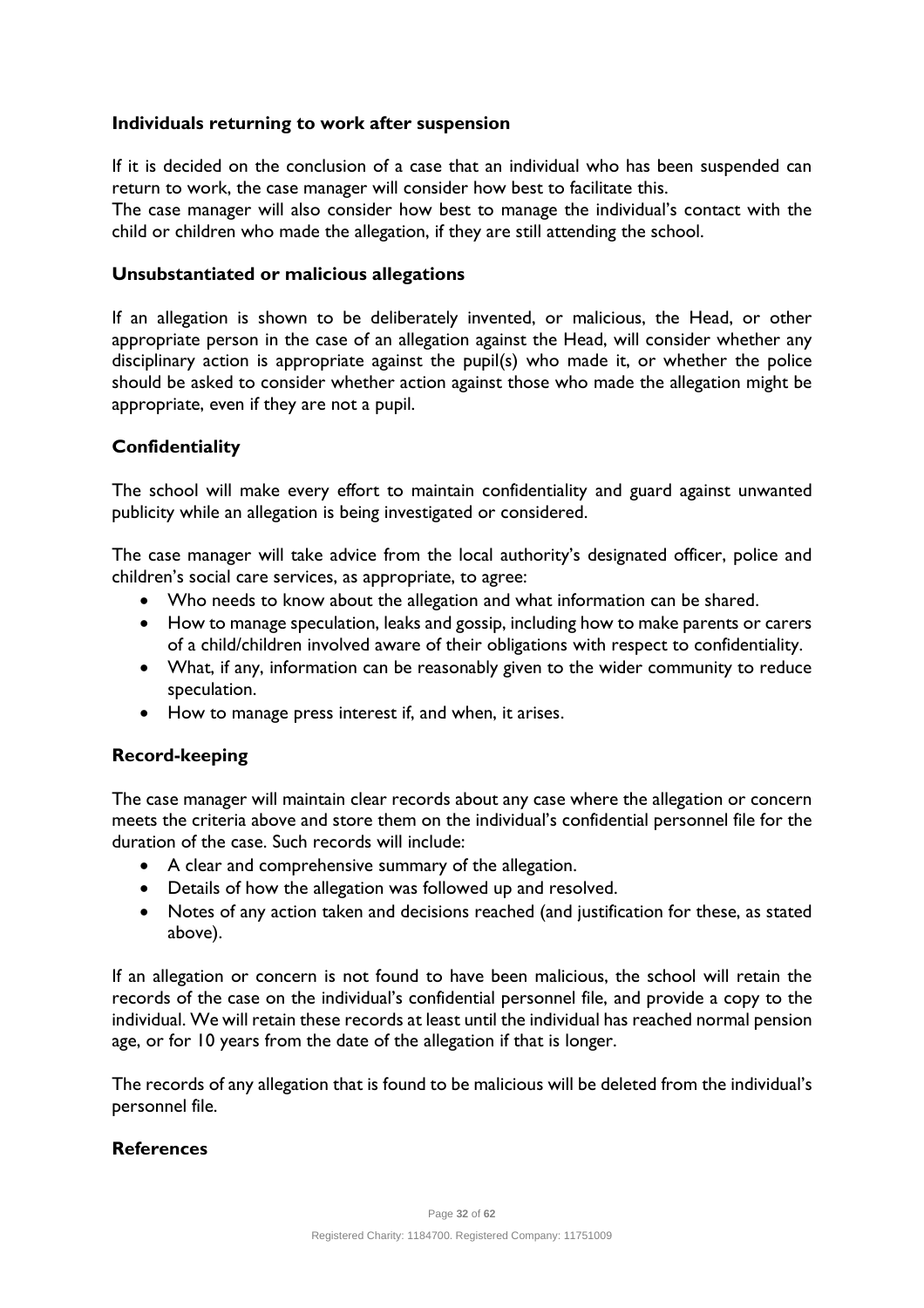When providing employer references, we will not refer to any allegation that has been proven to be false, unsubstantiated or malicious, or any history of allegations where all such allegations have been proven to be false, unsubstantiated or malicious.

#### **Learning lessons**

After any cases where the allegations are *substantiated*, we will review the circumstances of the case with the local authority's Designated Officer to determine whether there are any improvements that we can make to the school's procedures or practice to help prevent similar events in the future.

This will include consideration of (as applicable):

- Issues arising from the decision to suspend the member of staff.
- The duration of the suspension.
- Whether or not the suspension was justified.

The use of suspension when the individual is subsequently reinstated. We will consider how future investigations of a similar nature could be carried out without suspending the individual.

#### **Role of the Board of Governors**

The Governors will be apprised of any investigations. Precise details will not be given in order not to prejudice any possible disciplinary hearing.

#### **Relevant documents:**

Part 4 of Keeping Children Safe in Education (September2021)

**Other related policies** which are available to view on the School's website: <https://www.downside.co.uk/downside-school/parent-information/policies/>

- 1. Disciplinary Policy
- 2. Capability Policy
- 3. Grievance Policy
- 4. Whistleblowing Policy
- 5. Recruitment Policy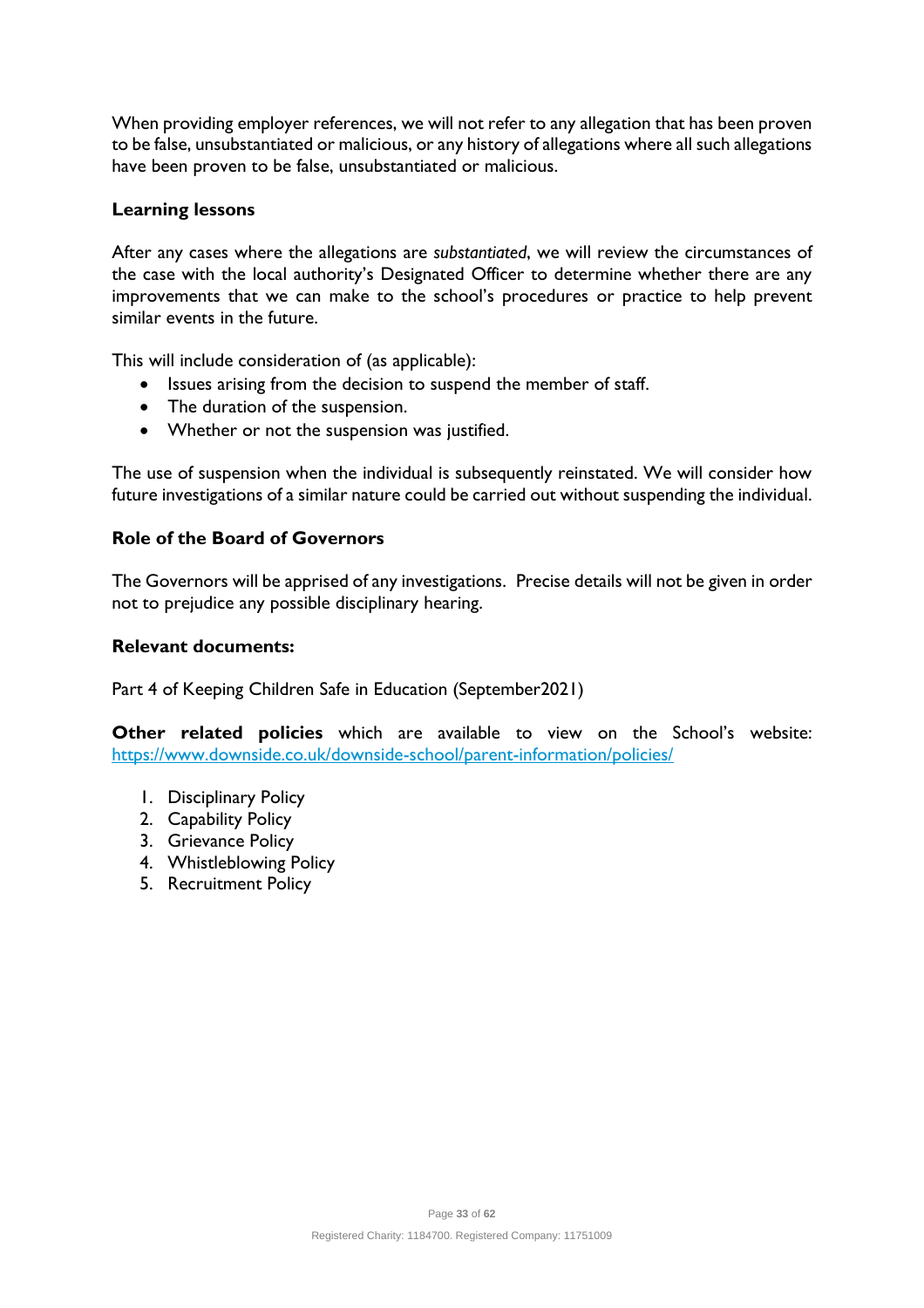## **Useful Publications:**

An overview of the framework for managing allegations against people who work with children is set out in Working together to safeguard children (July 2018). This is available electronically.

Keeping children safe in education (September 2021)– Part 4 deals with allegations of abuse made against teachers and other staff and Part 3 outlines the safer recruitment process. The South West Child Protection Procedures [\(www.swcpp.org.uk\)](http://www.swcpp.org.uk/) also has useful guidance.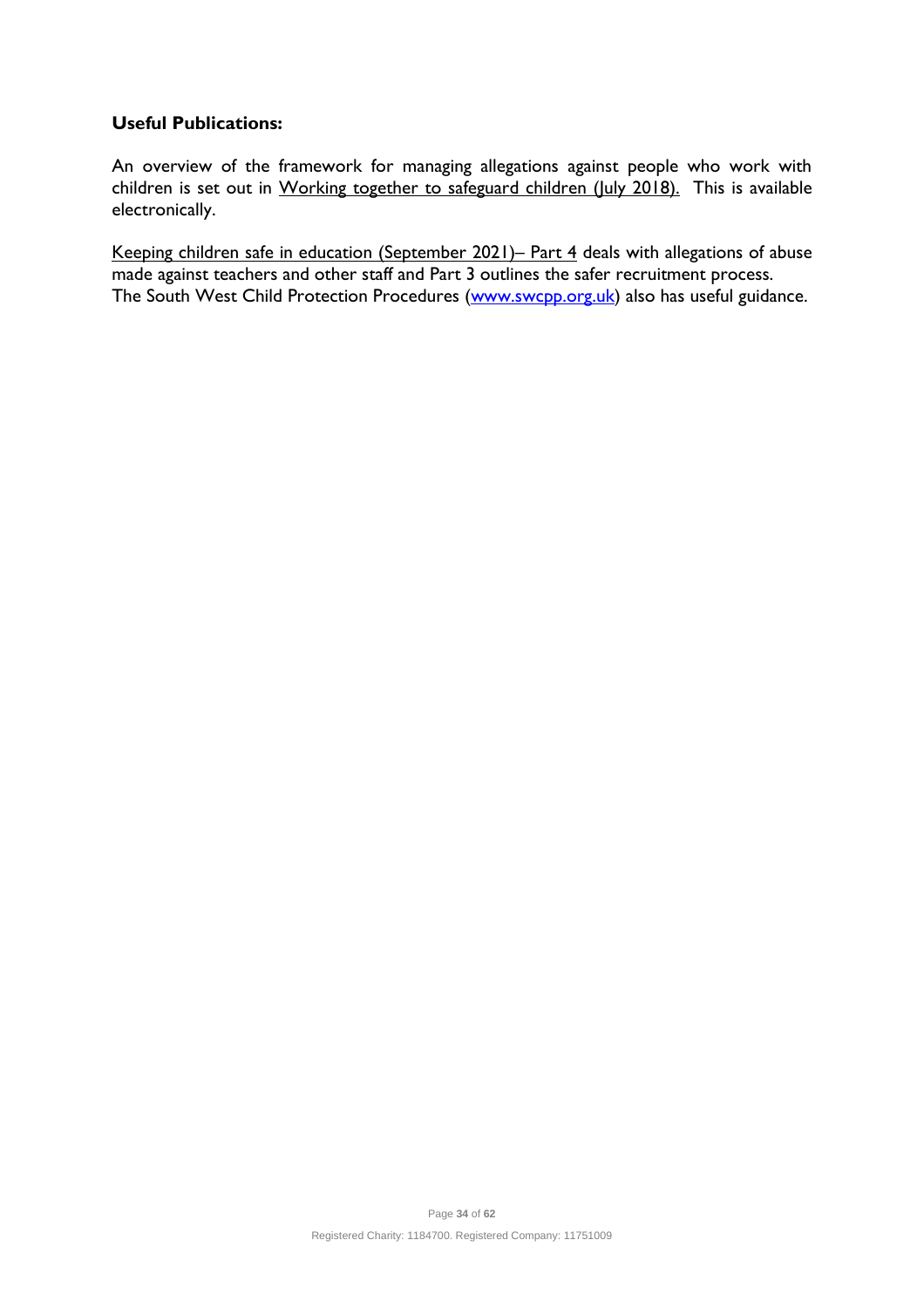# **Appendix 3: Specific Safeguarding Issues**

#### **Mental Health**

Mental health problems can, in some cases, be an indicator that a child has suffered or is at risk of suffering abuse, neglect or exploitation. Only appropriately trained professionals should attempt to make a diagnosis or a mental health problem. Staff however, are well placed to observe and know children and they may be able to identify those whose behaviour suggests that they may be experiencing a mental health problem or be at risk of developing one.

Where children have suffered abuse and neglect, or other potentially traumatic adverse childhood experiences (ACEs), this can have a lasting impact throughout childhood, adolescence and into adulthood in terms of mental health, behaviour and education. Staff who have a mental health concern about a child should notify the DSL or DDSLs via MyConcern and make an appointment for the child with the Health Centre for assessment.

The Department For Education and Public Health England advice and guidance:

Preventing and Tackling Bullying <https://www.gov.uk/government/publications/preventing-and-tackling-bullying>

Mental Health and Behaviour in Schools

<https://www.gov.uk/government/publications/mental-health-and-behaviour-in-schools--2>

Promoting children and young people's emotional health and wellbeing

[https://www.gov.uk/government/publications/promoting-children-and-young-peoples](https://www.gov.uk/government/publications/promoting-children-and-young-peoples-emotional-health-and-wellbeing)[emotional-health-and-wellbeing](https://www.gov.uk/government/publications/promoting-children-and-young-peoples-emotional-health-and-wellbeing)

#### **Looked After Children**

The DSL will appoint a designated teacher for every LAC child who will promote the educational achievement of the pupil, co-ordinate the support in school and liaise with the Local Authority.

#### **Private Fostering**

The DSL will notify Somerset Direct of any privately fostered child. The DSL is responsible for ensuring all staff are aware of any private fostering requirements and co-ordinate the appropriate support for the child

#### **Children missing from education**

A child going missing from education is a potential indicator of abuse or neglect, and such children are at risk of being victims of harm, exploitation or radicalisation.

There are many circumstances where a child may become missing from education, but some children are particularly at risk. These include children who: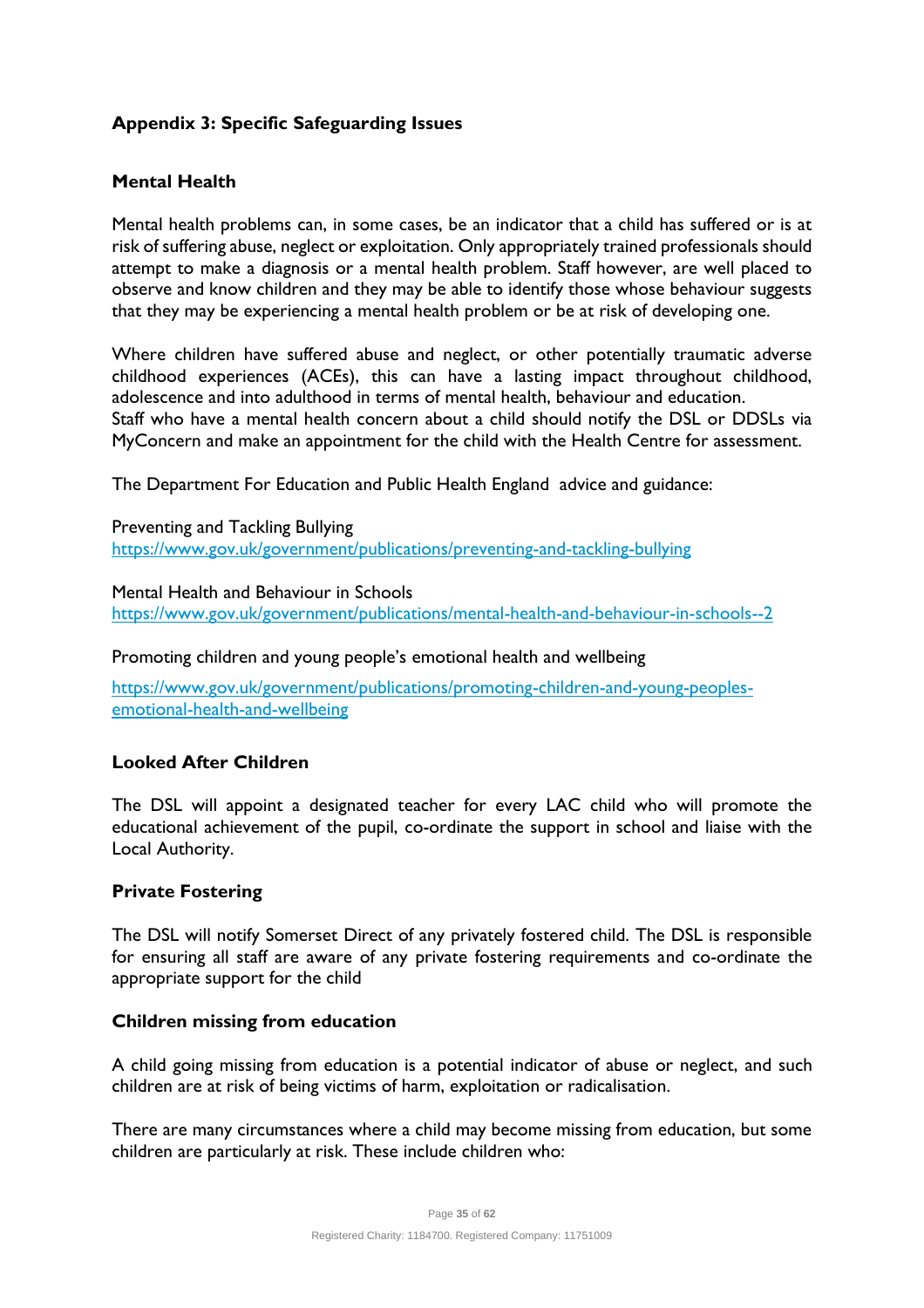- Are at risk of harm or neglect
- Come from Gypsy, Roma, or Traveller families
- Come from the families of service personnel
- Go missing or run away from home or care
- Are supervised by the youth justice system
- Cease to attend a school
- Come from new migrant families

We will follow our procedures for unauthorised absence and for dealing with children who go missing from education, particularly on repeat occasions, to help identify the risk of abuse and neglect, including sexual exploitation, and to help prevent the risks of going missing in future. This includes informing the local authority if a child leaves the school without a new school being named, and adhering to requirements with respect to sharing information with the local authority, when applicable, when removing a child's name from the admission register at non-standard transition points.

Staff will be trained in signs to look out for and the individual triggers to be aware of when considering the risks of potential safeguarding concerns which may be related to being missing, such as travelling to conflict zones, FGM and forced marriage.

If a staff member suspects that a child is suffering from harm or neglect, we will follow local child protection procedures, including with respect to making reasonable enquiries. We will make an immediate referral to the local authority children's social care team, and the police, if the child is in immediate danger or at risk of harm.

# **Child sexual exploitation (CSE) and Child Criminal Exploitation (CCE)**

Both CSE and CCE are forms of abuse and both occur where an individual or group takes advantage of an imbalance in power to coerce, manipulate or deceive a child into sexual or criminal activity. Whilst age may be the most obvious, this power imbalance can also be due to a range of other factors including gender, sexual identity, cognitive ability, physical strength, status, and access to economic or other resources. In some cases, the abuse will be in exchange for something the victim needs or wants and/or will be to the financial benefit or other advantage (such as increased status) of the perpetrator or facilitator. The abuse can be perpetrated by individuals or groups, males or females, and children or adults. The abuse may be a one-off occurrence or a series or incidents over time, and range from opportunistic to complex organised abuse. It can involve force and/or enticement-based methods of compliance and may, or may not, be accompanied by violence or threats of violence. Victims can be exploited even when activitiy appears consensual and it should be noted exploitation as well as being physical can be facilitated and/or take place online. . For example, young people may be persuaded or forced to share sexually explicit images of themselves, have sexual conversations by text, or take part in sexual activities using a webcam.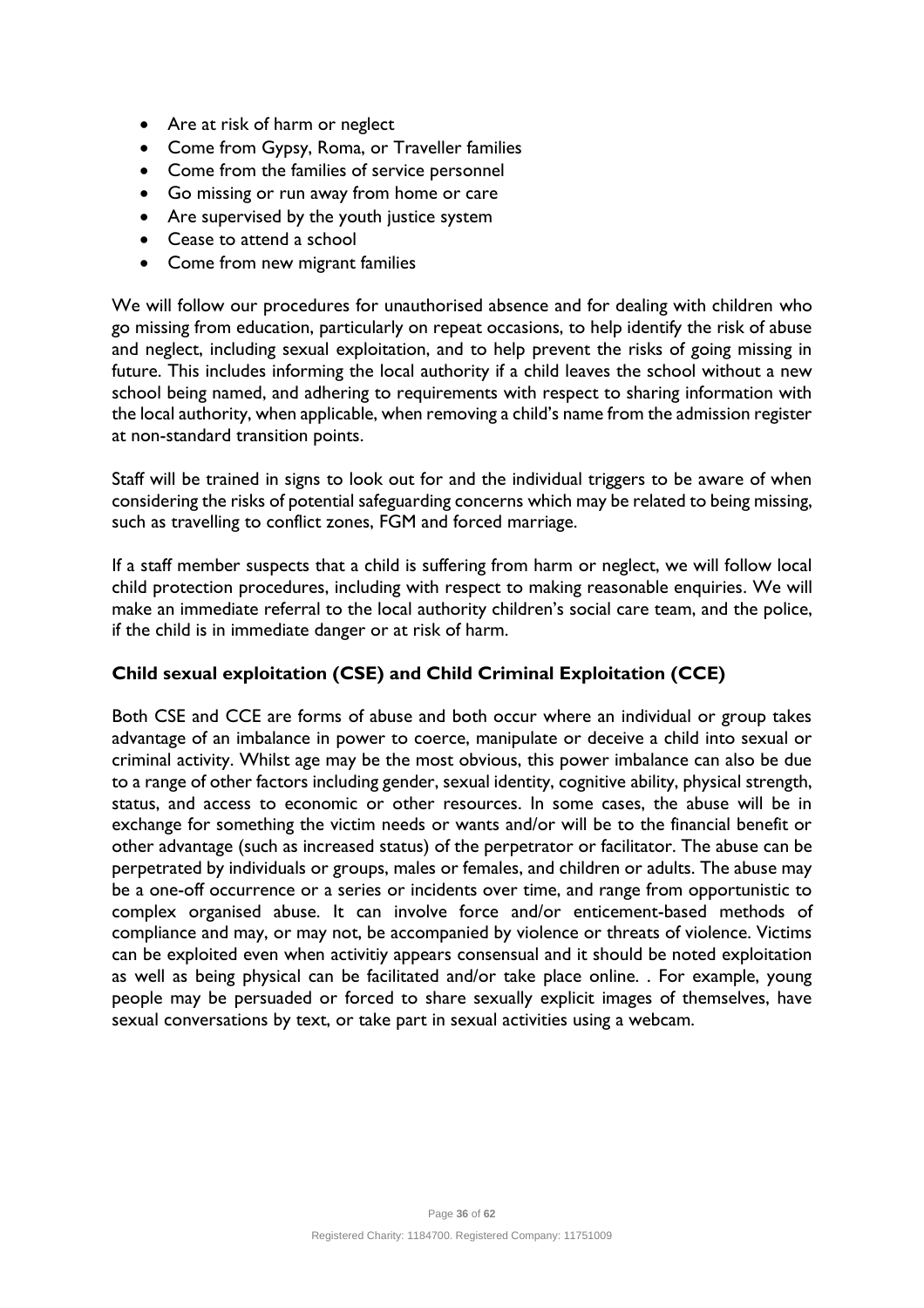# **Child sexual exploitation (CSE)**

If a member of staff suspects CSE, they will discuss this with the DSL. The DSL will trigger the local safeguarding procedures, including a referral to the local authority's children's social care team and the police, if appropriate.

Indicators of sexual exploitation can include a child:

- Appearing with unexplained gifts or new possessions.
- Associating with other young people involved in exploitation.
- Having older boyfriends or girlfriends.
- Suffering from sexually transmitted infections or becoming pregnant.
- Displaying inappropriate sexualised behaviour.
- Suffering from changes in emotional wellbeing.
- Misusing drugs and/or alcohol.
- Going missing for periods of time, or regularly coming home late.
- Regularly missing school or education, or not taking part in education.

# **Child criminal exploitation (CCE)**

Some specific forms of CCE can include children being forced or manipulated into transporting drugs or money through county lines, shoplifting or threatening/committing serious violence to others. Children involved in criminal exploitation often commit crimes themselves. They must be recognised and treated as victim, even if the activity appears to be something they have agreed or consented to. The experience and indicators for CCE may be different for boys and girls. Children who are criminally exploited are also at higher risk of sexual exploitation.

**So-called 'honour-based' violence (HBV)** encompasses crimes which have been committed to protect or defend the honour of the family and/or the community, including Female Genital Mutilation (FGM), forced marriage, and practices such as breast ironing. All forms of so called HBV are abuse (regardless of the motivation) and should be handled and escalated as such. If in any doubts staff should speak to the designated safeguarding lead. Professionals in all agencies, and individuals and groups in relevant communities, need to be alert to the possibility of a child being at risk of HBV, or already having suffered HBV.

Indicators: There are a range of potential indicators that a child may be at risk of HBV. Guidance on the warning signs that FGM or forced marriage may be about to take place, or may have already taken place, can be found on pages 38-41 of the Multi agency statutory guidance on FGM (pages 59-61 focus on the role of schools and colleges) and pages 13-14 of the Multi-agency guidelines: Handling case of forced marriage.

**Actions:** If staff have a concern regarding a child that might be at risk of HBV they should activate local safeguarding procedures, using existing national and local protocols for multiagency liaison with police and children's social care. Where FGM has taken place, since 31 October 2015 there has been a mandatory reporting duty placed on teachers that requires a different approach (see section 7.3)

# **FGM**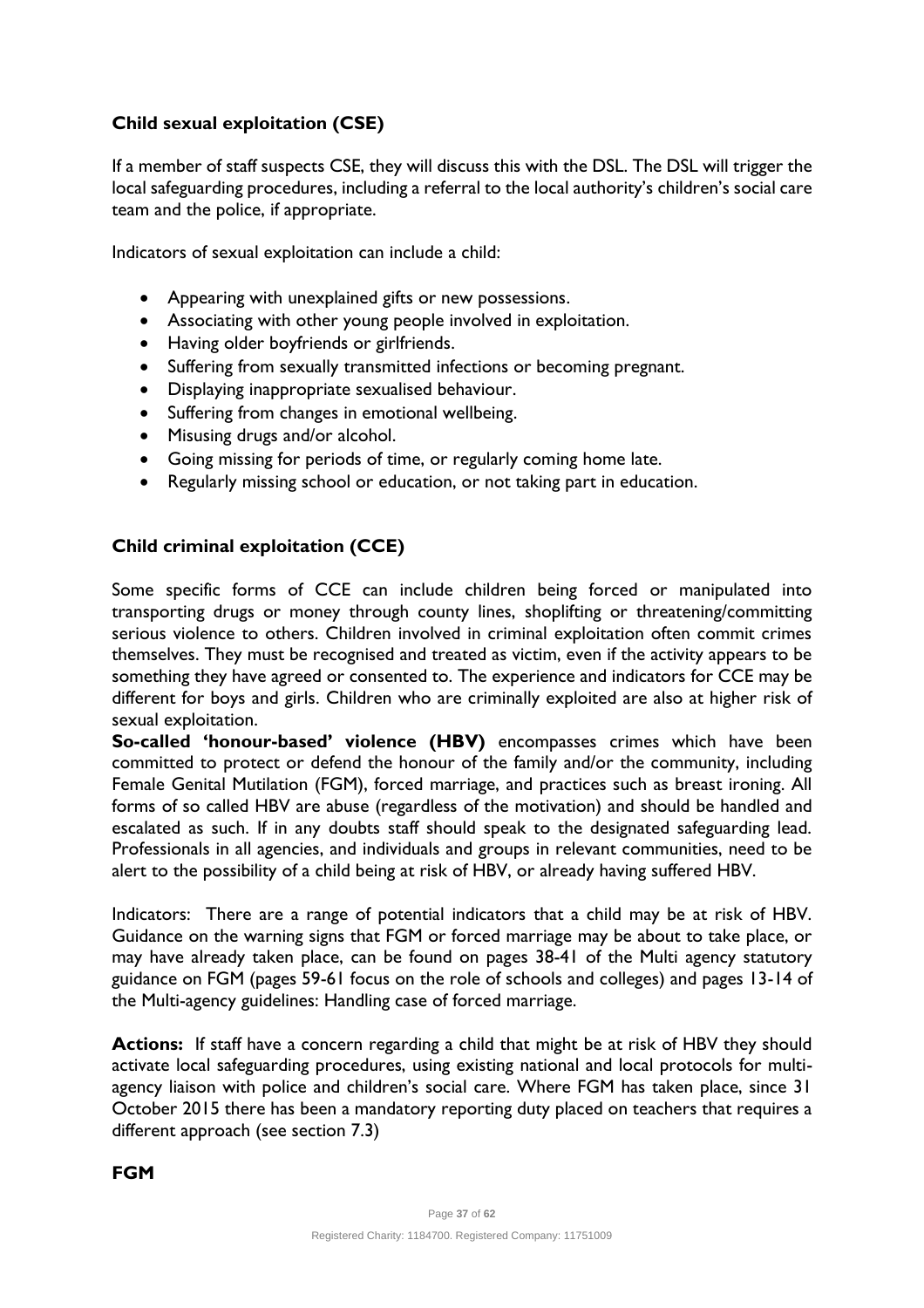The DSL will make sure that staff have access to appropriate training to equip them to be alert to children affected by FGM or at risk of FGM.

Section 7.3 of this policy sets out the procedures to be followed if a staff member discovers that an act of FGM appears to have been carried out or suspects that a pupil is at risk of FGM.

Indicators that FGM has already occurred include:

- A pupil confiding in a professional that FGM has taken place.
- A mother/family member disclosing that FGM has been carried out.
- A family/pupil already being known to social services in relation to other safeguarding issues.

A girl:

- Having difficulty walking, sitting or standing, or looking uncomfortable.
- Finding it hard to sit still for long periods of time (where this was not a problem previously).
- Spending longer than normal in the bathroom or toilet due to difficulties urinating.
- Having frequent urinary, menstrual or stomach problems.
- Avoiding physical exercise or missing PE.
- Being repeatedly absent from school, or absent for a prolonged period.
- Demonstrating increased emotional and psychological needs for example, withdrawal or depression, or significant change in behaviour.
- Being reluctant to undergo any medical examinations.
- Asking for help, but not being explicit about the problem.
- Talking about pain or discomfort between her legs.

Potential signs that a pupil may be at risk of FGM include:

- The girl's family having a history of practising FGM (this is the biggest risk factor to consider).
- FGM being known to be practised in the girl's community or country of origin.
- A parent or family member expressing concern that FGM may be carried out.
- A family not engaging with professionals (health, education or other) or already being known to social care in relation to other safeguarding issues.

A girl:

- Having a mother, older sibling or cousin who has undergone FGM.
- Having limited level of integration within UK society.
- Confiding to a professional that she is to have a "special procedure" or to attend a special occasion to "become a woman".
- Talking about a long holiday to her country of origin or another country where the practice is prevalent, or parents stating that they or a relative will take the girl out of the country for a prolonged period.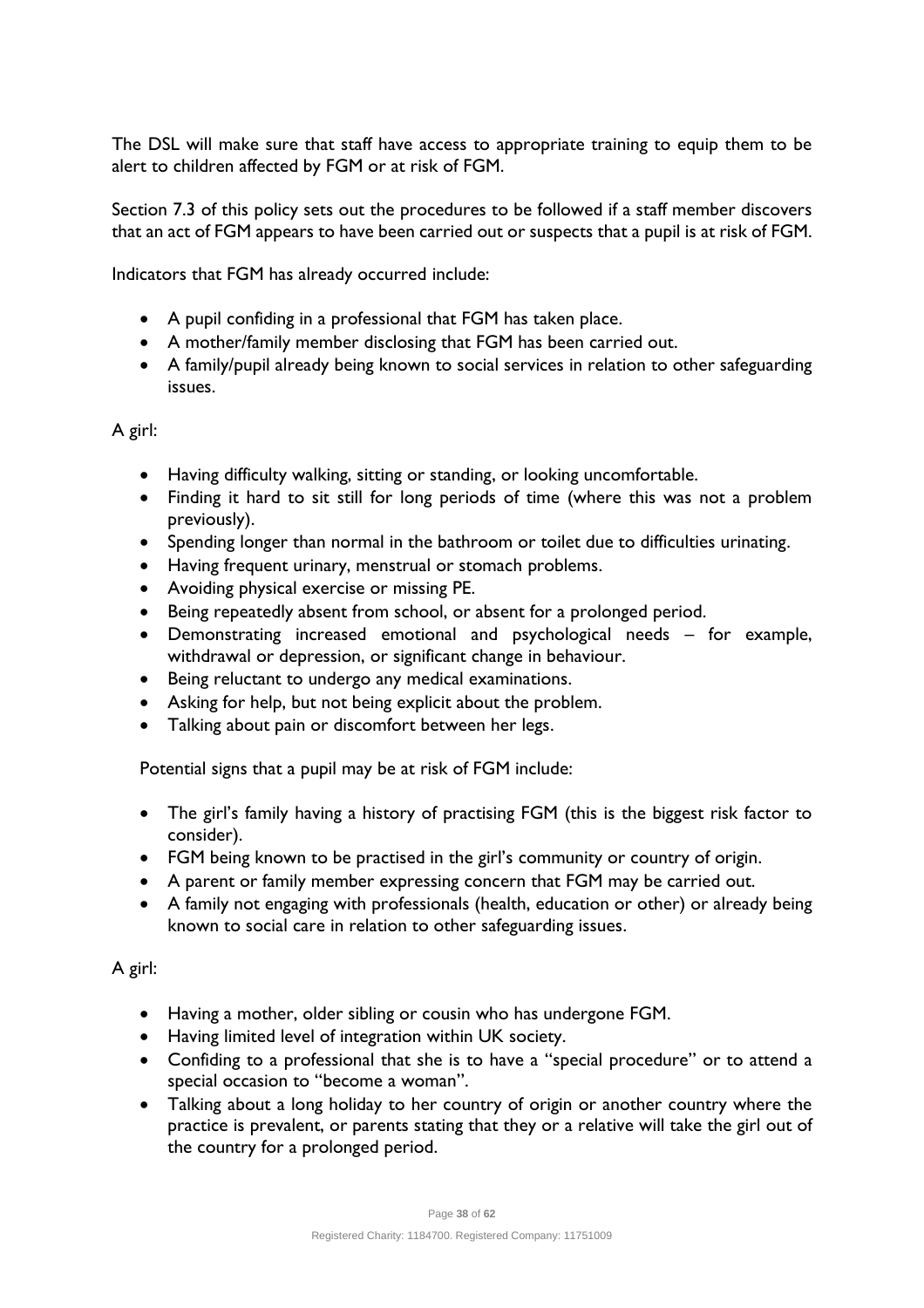- Requesting help from a teacher or another adult because she is aware or suspects that she is at immediate risk of FGM.
- Talking about FGM in conversation for example, a girl may tell other children about it (although it is important to take into account the context of the discussion).
- Being unexpectedly absent from school.
- Having sections missing from her 'red book' (child health record) and/or attending a travel clinic or equivalent for vaccinations/anti-malarial medication.

The above indicators and risk factors are not intended to be exhaustive.

# **Forced marriage**

Forcing a person into marriage is a crime. A forced marriage is one entered into without the full and free consent of one or both parties and where violence, threats, or any other form of coercion is used to cause a person to enter into a marriage. Threats can be physical or emotional and psychological.

Staff will receive training around forced marriage and the presenting symptoms. We are aware of the 'one chance' rule, i.e. we may only have one chance to speak to the potential victim and only one chance to save them.

If a member of staff suspects that a pupil is being forced into marriage, they will speak to the pupil about their concerns in a secure and private place. They will then report this to the DSL.

The DSL will:

- Speak to the pupil about the concerns in a secure and private place.
- Activate the local safeguarding procedures and refer the case to the local authority's Designated Officer.
- Seek advice from the Forced Marriage Unit on 020 7008 0151 or  $\frac{fmu@fco.gov.uk}{fmu@fco.gov.uk}$
- Refer the pupil to an education welfare officer, pastoral tutor, learning mentor, or school counsellor, as appropriate.

# **Preventing radicalisation**

Radicalisation refers to the process by which a person comes to support terrorism and forms of extremism. Extremism is vocal or active opposition to fundamental British values, such as democracy, the rule of law, individual liberty, and mutual respect and tolerance of different faiths and beliefs. This includes calling for the death of members of the armed forces.

Schools have a duty to prevent children from being drawn into terrorism. The DSL will undertake Prevent awareness training and make sure that staff have access to appropriate training to equip them to identify children at risk.

We will assess the risk of children in our school being drawn into terrorism. This assessment will be based on an understanding of the potential risk in our local area, in collaboration with our local safeguarding children partnership and local police force.

We will ensure that suitable internet filtering is in place, and equip our pupils to stay safe online at school and at home.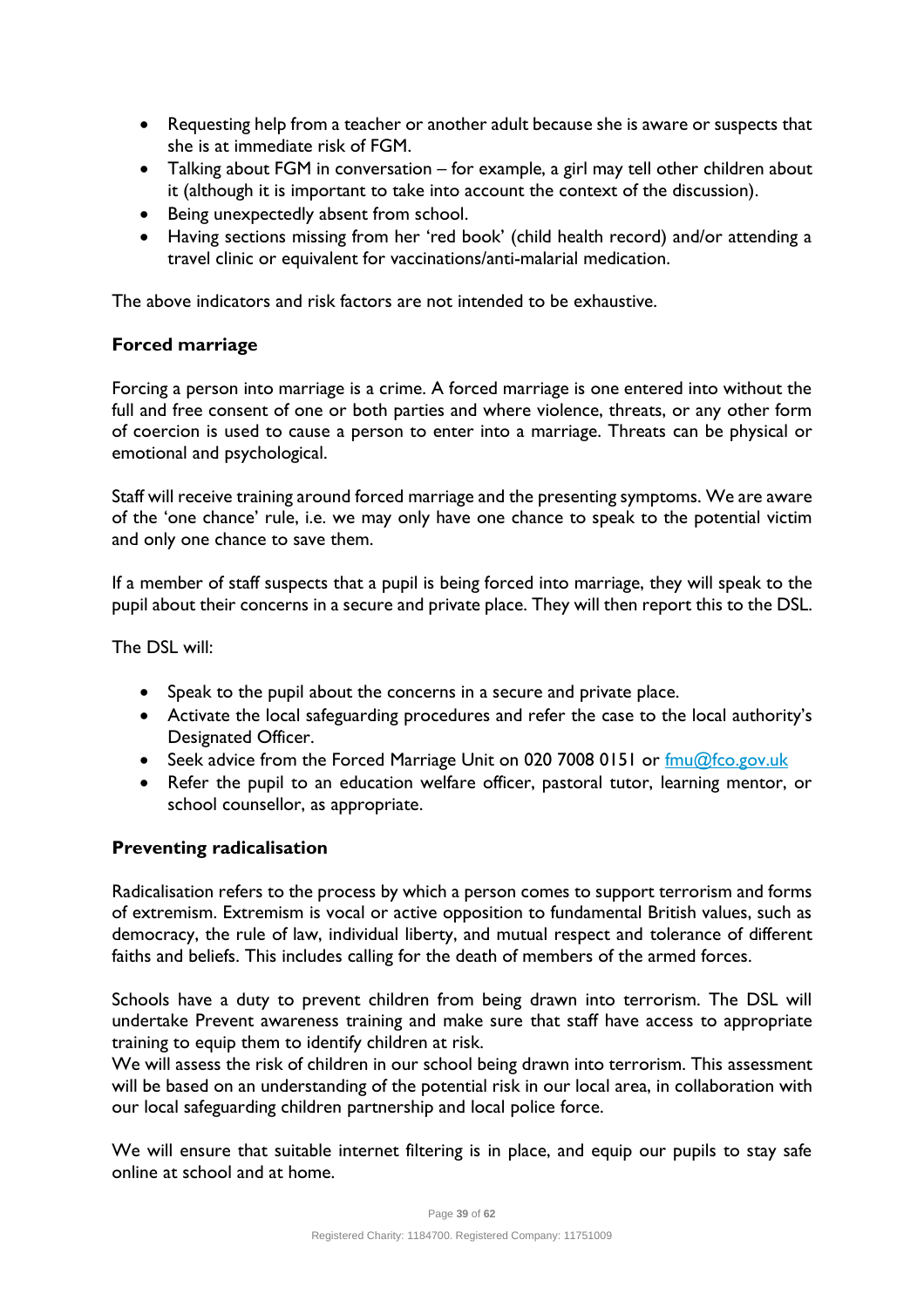There is no single way of identifying an individual who is likely to be susceptible to an extremist ideology. Radicalisation can occur quickly or over a long period.

Staff will be alert to changes in pupils' behaviour.

The government website [Educate Against](http://educateagainsthate.com/parents/what-are-the-warning-signs/) Hate and charity [NSPCC](https://www.nspcc.org.uk/what-you-can-do/report-abuse/dedicated-helplines/protecting-children-from-radicalisation/) say that signs that a pupil is being radicalised can include:

- Refusal to engage with, or becoming abusive to, peers who are different from themselves.
- Becoming susceptible to conspiracy theories and feelings of persecution.
- Changes in friendship groups and appearance.
- Rejecting activities they used to enjoy.
- Converting to a new religion.
- Isolating themselves from family and friends.
- Talking as if from a scripted speech.
- An unwillingness or inability to discuss their views.
- A sudden disrespectful attitude towards others.
- Increased levels of anger.
- Increased secretiveness, especially around internet use.
- Expressions of sympathy for extremist ideologies and groups, or justification of their actions.
- Accessing extremist material online, including on Facebook or Twitter.
- Possessing extremist literature.
- Being in contact with extremist recruiters and joining, or seeking to join, extremist organisations.

Children who are at risk of radicalisation may have low self-esteem, or be victims of bullying or discrimination. It is important to note that these signs can also be part of normal teenage behaviour – staff should have confidence in their instincts and seek advice if something feels wrong.

If staff are concerned about a pupil, they will follow our procedures set out in section 7.5 of this policy, including discussing their concerns with the DSL.

Staff should **always** take action if they are worried.

Further information on the school's measures to prevent radicalisation are set out in other school policies and procedures.

#### **Domestic Violence and Abuse**

Any incident or pattern of incidents of controlling, coercive, threatening behaviour, violence or abuse between those aged 16 or over who are, or have been, intimate partners or family members regardless of gender or sexuality. The abuse can encompass, but is not limited to:

- psychological;
- physical;
- sexual;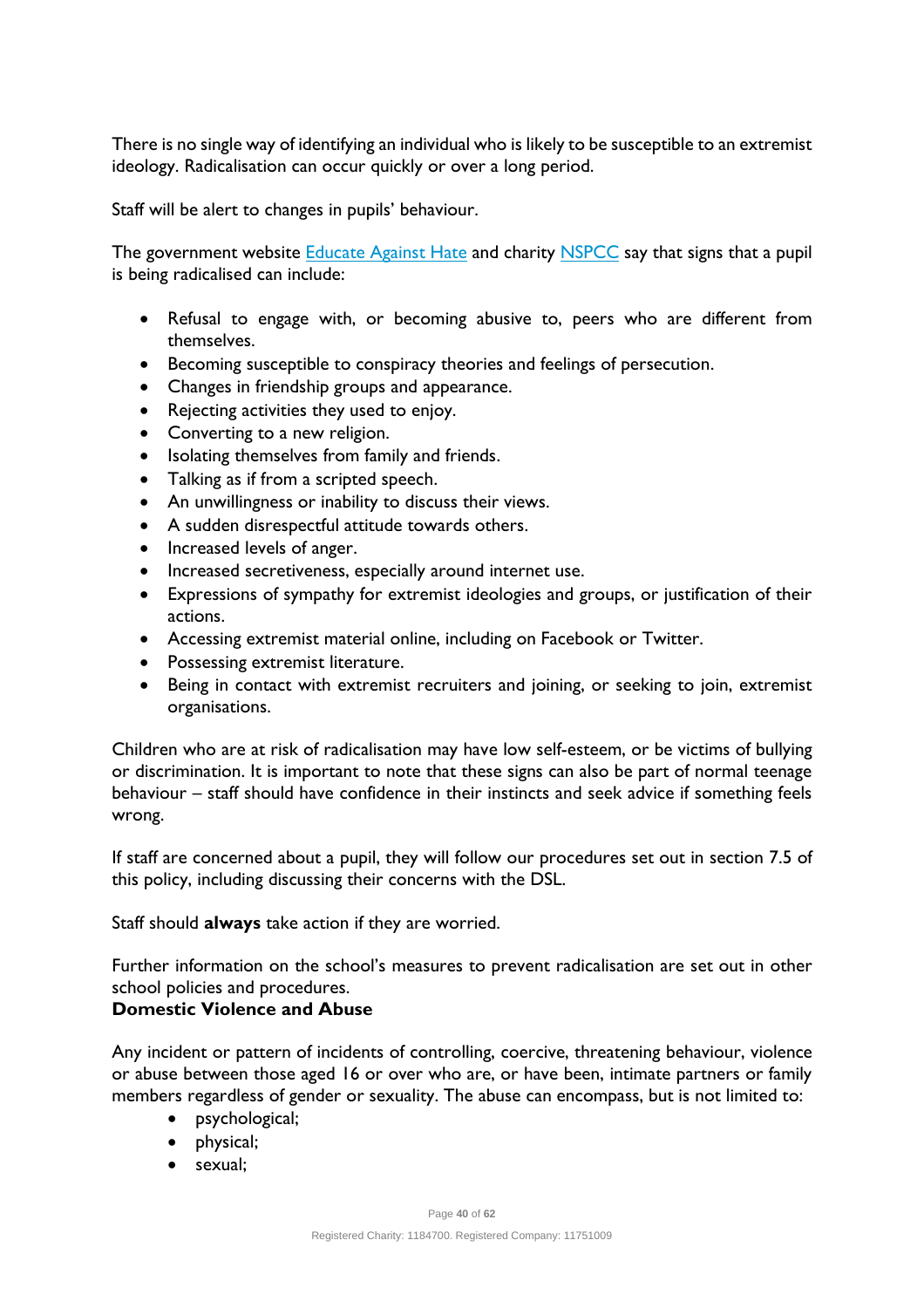- financial; and
- emotional

Exposure to domestic abuse and/or violence can have a serious, long lasting emotional and psychological impact on children. In some cases, a child may blame themselves for the abuse or may have had to leave the family home as a result.

If staff are concerned about a pupil, they will follow our procedures set out in section 7.4 of this policy, including discussing their concerns with the DSL.

# **Checking the identity and suitability of visitors**

All visitors will be required to verify their identity to the satisfaction of staff.

If the visitor is unknown to the setting, we will check their credentials and reason for visiting before allowing them to enter the setting. Visitors should be ready to produce identification on request. Visiting [Speaker protocol](https://teams.microsoft.com/l/file/3725947B-03BD-4790-B53D-F88C9605795B?tenantId=36eb3f7c-2762-460f-ac55-978d917b290c&fileType=docx&objectUrl=https%3A%2F%2Fdownsideschool.sharepoint.com%2Fsites%2FInformation%2FShared%20Documents%2FHuman%20Resources%2FSpeaker%20protocol%20-%20template.docx&baseUrl=https%3A%2F%2Fdownsideschool.sharepoint.com%2Fsites%2FInformation&serviceName=teams&threadId=19:920150b1c22b4382ad2637890633c7d7@thread.tacv2&groupId=656ca963-ab7e-42eb-b8df-10082ae29206) form is available for staff here: Speaker protocol

Visitors are expected to sign the visitors' book and wear a visitor's badge.

All visitors to our setting, including visiting speakers, will be accompanied by a member of staff at all times. We will not invite into the school any speaker who is known to disseminate extremist views, and will carry out appropriate checks to ensure that any individual or organisation using school facilities is not seeking to disseminate extremist views or radicalise pupils or staff.

#### **Non-collection of children**

If a child is not collected at the end of the session/day, we will:

- Contact Parents/Guardians and arrange for collection as soon as possible.
- Pupils will remain in school until an appropriate adult can collect therm.

# **Missing pupils**

Our procedures are designed to ensure that a missing child is found and returned to effective supervision as soon as possible. As soon as a House Master/Mistress becomes aware of an unexplained absence from lessons or other commitments including meals, prayers or bedtimes, the following procedure should be followed:

- Internal enquiries should be carried out (consulting House Mother, friends, etc.).
- The Head and his deputy should be informed and will discuss whether or not the parents should be informed immediately.
- The police should be contacted in case the pupil has been involved in an accident.
- The parents should be informed and any further move discussed with them.
- The police should again be contacted and local hospitals rung in case they have any knowledge of the missing person.

# QUESTIONS TO BE ASKED

1) When was he/she last seen?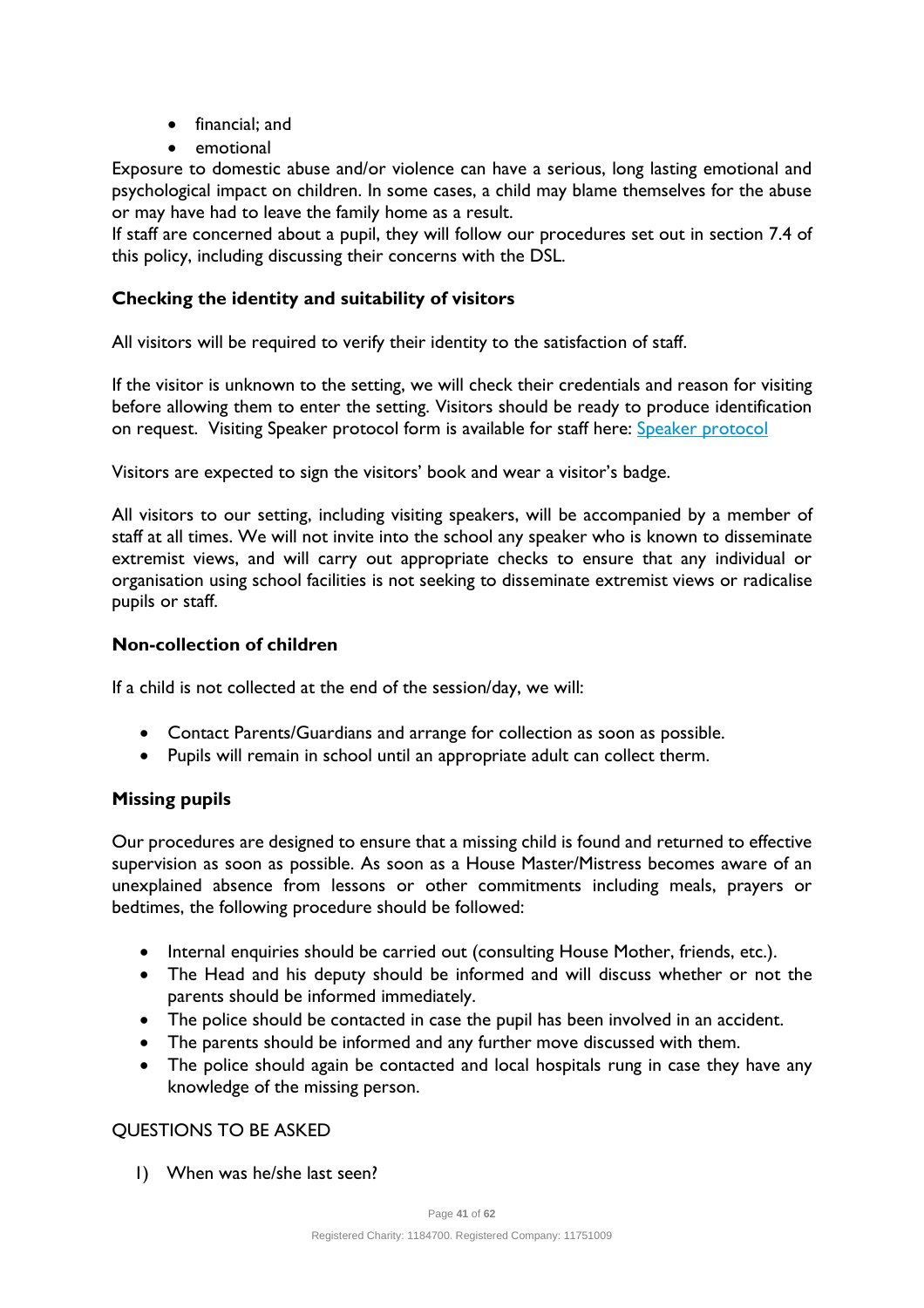- 2) Who was he/she with?
- 3) Where might he/she have gone?
- 4) Has he/she signed out?
- 5) Is there a School activity that he/she might be on?
- 6) Has he/she been ill or injured and gone to the House Mother or the Health Centre?
- 7) What emotional state did he/she appear to be in?
- 8) Has anything upset him/her recently?
- 9) Did he/she speak to anyone about leaving?
- 10) Who are their main friends at School?
- 11) Does he/she have a mobile phone and what is the number?
- 12) Does he/she have a girlfriend/boyfriend?
- 13) Is there any reason to believe he/she might have been abducted? (e.g. family custody dispute; very wealthy/prominent parents)

# OTHER ACTION TO CONSIDER TAKING

- Check that he/she is not in the Health Centre.
- Check their room for indications of how he/she is dressed, where he/she might have gone – check desk and waste paper bins for scribbled notes.
- Ring their mobile (if he/she has one).

# **POLICE RESPONSE**

The Police are more likely to respond if any of the following conditions apply:

- Boy/Girl is under the age of 14
- Boy/Girl in an emotional or depressed state of mind
- Unusual behaviour prior to disappearance
- Boy/Girl needs essential medicine or treatment
- Suspicion of abduction
- Suspicion of self-harm/suicide
- Involvement in a violent confrontation prior to disappearance
- Previously disappeared and suffered or was exposed to harm whilst missing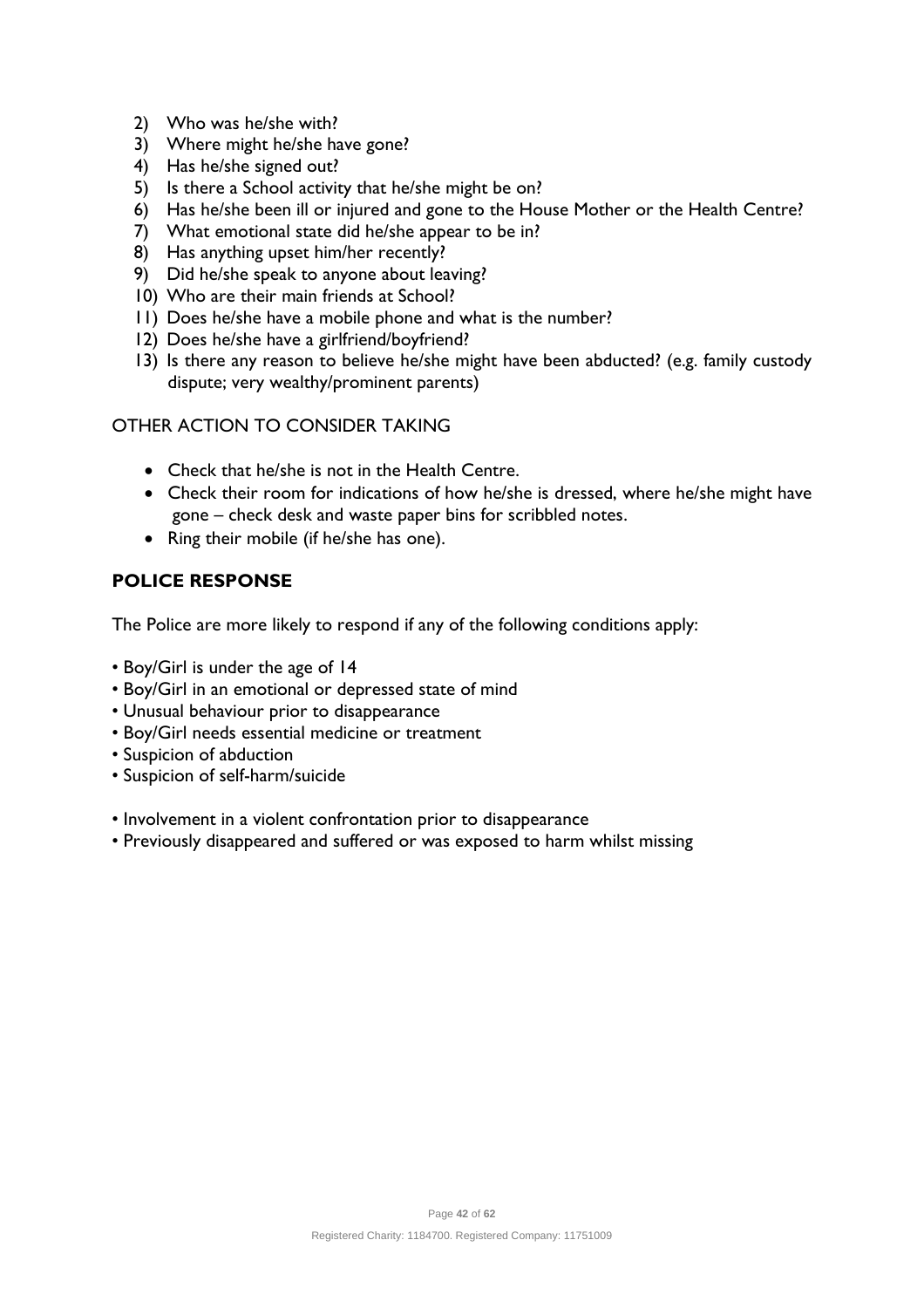# **Downside has full regard to the National Minimum Standards for Boarding Schools (March 2015)**

#### **In accordance with Standard 11 the School ensures that:**

- arrangements are made to safeguard and promote the welfare of pupils at the school; and
- such arrangements have regard to any guidance issued by the Secretary of State in Keeping Children Safe in Education (September 2021).

#### **In accordance with Standard 14 the School ensures that:**

- It operates safe recruitment and adopt recruitment procedures in line with the regulatory requirements and having regard to relevant guidance issued by the Secretary of State.
- For all persons over 16 (not on the roll of the school) who after April 2002 began to live in the same premises as boarders but are not employed by the school, an enhanced certificate with a barred list information must be obtained from the Disclosure and Barring Service (DBS).
- There is a written agreement between the school and any person over 16 not employed by the school but living in the same premises as children (for example, members of staff households). This specifies the terms of their accommodation, guidance on contact with pupils, their responsibilities to supervise their visitors, and notice that accommodation may cease to be provided if there is evidence that they are unsuitable to have regular contact with pupils. They must be required to notify an unrelated designated senior member of staff if they are charged with, or convicted of, any offence.
- All persons visiting boarding accommodation (e.g. visitors, outside delivery and maintenance personnel) are kept under sufficient staff supervision to prevent them gaining substantial unsupervised access to boarders or their accommodation.

#### **In accordance with Standard 15 the School ensures that:**

- Any staff member or volunteer employed or volunteering in a position working with boarders has a job description reflecting their duties, receives induction training in boarding when newly appointed, and receives regular reviews of their boarding practice, with opportunities for training and continual professional development in boarding.
- Any role of spouses, partners and/or other adult members of staff households within boarding houses is made clear.
- The staff supervising boarders outside teaching time are sufficient in number, training and experience for the age, number and needs of boarders, and the locations and activities involved.
- Boarders are at all times under the responsibility of an identified member of staff who is suitably qualified and experienced.
- Staff know the whereabouts of boarders (or know how to find their whereabouts) in their charge at all times.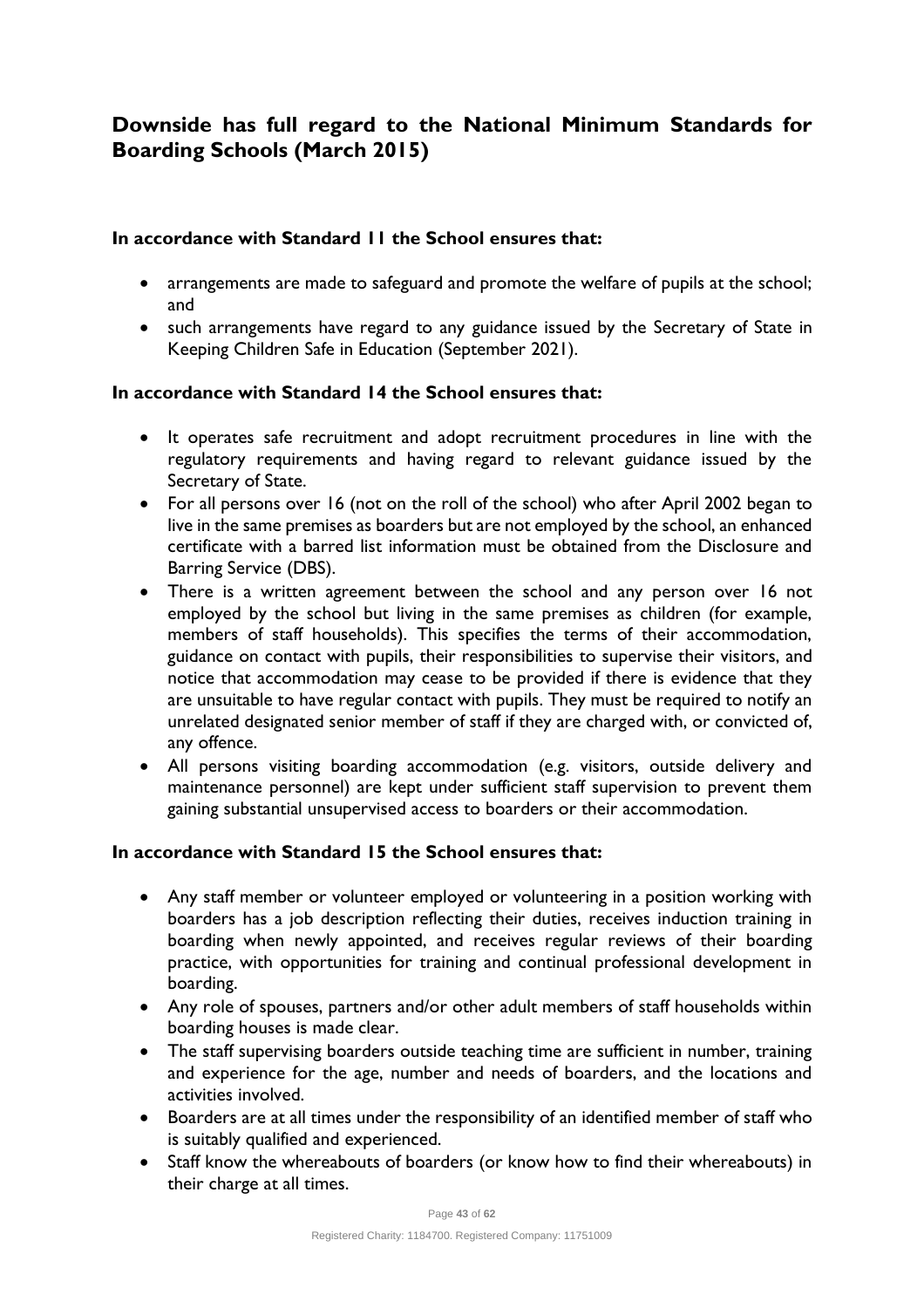- Staff working within the school know and implement the school's policy in relation to boarders going missing and their role in implementing that policy. Staff actively search for boarders who are missing, including working with police where appropriate.
- There is at least one adult member of staff sleeping in each boarding house at night, responsible for the boarders in the house.
- Boarders have a satisfactory means of contacting a member of staff in each house at night.
- Suitable accommodation (consisting of accommodation in which meals may be taken, living accommodation and sleeping accommodation) and suitable toilet and washing facilities are provided for residential staff. This accommodation is appropriately separated from the accommodation and facilities provided for boarding pupils.
- Any boarder access to staff accommodation is properly supervised and does not involve inappropriate favouritism or inappropriate one-to-one contacts between staff and boarders.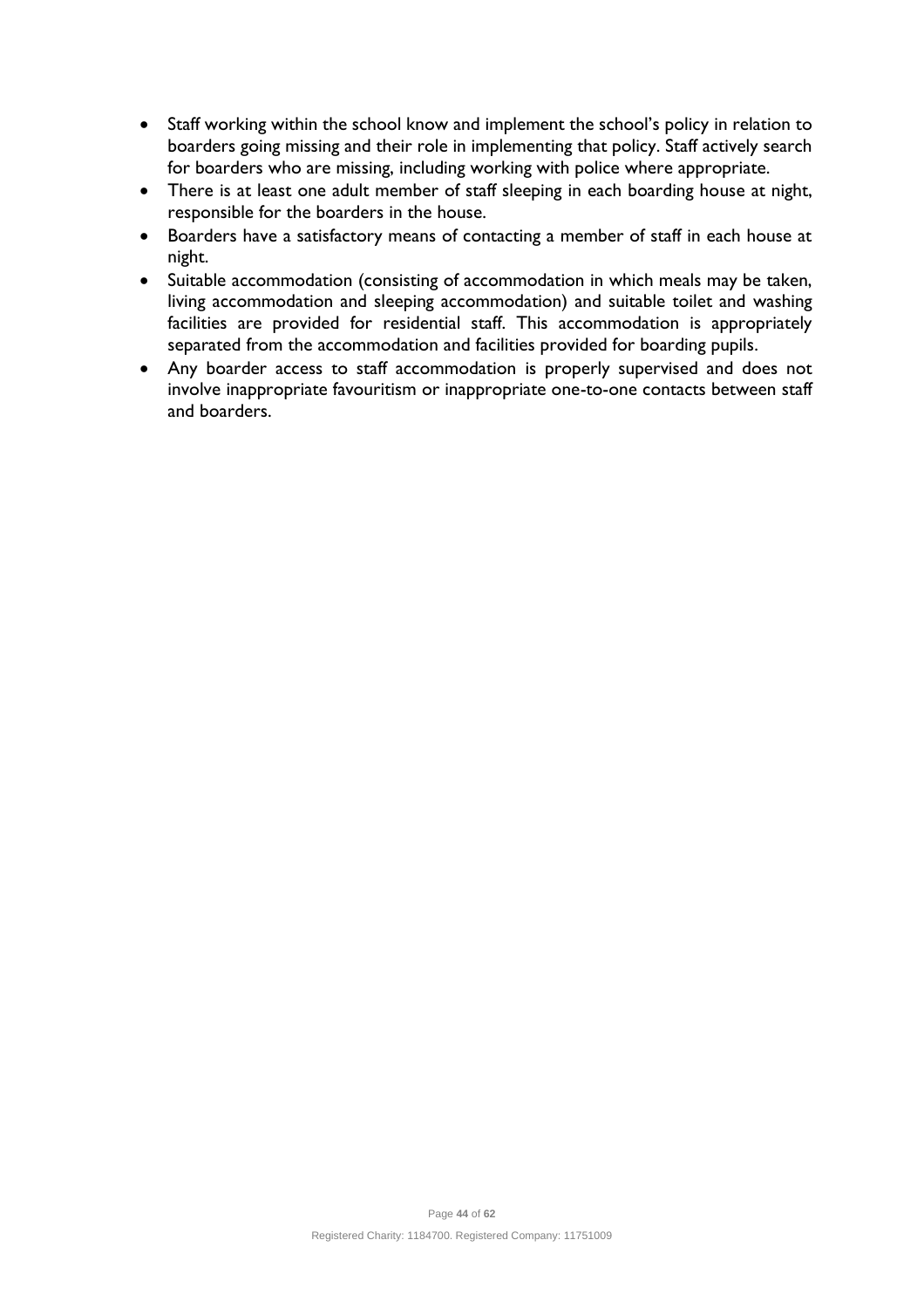# **Appendix 4: Safeguarding and ICT**

#### **This policy should be read in conjunction with the following School policies:**

- E-Safety Policy
- Social Media Policy

The use of technology has become a significant component of many safeguarding issues. Child sexual exploitation; radicalisation; sexual predation- technology often provides the platform that facilitates harm. An effective approach to online safety empowers a school or college to protect and educate the whole school community in their use of technology and establishes mechanisms to identify, intervene and escalate any incident where appropriate. The breadth of issues classified within online safety is considerable, but can be categorised into three areas of risk:

- Content: being exposed to illegal, inappropriate or harmful material.
- Contact: being subjected to harmful online interaction with other users.
- Conduct: personal online behaviour that increases the likelihood of, or causes, harm.

#### **Filters and monitoring**

The Governing Body is responsible for doing all that it reasonably can to limit children's exposure to the above risks from the school's IT system. As part of this process the Governing Body ensures their school has appropriate filters and monitoring systems in place, to provide a safe environment for learning appropriate to the needs of the children, taking account of the costs versus risks. Keeping children safe online includes when they are online at home. The governors have a dedicated ICT governor to oversee the schools policies and training for both staff and pupils via INSET training and the PSHE and computing programmes.

Whilst filtering and monitoring are an important part of the online safety picture for schools to consider, it is only one part. The Governors consider a whole school approach to online safety. This includes a clear policy on the use of mobile technology in the school. Many children have unlimited and unrestricted access to the internet via 3G and 4G in particular and the school takes account of this, giving clear guidance on appropriate use and taking robust action when that guidance is not followed.

The governing body ensures that appropriate filters and monitoring systems are in place; being careful that "over blocking" does not lead to unreasonable restrictions as to what children can be taught with regards to online teaching and safeguarding.

Guidance is taken from the website of the UK Safer Internet Centre:

- appropriate filtering and monitoring <https://www.saferinternet.org.uk/>
- National Education Network (NEN) [http://www.nen.gov.uk](http://www.nen.gov.uk/)

**Staff training**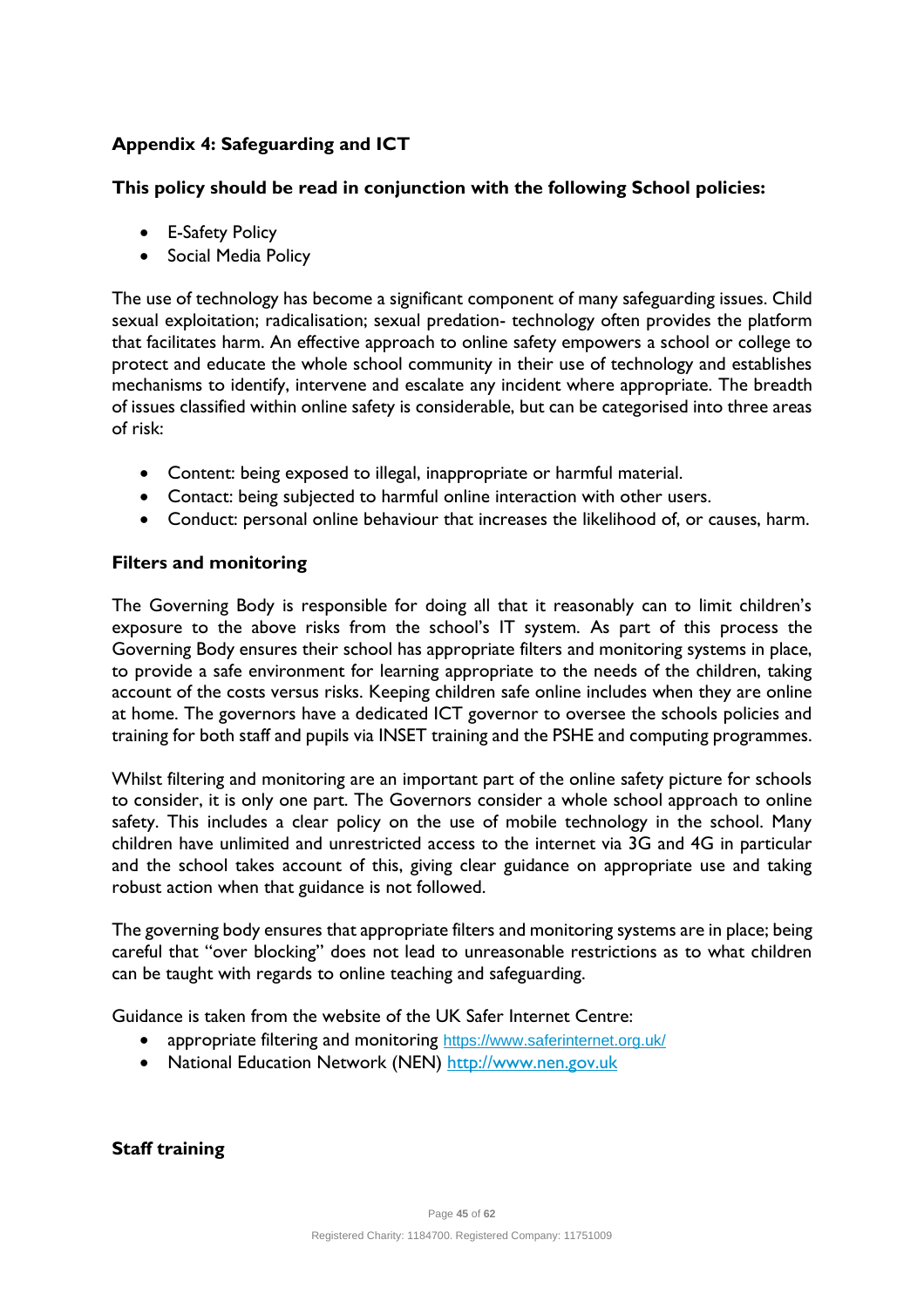Online safety training for staff is integrated, aligned and considered as part of the overarching safeguarding approach. Protecting young people in the online world means thinking beyond the School environment. As well as the computer to access the Internet, now many mobile phones and games consoles offer broadband connections. Pupils may be working online in school, at home, in an Internet café or using free WiFi access points. Increasingly pupils will have access to personal devices not covered by network protection and therefore the emphasis needs to be on educating all users as to the risks involved and their obligation to act responsibly while online.

Safeguarding pupils in both the real and virtual world is everyone's responsibility and all staff should be aware of this policy and how to respond to e-safety incidents.

All pupils and staff should be made aware of the School's Acceptable Use Policy and what to do if they have any ICT safeguarding concerns. Harassment, grooming of another person using technology, breaching their right to privacy, pose a serious threat to physical and emotional safety, and may have legal consequences.

Pupils are made aware of the risks posed by adults or young people, who use the internet and social media to bully, groom, abuse or radicalise other people, especially children, young people and vulnerable adults. Internet safety is embedded in the SMSC (PSHE) programme. In addition the mandatory RSE (Relationship and Sex Education) curriculum gives further information and guidance to our young people on how to remain safe.

#### **Information and support**

There is a wealth of information available to support schools and colleges to keep children safe online. The following is not exhaustive but should provide a useful starting point:

[www.thinkuknow.co.uk](http://www.thinkuknow.co.uk/)  [www.disrespectnobody.co.uk](http://www.disrespectnobody.co.uk/)  [www.saferinternet.org.uk](http://www.saferinternet.org.uk/)  [www.internetmatters.org](http://www.internetmatters.org/)  [www.pshe-association.org.uk](http://www.pshe-association.org.uk/) [www.educateagainsthate.com](http://www.educateagainsthate.com/) [www.gov.uk/government/publications/the-use-of-social-media-for-online-radicalisation](http://www.gov.uk/government/publications/the-use-of-social-media-for-online-radicalisation)

If staff or pupils discover unsuitable websites, this should be immediately reported to the Designated Safeguarding Lead (DSL) who, in liaison with the ICT Network Manager for the School, will consider a referral to the Internet Watch Foundation (IWF) and the Police. Illegal material within the school's network or found on any device belonging to a member of staff or pupil is a very serious situation and must always be reported to the Police. Our school ensures processes are in place to minimise the risk of pupils or staff gaining access to inappropriate materials, through supervision and monitoring. Any incident that involves adult access to illegal or inappropriate material on the school premises will be dealt with by the school's disciplinary policy.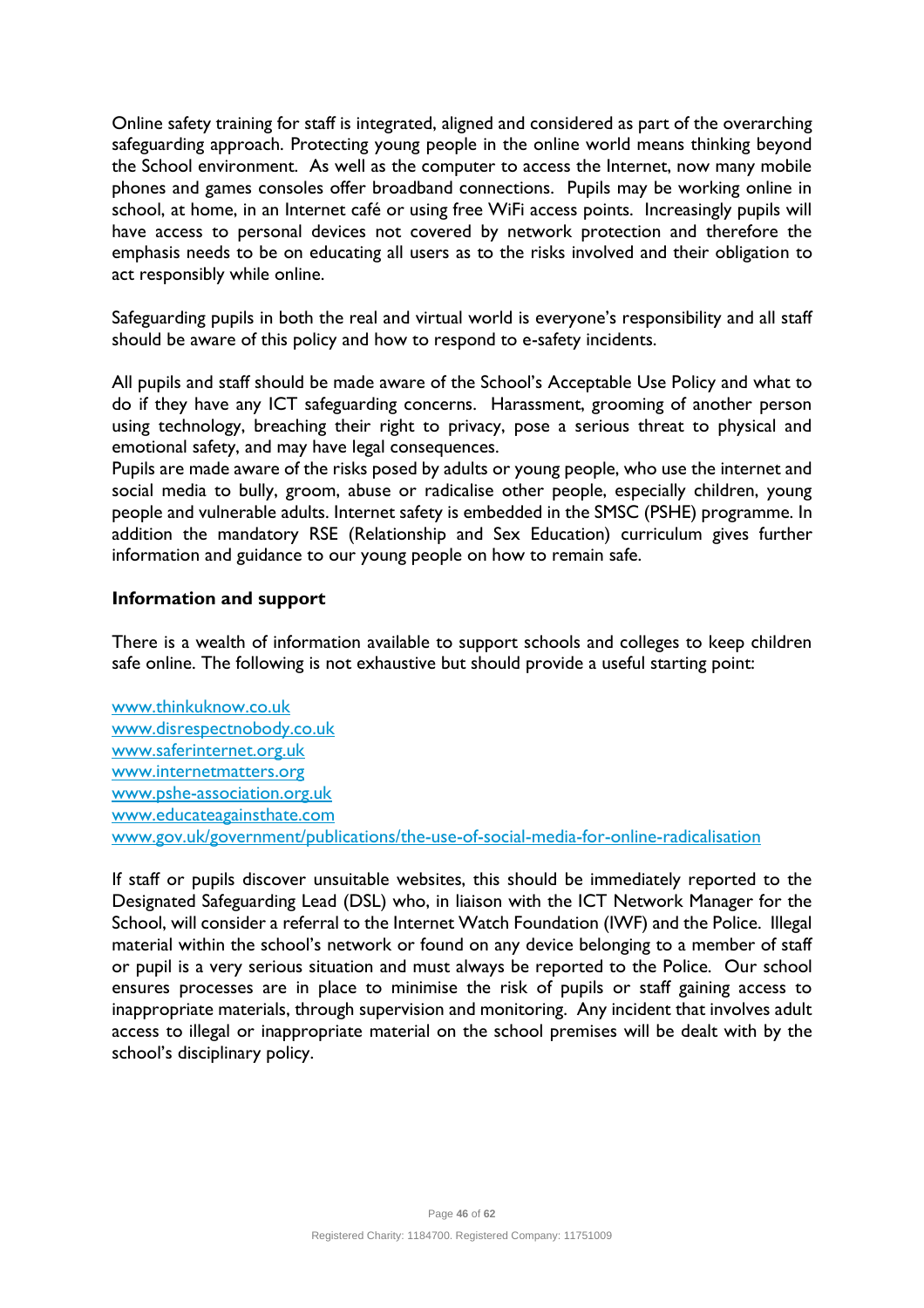# **What to do in the event of discovery of illegal material**

- Seek immediate and specific advice from the DSL who will consult with the ICT coordinator, the Head and the Police.
- Prevent any further physical access to the device until the correct advice is gained.
- **Unless absolutely necessary, DO NOT remove the power from a working PC and definitely DO NOT start a PC if it is already turned off.**
- Consider if it is necessary to prevent remote access to the device.
- If you believe that a member of staff or pupil who has left the site, could remove or damage evidence on the device remotely, unplug **ONLY** the network cable from the back of the device to prevent this access from taking place.
- If the PC is already turned off and it is no longer realistically possible to prevent further physical access to the device (i.e. lack of supervision, high levels of access or an unoccupied location) **disconnect the power at the base unit (not the wall)** and remove the battery from a laptop. Store this device securely in a location where no one else can gain access to it and make a note of the date, time and name of the individual who performed this action.

**Under no circumstances should the ICT co-ordinator, Network Manager or Head attempt to conduct an investigation of their own or bring in an outside expert to do so as this may compromise the evidence if a legal case were to result. In some cases this may constitute a criminal offence in itself.**

# **Combating Cyber-bullying**

Cyber-bullying can be defined as 'the use of Information and Communications Technology (ICT), particularly mobile phones and the internet, deliberately to upset someone else'. It can be an extension of face-to-face bullying, with technology providing the bully with another route to harass their target. However, it differs in several significant ways from other kinds of bullying: the invasion of home and personal space; the difficulty in controlling electronically circulated messages, the size of the audience, perceived anonymity, and even the profile of the person doing the bullying and their target.

Cyber-bullying takes different forms: threats and intimidation, harassment or 'cyber-stalking' (e.g. repeatedly sending unwanted texts or instant messages), vilification / defamation; exclusion or peer rejection, impersonation, unauthorised publication of private information or images and manipulation.

Some cyber-bullying is clearly deliberate and aggressive, but it is important to recognise that some incidents of cyber-bullying are known to be unintentional and the result of simply not thinking about the consequences. What may be sent as a joke may not be received as one, and indeed the distance that technology allows in communication means the sender may not see the impact of the message on the receiver. There is also less opportunity for either party to resolve any misunderstanding or to feel empathy. It is important that pupils are made aware of the effects of their actions.

In cyber-bullying, bystanders can easily become perpetrators, e.g. by passing on or showing to others images designed to humiliate, or by taking part in online polls or discussion groups.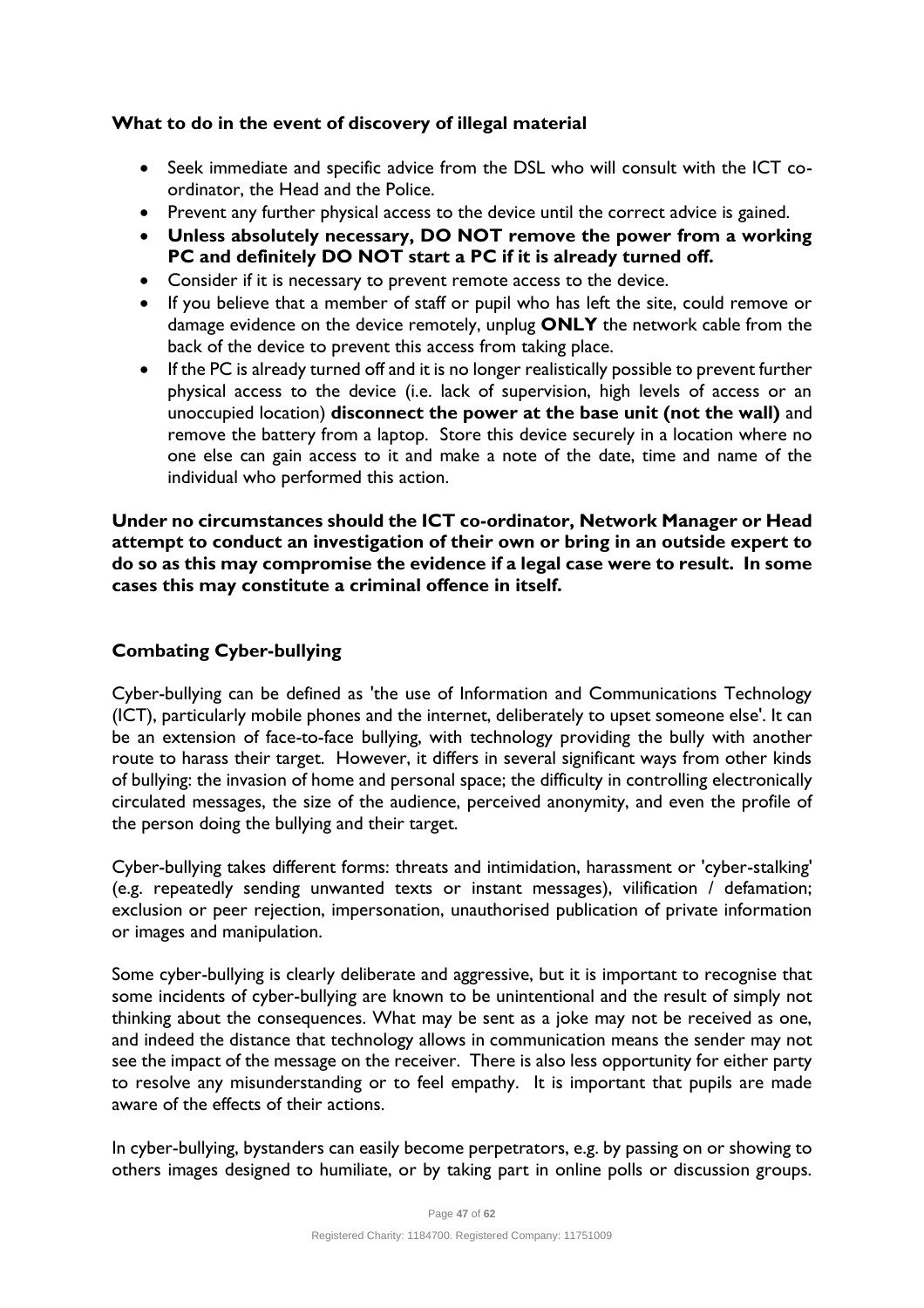They may not recognise themselves as participating in bullying, but their involvement compounds the misery for the person targeted. It is recommended that anti-bullying policies refer to those 'bystanders' — better termed 'accessories' in this context — who actively support cyber-bullying and set out sanctions for this behaviour. It is important that pupils are aware that their actions have severe and distressing consequences, and that participating in such activity will not be tolerated.

There are particular features of cyber-bullying that differ from other forms of bullying which need to be recognised and taken into account when determining how to respond effectively. The key differences are:

- **Impact** the scale and scope of cyber-bullying can be greater than other forms of bullying.
- **Targets and perpetrators** the people involved may have a different profile to traditional bullies and their targets.
- **Location** the 24/7 and any-place nature of cyber-bullying.
- **Anonymity** the person being bullied will not always know who is attacking them.
- **Motivation** some pupils may not be aware that what they are doing is bullying.
- **Evidence** unlike other forms of bullying, the target of the bullying will have evidence of its occurrence.

**Sexting:** Consensual and non-consensual sharing of nude and semi-nude images and/or Videos (also known as sexting or youth produced sexual imagery)

Those involved may face charges of producing, possessing, and/or distributing child pornography.

Legal consequences are not the only outcomes that children face. They may face social repercussions, such as being judged or excluded by their peers, communities, and families. Young people that send the images may become targets of mean comments, rumours, and harassment. Furthermore, the image may follow them forever, damaging academic, social, and employment opportunities.

Sexting may also profoundly affect the emotional and psychological development of a child. Trust is broken when an image is forwarded without the creator's consent. Once an image is spread online, it is extremely difficult to remove and can potentially circulate forever; youth who engage in sexting risk recurring embarrassment and victimization. These pictures can even find their way into the hands of those individuals who prey on children and collect child pornography. This kind of exploitation can be psychologically devastating.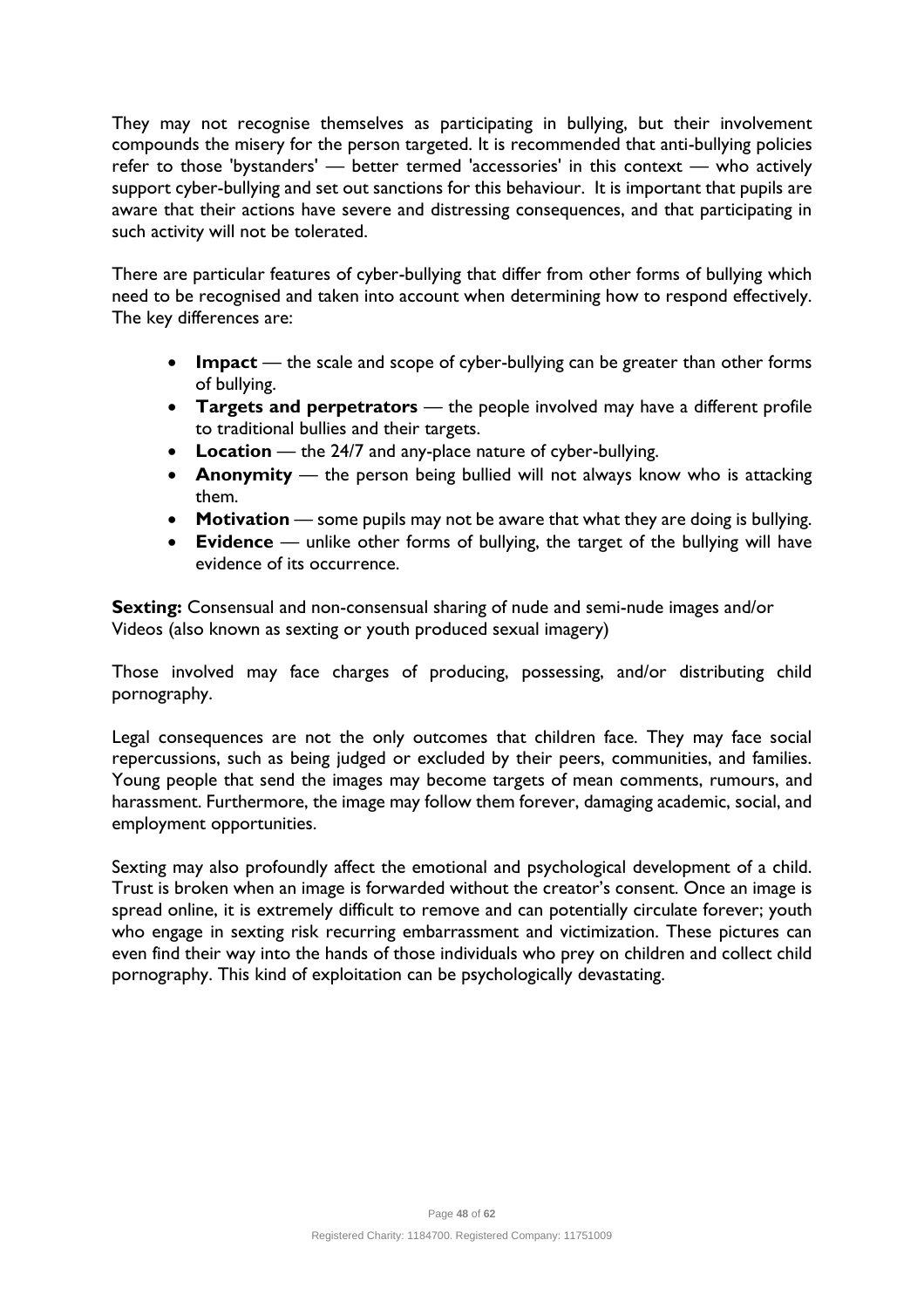# **Prevention**

We seek to instil values in all members of the School, which should, ideally, preclude all bullying. These are reinforced by a PSHE programme which requires tutors at all levels of the School to spend time talking to their groups about cyber-bullying and its effects and consequences. In essence, these seek to inculcate respect for others, their property and their individuality. We hope these values underpin ordinary curricular lessons too.

It is crucial to the School's success in dealing with cyber-bullying that all members of the community are made aware that it is unacceptable and should not be tolerated. It is the responsibility of all members of the community to take action if they are aware of it happening. To remain silent is to condone the action of the bully.

# **Process**

Information is crucial to dealing with the problem. Those who feel that they are being bullied, or who are witnesses to what they believe is bullying/cyber-bullying, should always tell a member of staff

Advice, support and counselling will be offered to all parties involved, and, if necessary, their parents. While recognising that both victim and bully need help, we do not adopt a 'no blame' position.

- 1) If a pupil receives an abusive e-mail or text, they should report the matter to a member of staff as soon as possible. A copy of the e-mail with full headers, plus dates and times should be saved. Staff will investigate all complaints of abuse and take action accordingly.
- 2) Depending on the nature of the allegation, the case will be taken up either by the tutor, house staff, a deputy head, Designated Safeguarding Lead or a combination of these people. As a rough guide, the more serious the allegation, the more likely it is to involve senior staff and/or the Police.
- 3) Interviews will be conducted fairly, giving all sides the opportunity to state their case, so as to establish the truth in what seldom turn out to be straightforward issues. In all cases, pupils will be warned not to do or say anything that may prejudice their position vis-à-vis the pupil who has been bullied. (No revenge/stirring up support among friends, no taking the law into their own hands.)
- 4) Except for the most straightforward cases, in which truth has been established and the matter has been resolved swiftly, an interview will be conducted; a pupil would be invited to bring a friend or member of staff to support them in any such interview. This will enable a record to be kept of the interview, and what is said, to be corroborated. Notes, both rough copies and, where necessary, a brief summary and copies of any letters sent to parents will be put on files with cross referencing where appropriate.
- 5) Letters written to parents will detail the nature of the offence and any sanctions imposed, and will set out what improvements the School expects to be made in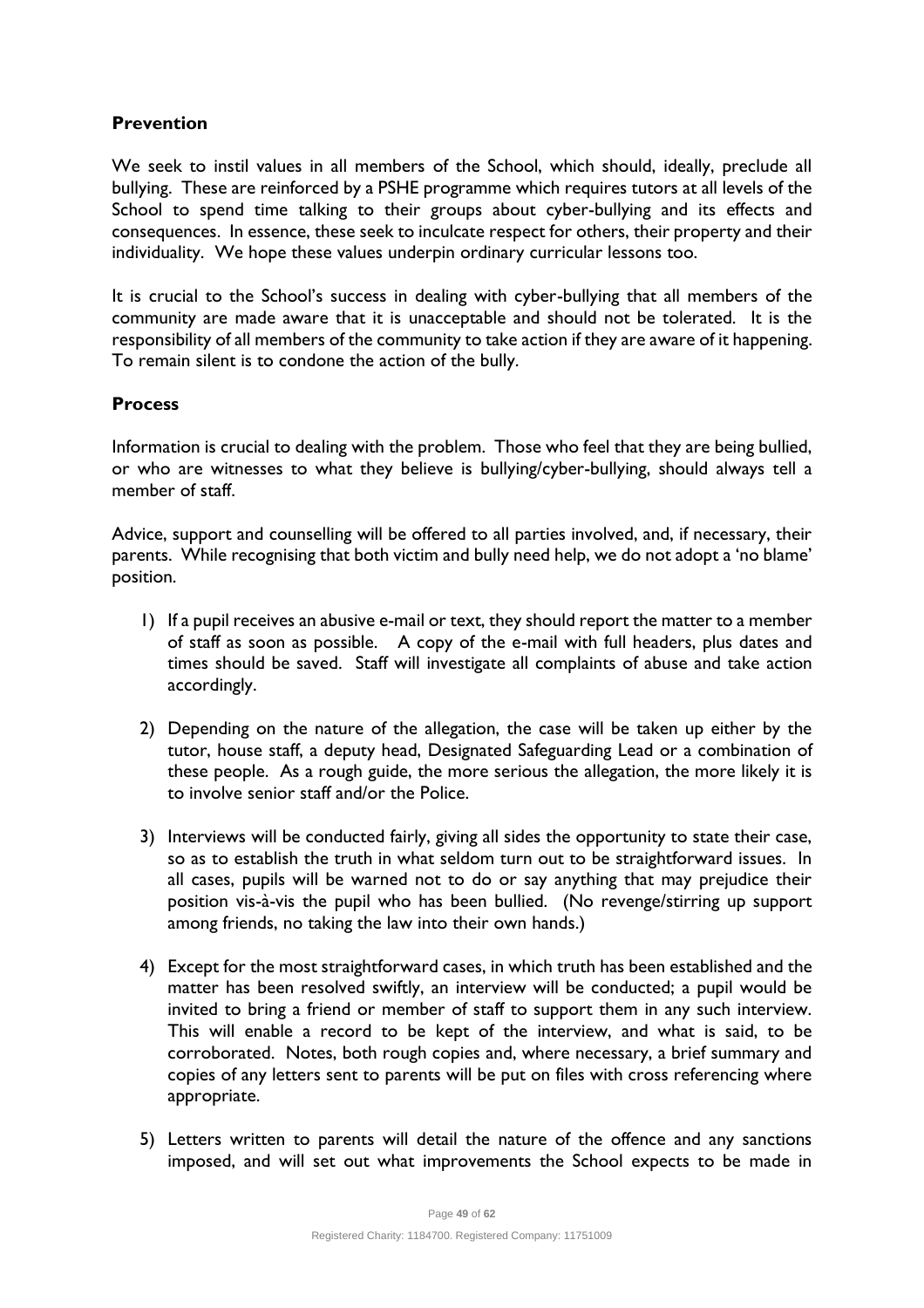behaviour as well as the consequences of failure to improve. Recommendations may be made about visits to the Medical Centre and counselling for everyone involved.

6) At the conclusion of the investigation, if appropriate, one of the members of staff involved will contact parents of all pupils directly involved and inform them of action taken. The identity of "informers" and pupils other than the son or daughter of the parent will not be disclosed.

#### **Sanctions**

In practice, the sanctions applied range from a verbal warning or a ban on use of the School's computer network to a temporary or permanent exclusion, depending on the gravity of the offence and the pupil's previous record with reference to bullying / cyber-bullying. In the most severe cases, it can result in criminal prosecution.

The aim of sanctions is to:

- Help the person harmed to feel safe again and be assured that the bullying will stop.
- Hold the perpetrator to account, getting them to recognise the harm caused and deter them from repeating the behaviour.
- Demonstrate to the school community that cyber-bullying is unacceptable and that the school has effective ways of dealing with it, so deterring others from behaving similarly.

When cyber-bullying is investigated, reference will be made to the Acceptable Use Policy (AUP); sanctions for breaches are set out in the AUP and the 'Procedure for dealing with Bullying/Cyber-bullying incidents'. Technology-specific sanctions for pupils engaged in cyberbullying behaviour could include limiting Internet access for a period of time or removing the right to bring a mobile phone into school (although issues of child safety will be considered in relation to the latter).

Cyber-bullying will have an impact on the education and wellbeing of the person being bullied, and the physical location of the bully at the time of their action is irrelevant in this. Schools now have broad new powers to discipline and regulate the behaviour of pupils, even when they are off the school site. These are set out in the Education and Inspections Act 2006. Misconduct of any kind outside of school will be amenable to school discipline if the welfare of another pupil or the culture or reputation of the school are placed at risk.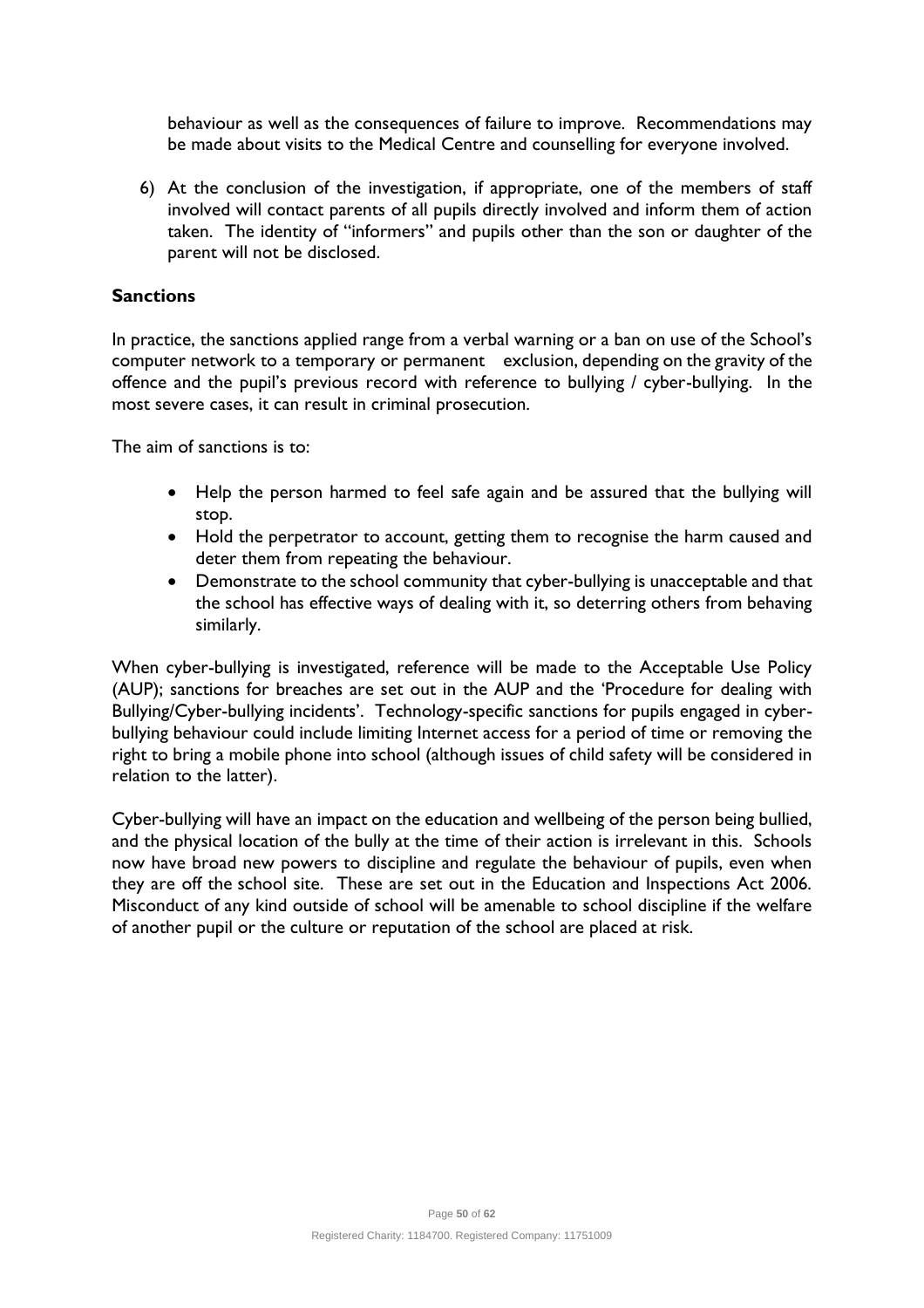# **Appendix 5: Worries and Concerns - A Pupil's Guide**

The following statement is included in the Pupil Planner and posted in all Houses:

This guide explains what you should do if you feel worried about something and what you should do if you are concerned about how you are being, or have been, treated. Much of what follows may seem obvious to you, but it is important for you to realise that the School will want to help you if you have a problem that is making you unhappy.

You may just wish to talk to someone or you may wish to make a complaint. Either way this advice will assist you to decide what to do.

#### *"What do I do if I just want to talk to someone?"*

Remember you have close friends who may be able to help, or perhaps a senior boy or girl to whom you feel you can turn. Your House Master or House Mistress or Tutor is always ready to help, or any other members of staff (including domestic staff) you know and to whom you feel you can comfortably talk.

There may be times when you feel you cannot talk with a member of staff. Talk, telephone or write to any of the following:

| <b>Your parents</b>                                  |                                     |
|------------------------------------------------------|-------------------------------------|
| The School Health Centre Sister (or any 01761 235128 |                                     |
| school nurse)                                        |                                     |
| <b>The School Doctors</b>                            | 01749840233                         |
| A School Chaplain                                    | 01761235113                         |
| <b>A</b> Prefect                                     |                                     |
| <b>Somerset Direct, Somerset County Council</b>      | 0300 123 2224                       |
| <b>Avon and Somerset Police</b>                      | 101                                 |
| <b>ISI</b>                                           | 020 7600 0100 or send a text to     |
|                                                      | 0783 457 8095                       |
| <b>Ofsted</b>                                        | 0300 123 4666                       |
| <b>Child Line</b>                                    | <b>FREEPHONE 0800 IIII</b>          |
| <b>NSPCC Child Protection Helpline</b>               | <b>FREEPHONE 0800 028 0285</b>      |
|                                                      | <b>FREETEXT 0800 056 0566</b>       |
| <b>Independent Listener (Mrs Carter)</b>             | 01761 233 897 or 07970 986 090      |
|                                                      | rmmcarter@live.com                  |
| <b>Drink Line</b>                                    | 0300 123 1110                       |
| <b>Frank - National Drugs Helpline</b>               | 82111 (SMS)                         |
|                                                      | 0300 123 6600                       |
|                                                      | http://www.talktofrank.com/contact- |
|                                                      | frank                               |
| <b>Smoking Quitline</b>                              | 0800 002200                         |
| <b>NHS Smoking Helpline</b>                          | 0300 123 1044                       |
| <b>Victim Support line</b>                           | 08 08 16 89 111                     |
| <b>Samaritans</b>                                    | 08457 909090                        |
| <b>NHS Direct</b>                                    | $\blacksquare$                      |

Page **51** of **62** Registered Charity: 1184700. Registered Company: 11751009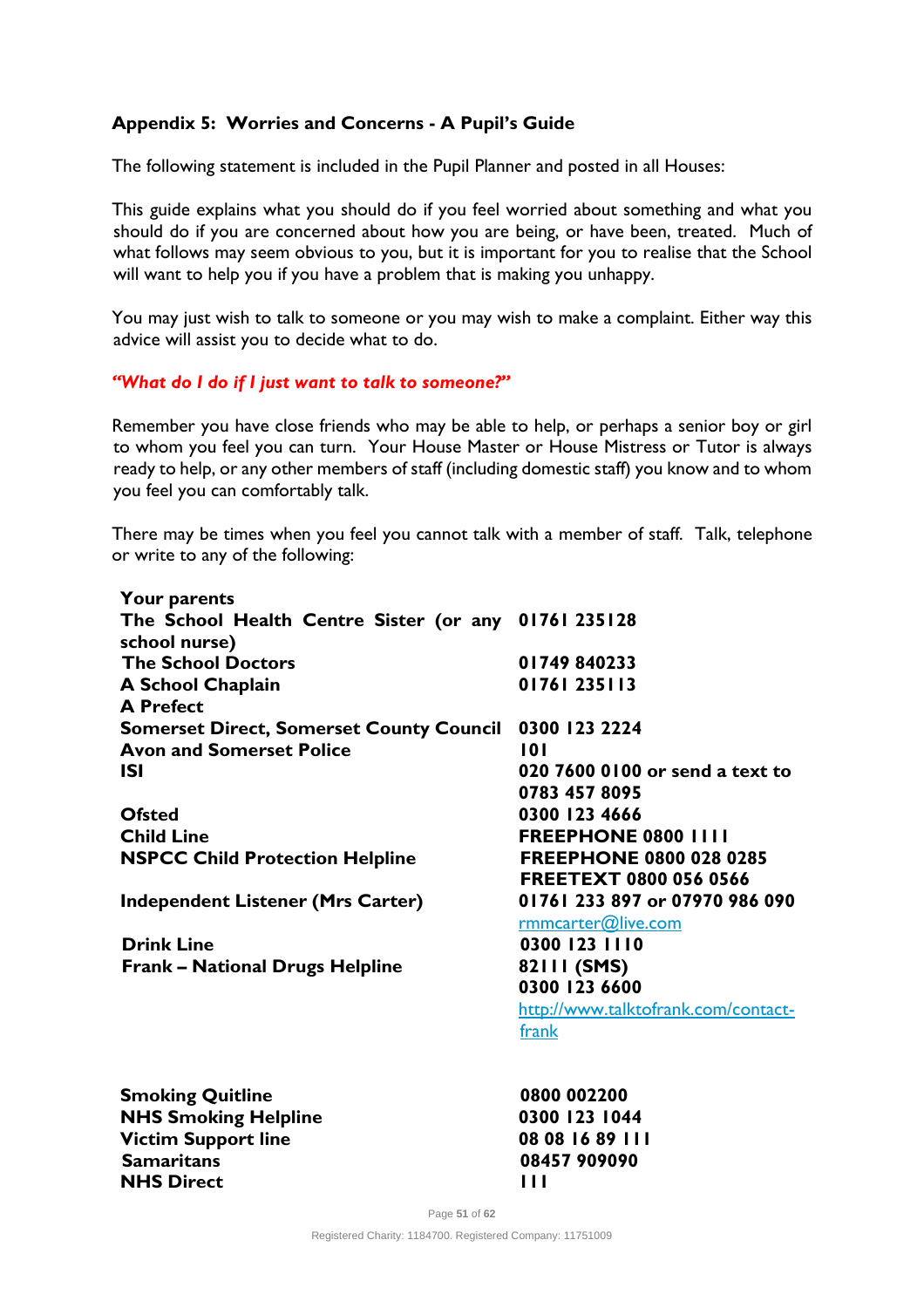**Office of the Children's Commissioner 0800 528 0731 If you feel that your concern has not been dealt with, you should raise the matter formally with your House Master/Mistress, or if appropriate, with the Director of Pastoral Care or the Deputy Head** 

**CAMHS self-referral (16-17 yr old) https://www.somersetft.nhs.uk/camhs/ 0300 1245012**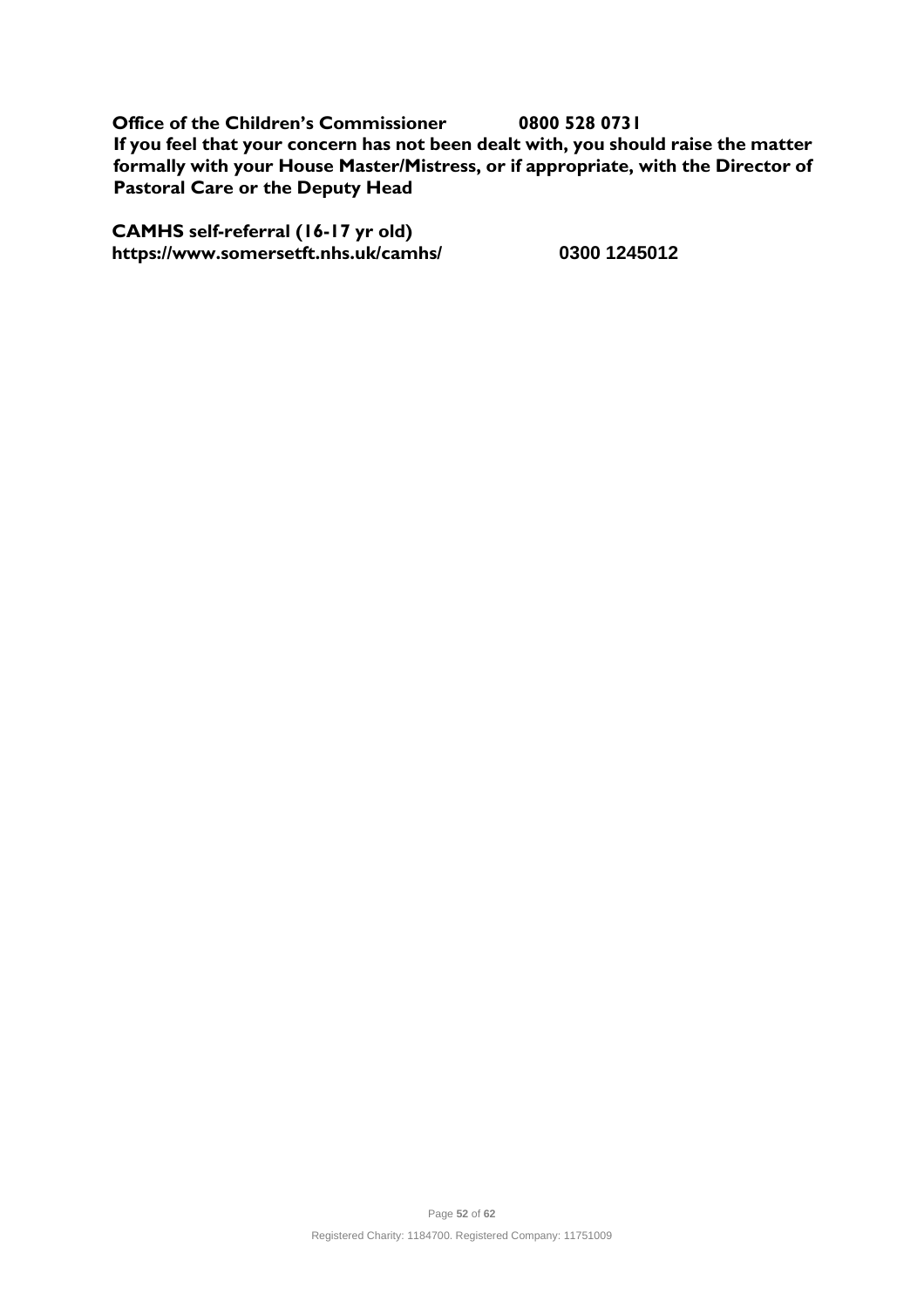# **Appendix 6: Procedures for Visitors**

Downside takes the following steps to ensure that its premises are secure:

- 1. All Staff and Volunteers (recruited in accordance with Safer Recruitment Procedures) wear identity badges at all times.\*<sup>1</sup>
- 2. 'Visitors' includes all persons arriving on the School site, who are not trustees, governors, members of staff, volunteers (for whom there are separate arrangements), or pupils of the School.
- 3. All Visitors must report to Reception in the Old House of the Main Quad. $*^2$ (Reception is staffed on weekdays between 8am and 6pm and on Saturdays between 8.30am and 2.30pm)
- 4. Visitors must display the visitor's badge given, and must sign the visitors' book in Reception.
- 5. Visitor's badges must be returned to Reception just before departure.
- 6. Visitors must be accompanied by a member of staff at all times. $*^3$

Boarding Houses:

The Boarding Houses are normally closed to visitors. However, parents visiting their own children in their Boarding House may do so after checking in with a member of the House staff, and signing the House visitors' book.

Parents are advised to contact the House to inform the House staff of the time they are arriving.

------------------------------------------------------------------------------------------------------

 $*$ <sup>1</sup> Coloured lanyards are as follows:

| <b>CONTRACTOR</b> | Yellow        |
|-------------------|---------------|
| <b>GOVERNOR</b>   | White         |
| <b>RESIDENT</b>   | <b>Blue</b>   |
| <b>STAFF</b>      | <b>Black</b>  |
| <b>VISITOR</b>    | <b>Red</b>    |
| <b>VOLUNTEER</b>  | <b>Purple</b> |

 $*^2$  Exceptions:

- 1) Parents visiting their children in Caverel, Barlow or Isabella Houses, and who are not entering the Main School buildings. Parents visiting these Houses must report directly on arrival to the House staff on duty in the House at the time.
- 2) Parents visiting their children outside the hours when reception is staffed. Parents are advised to contact the House to inform the House staff of the time they are arriving.
- 3) Visitors to the Sports Hall or Swimming Pool for an external club or county event.
- Visitors should make their way to the Sports Centre/Swimming Pool via the path from the Main School Quad.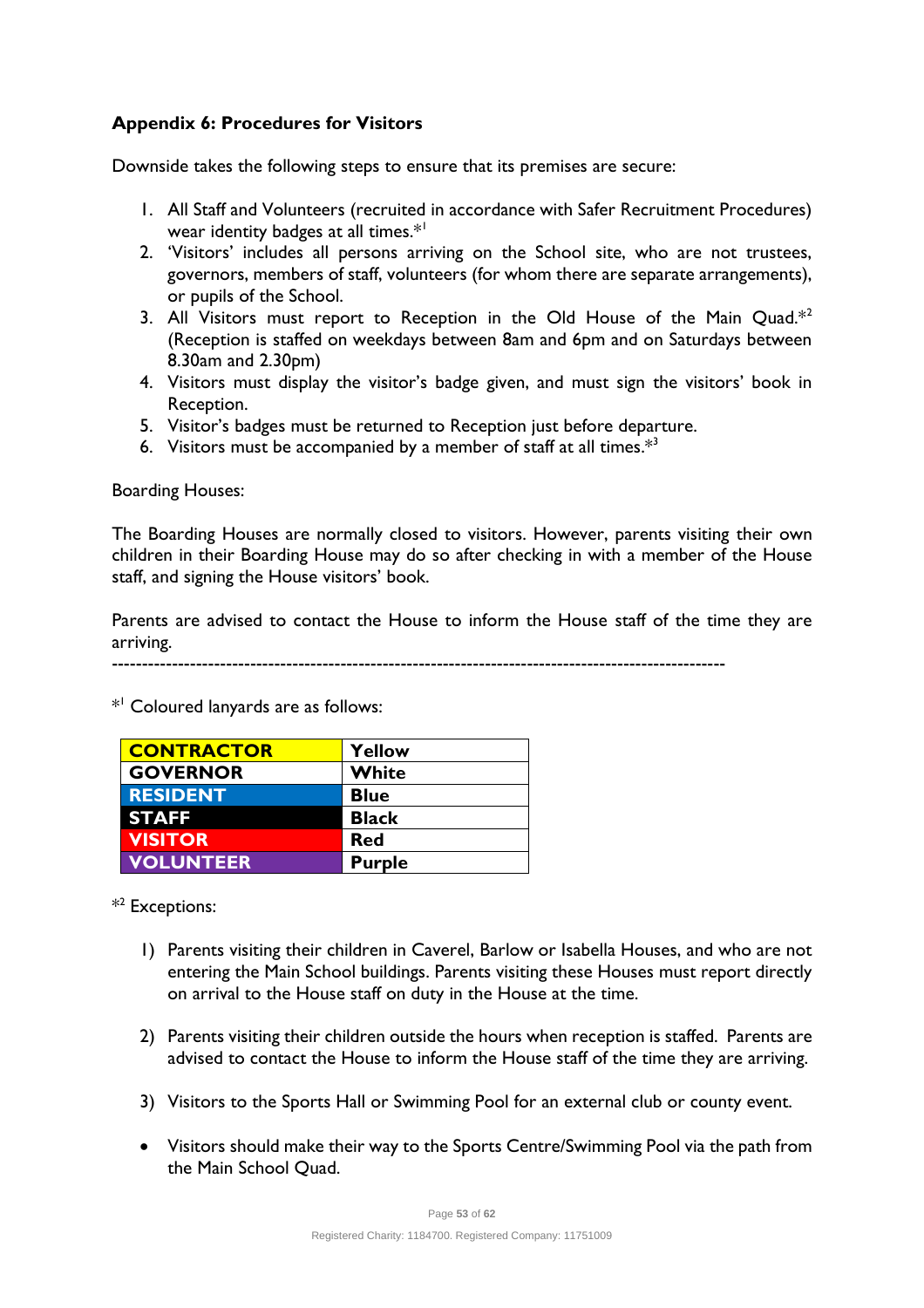- Sign the register on arrival at the Sports Centre/Swimming Pool.
- Remain in the area designated for the activity you are attending or, if by agreement with the activity organiser you are leaving a child at the activity, you must leave the site and return to pick up the child at the agreed time.

 $^{\ast3}$  The exception to this is prospective parent visits who are given a school tour by a senior pupil (Sixth Form). These pupils are briefed by the admissions team. During examination periods or under special circumstances junior pupils may be asked to take a tour. They will normally be in pairs on these occasions.

It is also recognised that there are certain times when parents and other visitors will enter the School without having to wear badges e.g. Match teas, concerts, plays and other such events. On these occasions visitors should remain in the area in which the event is taking place.

It is also important to remember that at the start and end of term and at exeats parents/guardians can often be present on site without having to sign in and wear a badge, as they drop off or pick up pupils. Staff and volunteers are asked to be sensitive and polite in questioning those without badges to ascertain who they are and their reason for being on the School site. Concerns should be reported to a member of the SLT.

Pupils are advised never to pass on the school or house entry codes to visitors and, whilst being at all times courteous, they are asked not to allow admittance to people who do not have a school identity badge or are unaccompanied. They should direct such visitors to reception or to a member of staff. If they are at all concerned about an unidentified stranger on the school site, they should report the matter to a member of staff immediately.

# **Protocol for visitors to the monastery guest wing**

Though they are geographically next to each other, the School and the Monastery occupy separate areas and are distinct from one another. Visitors may not enter any part of the School or School grounds.

Visitors to the monastery will only be allowed on School premises if they have legitimate business with the School and comply with the School's visitor protocol.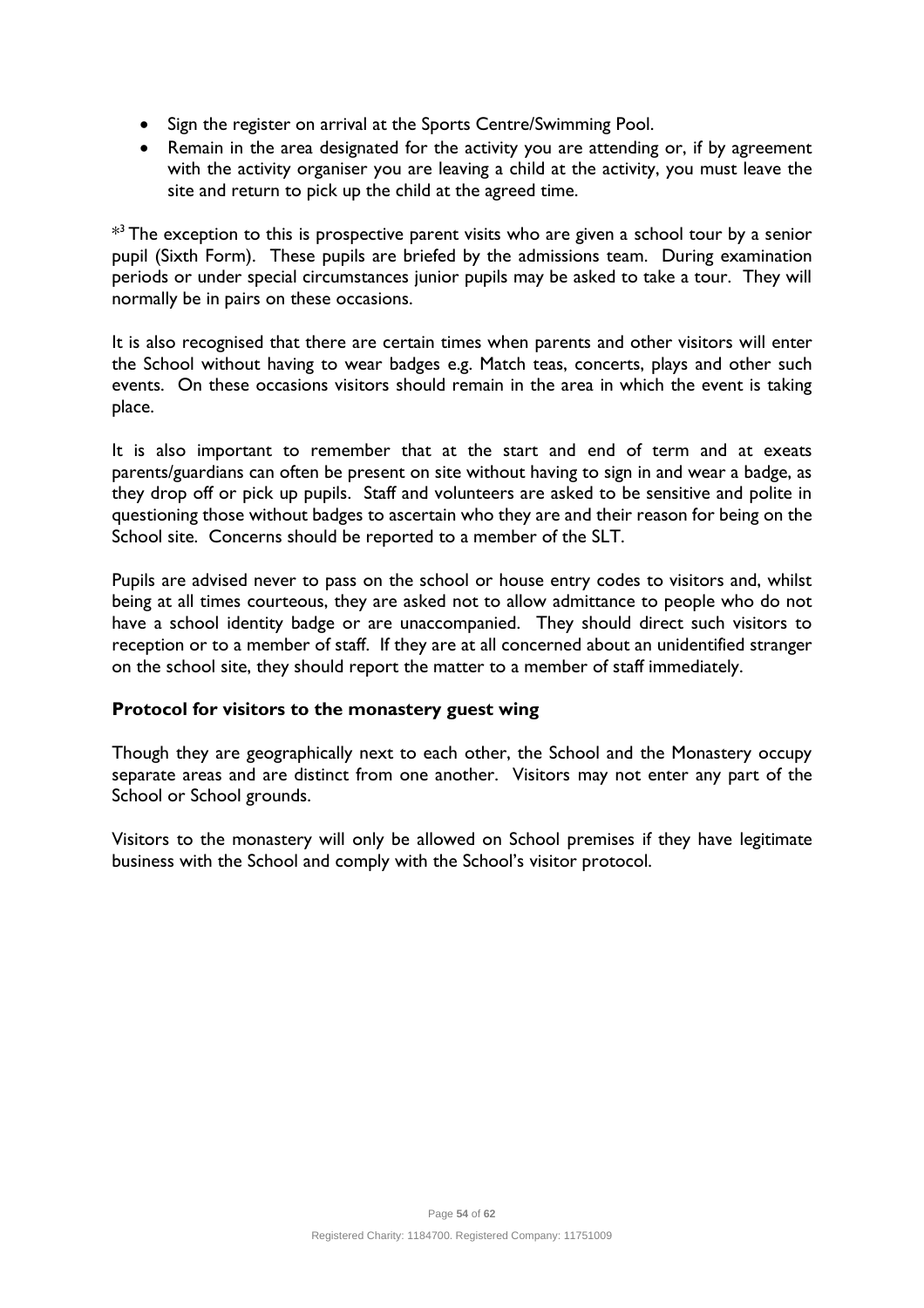# **Appendix 7: [Reporting non-recent abuse](https://www.nspcc.org.uk/preventing-abuse/signs-symptoms-effects/non-recent-abuse/)**

It is never too late to report abuse.

Adults often report non-recent abuse to stop the offender abusing other children. Some feel that reporting gives them a greater sense of closure.

Deciding on when or whether to report can be very difficult. Nobody should ever feel forced to take any action with which they do not feel comfortable.

Those who do decide to report should be reassured that they will be supported through the process.

The NSPCC has helpful information and advice regarding non-recent abuse: <https://www.nspcc.org.uk/preventing-abuse/signs-symptoms-effects/non-recent-abuse/>

#### **Procedure on receiving a disclosure of non-recent abuse**

When an adult discloses childhood abuse, the person receiving the information must record the discussion in detail. If possible, they should establish if the adult has any knowledge of the alleged abuser's recent or current whereabouts and contact with children.

In view of the potential continuing risk the alleged abuser may pose to children, the matter must be referred promptly to the Designated Officer at the Local Authority (formerly named LADO). The person receiving the information must therefore inform the Head, in line with Appendix 2 of the Child Protection Policy (Dealing with Allegations). The Head will discuss the matter with the DSL who will make the referral to the Designated Officer.

(\*N.B. If the abuse involves a monk or member of the clergy the DSL will also contact the Safeguarding Coordinator of the Clifton Diocese. Under these circumstances the Designated Officer and the Clifton Safeguarding Office will share information as required.)

The Designated Officer will require an Allegation Referral Form (ARF) to be completed, seeking sufficient information to develop a chronology, and all records must be dated and the authorship made clear.

If information about the current whereabouts of the alleged abuser has not yet been gathered, the Designated Officer will seek to establish this as a matter of urgency.

Should the School receive a disclosure of non-recent abuse the adult will be asked whether they want a police investigation and must be reassured that the police are able and willing to progress an investigation even for those adults who are vulnerable as a result of mental ill health or learning disabilities.

The School will reassure the adult that, even without their direct involvement, all reasonable efforts will be made to investigate the alleged abuse.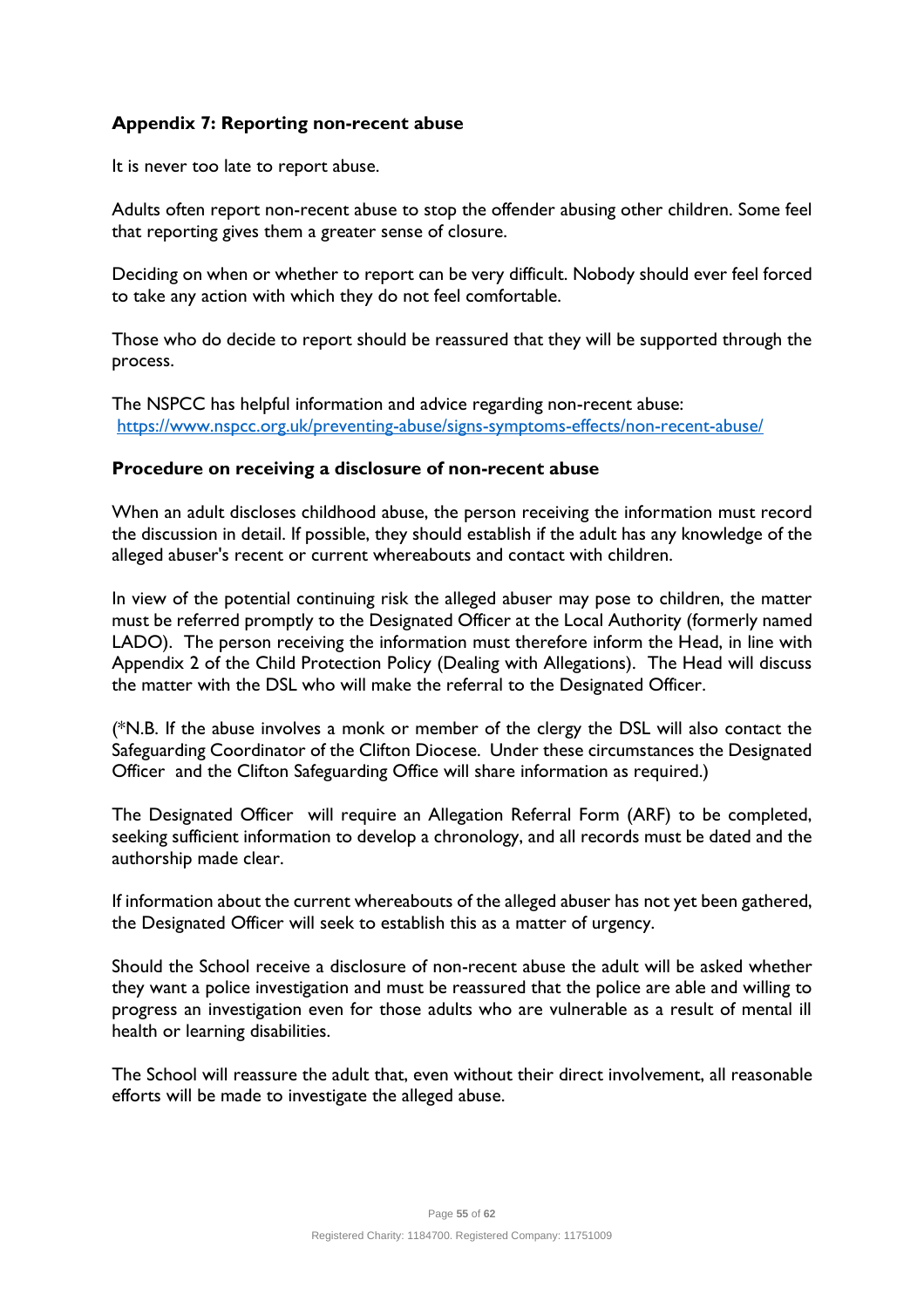The Designated Officer will inform the police at the earliest opportunity and establish if there is any information regarding the alleged abuser's current contact with children, irrespective of the wishes of the victim as to whether a police prosecution should take place.

The Designated Officer will hold a strategy meeting to determine the appropriate sharing of information with other agencies and the appropriate actions required to ensure both the welfare of the person who has made the disclosure and to ensure that the alleged abuser does not pose any risk to children or vulnerable adults.

The school will co-operate fully with any criminal investigation and/or child protection enquiries providing appropriate information and attending meetings as necessary.

The School will conduct a 'lessons learned' exercise when it is appropriate and certainly when the matter has been concluded so as to improve practice where possible.

Further Information can be found at: [http://www.proceduresonline.com/swcpp/somerset/p\\_historical\\_abuse.html](http://www.proceduresonline.com/swcpp/somerset/p_historical_abuse.html)

CSAS Website: procedures and advice re historical abuse <https://www.csas.uk.net/>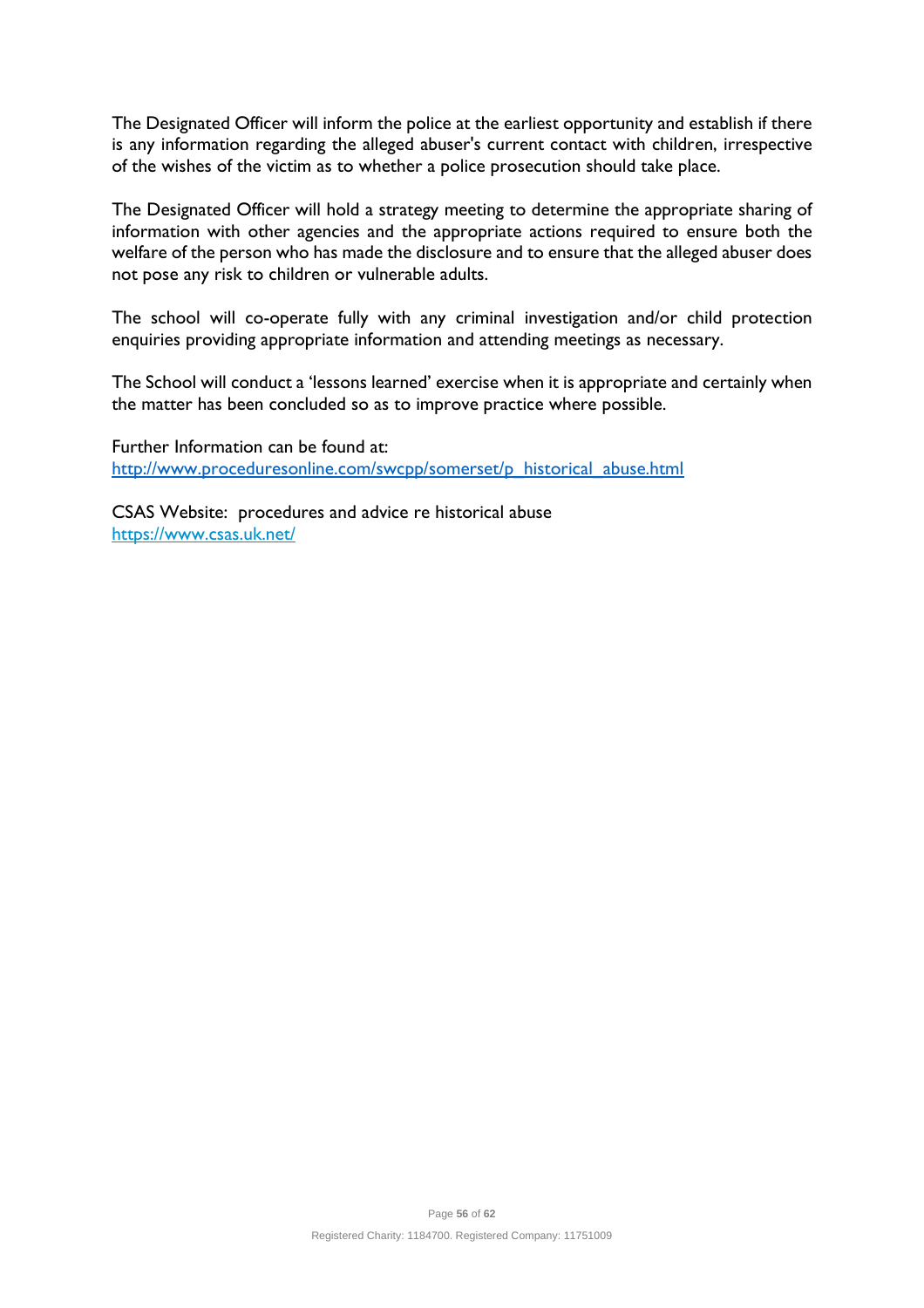# **Appendix 8: Additional local procedures**

Cases where a child has suffered or is likely to suffer significant harm should be reported immediately to Children's Social Care (**Somerset Direct, Somerset County Council 0300 123 2224)**

Cases where a child is in need of additional support should lead to inter-agency assessment using Somerset processes, including use of the 'Common Assessment Framework' (CAF) and 'Team around the Child' (TAC) approaches.

Although decisions to seek support for a child in need, or about whom there are concerns relating to radicalisation, would normally be taken in consultation with parents and pupils, there should be no suggestion in the school policy that their consent is required for a referral when there are reasonable grounds to believe that a child is at risk of significant harm.

# **(a) Cases where abuse may have been inflicted by parents or carers**

- Suspicion or knowledge of abuse must be reported to the Designated Safeguarding Lead or his or her Deputy who will share such information with the Head and only the relevant House Staff of the pupil concerned on a 'need to know basis'.
- Any adult to whom abuse is reported by a pupil has a duty to listen to the pupil, to provide reassurance, and subsequently to record the pupil's statements. He / she must not press the pupil, ask probing questions or suggest answers. The situation should then be reported and discussed with the Designated Safeguarding Lead (DSL) who will consult with the Head. The online South West Child Protection Procedures must be referred to at all stages
- Expert medical diagnosis may be required quickly. The DSL, their Deputy or the Head will seek the advice of Children's Social Care.

# **(b) Cases where abuse may have been inflicted by staff or volunteers (See Appendix 2)**

If an allegation is made against a member of staff or volunteer it must be responded to; there is an obvious need to act immediately and with the **utmost discretion**. The informant should be told that the matter will be referred in confidence to the appropriate people. This must be done, and the written record passed on the same day to the Head.

The circumstances should be kept **strictly confidential** until the Head has been able to consult with the Designated Officer to judge whether or not an allegation or concern indicates possible abuse. (It will always be the Somerset Designated Officer because of the geographic location of the School). The School will not undertake its own investigation unless expressly instructed by the Designated Officer.

If it is decided, by the Designated Officer, that an investigation is called for, it is the responsibility of the Designated Officer to arrange a meeting (called a Strategy Meeting) to discuss how the next steps are handled. The strategy meeting is initiated by the Designated Officer referring to Somerset Direct. The strategy meeting would normally involve the Police, Children's Social Care, appropriate representatives of the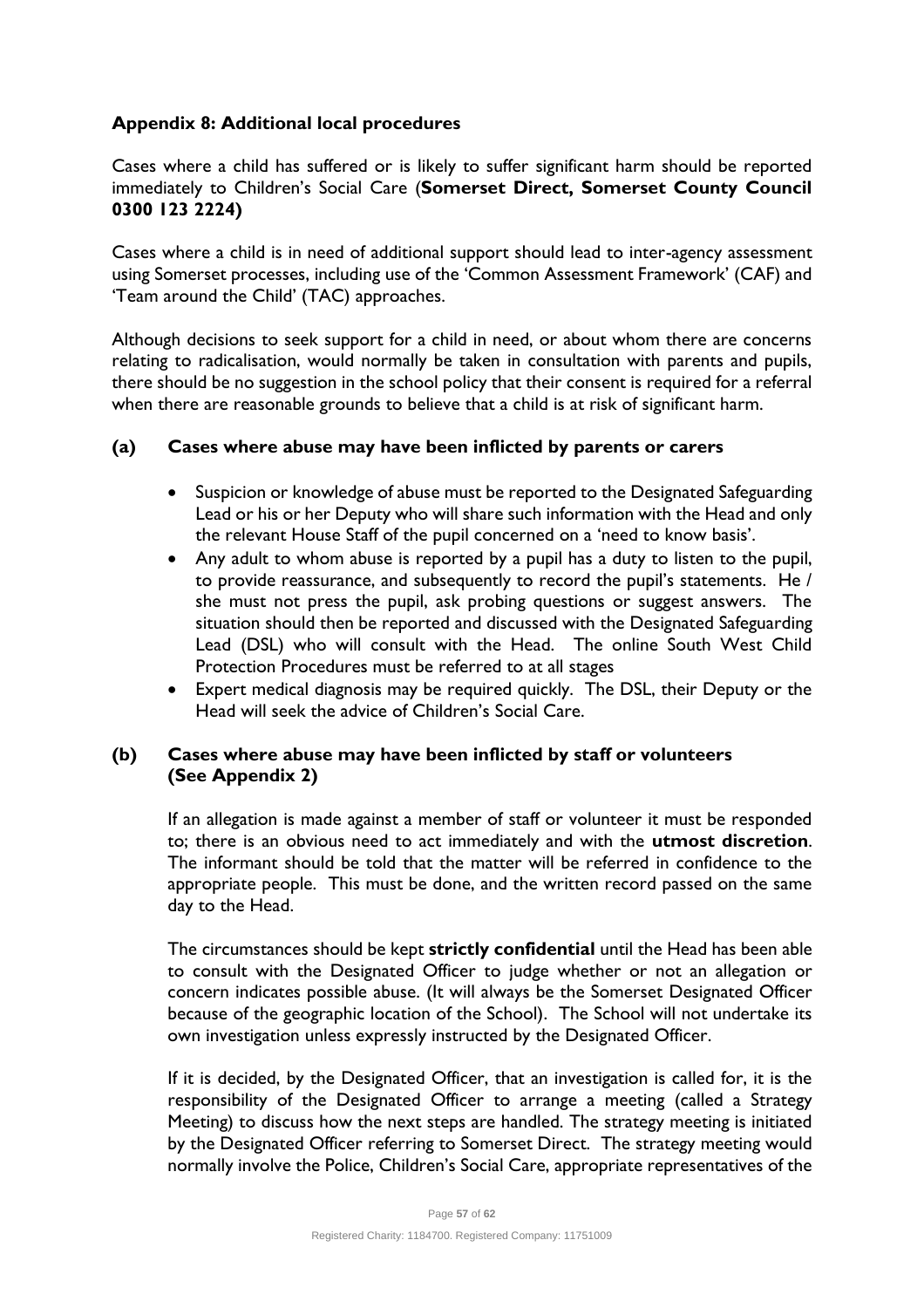School (normally the DSL but can also include the Head and a member of the Governing Body of the School). The arrangements agreed upon in the Strategy Meeting will include informing the parents and seeking their consent for any immediate medical examination.

The strategy meeting will decide when the member of staff against whom the allegation has been made, should be informed of the allegation and by whom; no discussion should take place about the allegation without the permission of the Designated Officer or the Chair of the Strategy Meeting.

If, at the strategy meeting, it is established that the allegation is not criminal but is still of concern it will be agreed what further action, if any, needs to be taken. At the conclusion of the investigation, if criminal proceedings don't ensue, there is a range of possible sanctions available to the School including, where the circumstances warrant it, dismissal. These decisions will be taken by the School in conjunction with the School's legal advisers and human resources advisers.

The strategy meeting will also recommend to the employer whether the member of staff can remain on the School site or not, pending further investigation. The School will be guided by the statutory agencies in deciding whether suspension/leave of absence is implemented. If the Police/Children's Social Care decide to take the case further and the allegation is against a member of staff, it is reasonable to ask the Police to give some indication of their timescales. The Designated Officer can also advise in terms of process.

There is understandable concern amongst many teachers that careers may be irreparably damaged by flimsy or malicious allegations by children. This is actually extremely rare, though some incidents do end up only as "unproven" one way or the other which is generally unsatisfactory. It is always better for a school to anticipate possible risks and to seek to prevent all reasonable risk of misunderstandings and false allegations. Proper policy and procedures are also likely to deter any individual seeking to use the School as a basis for inappropriate relationships with pupils; the staff "Code of Conduct" may be helpful. This will help staff to know what behaviours are generally considered to be inconsistent with their professional status. Infringements should then be subject to disciplinary procedures as required.

# **Cases where abuse may have been inflicted by the Head, a governor or a Trustee of the School (See Appendix 2)**

If an allegation or complaint is made against the Head, a governor or a trustee, the person receiving the allegation will immediately inform the Chair of Governors, Giles Mercer [\(gmercer@downside.co.uk,](mailto:gmercer@downside.co.uk) 07307879745) without first notifying the Head. The allegation will be reported to the Designated Officer and the Diocesan Safeguarding Authority, removing the potential of any actual or perceived conflict of interest. If an allegation is made against the Chair of Governors it will be referred direct to the Designated Officer at the Local Authority via Somerset Direct 0300 123 2224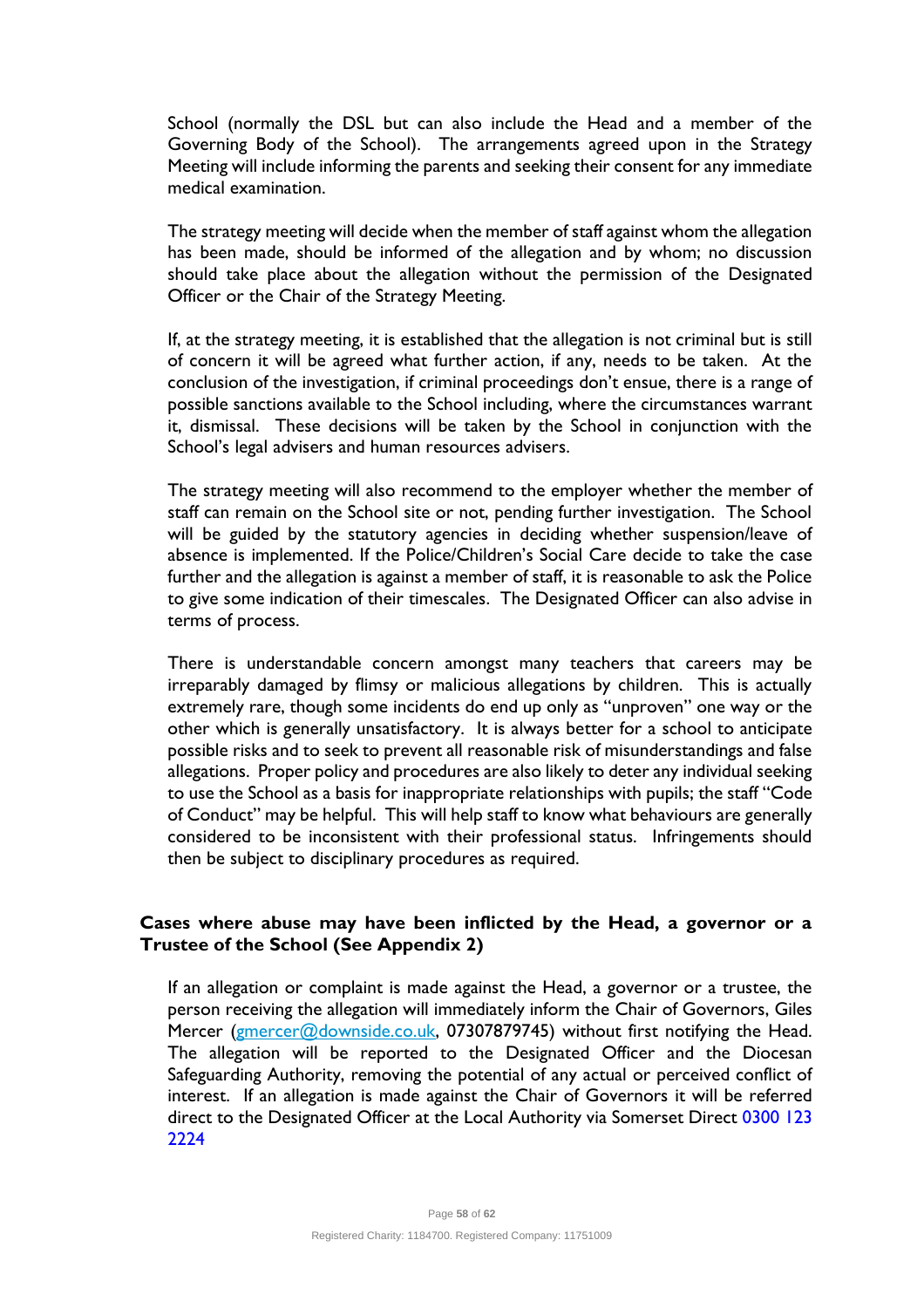#### **(c) Cases where abuse may have been inflicted by a pupil or pupils ( peer-onpeer)**

The DSL will seek advice, using the Somerset OSL (Organisation Safeguarding Lead) consultation line (**0300 123 3078**), as appropriate, regarding issues of peer on peer abuse, having consulted the thresholds set by the LSCP [\(https://sscb.safeguardingsomerset.org.uk/working-with-children/cse-protocols/](https://sscb.safeguardingsomerset.org.uk/working-with-children/cse-protocols/) If there is reasonable cause to suspect that a child is suffering, or is likely to suffer, significant harm inflicted by one or more pupils this will be referred immediately to Children's Social Care or police as a child protection concern. The report should be made to Somerset Direct on **0300 123 2224.** Both the perpetrator(s) and the victim(s) will be treated as being 'at risk'.

Staff must recognise that children are capable of abusing their peers and should have regard to and ensure compliance with the School's Pupil Behaviour Policy and Anti-Bullying Policy, which contains an up to date definition of what constitutes bullying. The advice outlined for practitioners in: What to do if you're worried a child is being abused will be followed and the School will ensure that there is effective and appropriate information sharing with any agencies or other professionals involved. [\(https://www.gov.uk/government/uploads/system/uploads/attachment\\_data/file/41960](https://www.gov.uk/government/uploads/system/uploads/attachment_data/file/419604/What_to_do_if_you_re_worried_a_child_is_being_abused.pdf) 4/What to do if you re worried a child is being abused.pdf)

Peer on peer abuse can occur both inside and outside of school and online. Peer on peer abuse can manifest itself in many ways and many different forms peer on peer abuse are possible, but staff must recognise that abuse is abuse and should never be tolerated or passed off as "banter" or "part of growing up". Victims of peer on peer abuse will receive support in accordance with the procedures described in the Anti-Bullying Policy. It should be recognised that sexualised abuse, including verbal abuse, by peers is a potential safeguarding issue.

The Department for Education provides searching screening and confiscation advice <https://www.gov.uk/government/publications/searching-screening-and-confiscation> for schools. Child Exploitation Online Protection Centre (CEOP) has recently updated their sexting guidance which has been communicated by email to all staff and distributed in paper form to each of the Boarding Houses and the Staff Common Room. It can be found via the following link:

[https://www.gov.uk/government/uploads/system/uploads/attachment\\_data/file/55157](https://www.gov.uk/government/uploads/system/uploads/attachment_data/file/551575/6.2439_KG_NCA_Sexting_in_Schools_WEB__1_.PDF) 5/6.2439 KG NCA Sexting in Schools WEB | .PDF

There are different gender issues when dealing with peer on peer abuse. This could for example include girls being sexually touched/assaulted or boys being subject to initiation/hazing type violence. Children with special educational needs (SEN) and disabilities can face additional safeguarding challenges.

A pupil or pupils against whom an allegation of abuse or assault has been made may be suspended from the School during the investigation and the School's Behaviour Policy will apply. A thorough risk-assessment of the situation will be carried out and as risk-based decision will be made. The School will take advice from Children's Social Care (CSC) or the Local Safeguarding Children Partnership (LSCP) on the handling of such allegations and will take all appropriate action to ensure the safety and welfare of

Page **59** of **62**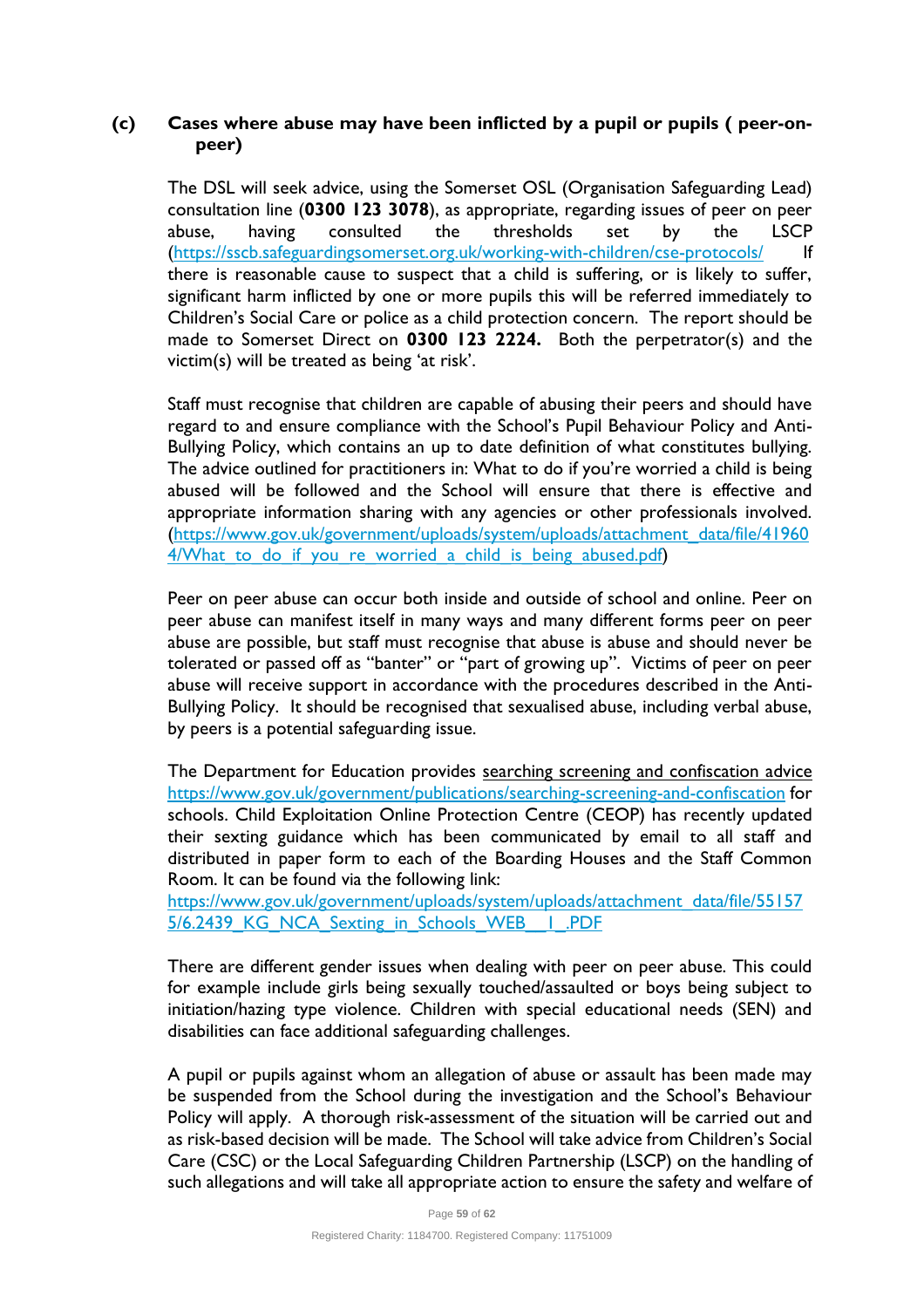all pupils involved including the pupil or pupils accused of abuse, ensuring they receive the necessary support. Decisions arising might include, for example, whether the accused pupil should be removed from the School for a period, or from certain classes, whether sleeping arrangements should be changed for boarders, whether contact with certain individuals be prevented or supervised, the availability of counselling, the adequacy of arrangements for listening to children etc. If it is necessary for a pupil to be interviewed by the police in relation to allegations of abuse, the School will ensure that, subject to the advice of CSC or the LSCP, parents are informed as soon as possible and that the pupil is supported during the interview by an appropriate adult. In the case of pupils whose parents are abroad, the pupil's Guardian will be requested to provide support to the pupil and to accommodate him/her if it is necessary to suspend him/her during the investigation.

\*Where there is a safeguarding concern the child's wishes and feelings are taken into account when determining what action to take and what services to provide. The School ensures that children are able to express their views and give feedback. Ultimately the School's systems and processes operate with the **best** interests of the child at their heart.

There will be good record keeping of conversations, meetings and communications relating to any potential or actual cases of peer-on-peer abuse.

#### **(d) Complaint or Allegation?**

It is important to draw a distinction between complaints and allegations against staff. Complaints are made about a process. Allegations are made about behaviour. Concerns relating to behaviour are therefore categorised as allegations.

 Any allegation against a member of staff or volunteer which involves the possibility of physical, emotional or sexual abuse will *always* be discussed with the Designated Officer and their advice taken. If the matter is a child protection concern, an investigation will be carried out by Children's Social Care and the Police, as happens with any other referral. The DSL, the Head and Governors **must not** carry out investigations themselves in these circumstances. They will be invited to a Strategy Meeting at a very early stage**.** 

The allegation and the outcome of the strategy meeting, subject again to legal advice, should also be reported to the Charity Commission.

Decisions about suspension and the use of disciplinary procedures are for the Head and Governors alone, but action may need to be co-ordinated where there is a wider investigation involving Children's Social Care and/or the Police.

N.B. Allegations against Monks (who are not staff, governors or trustees) or any person resident in the Monastery will be managed in the same way as allegations against staff or volunteers (see section b above which explains the procedure for cases where abuse may have been inflicted by staff or volunteers), although the Safeguarding Office of the Clifton Diocese must be informed as well as the Designated Officer.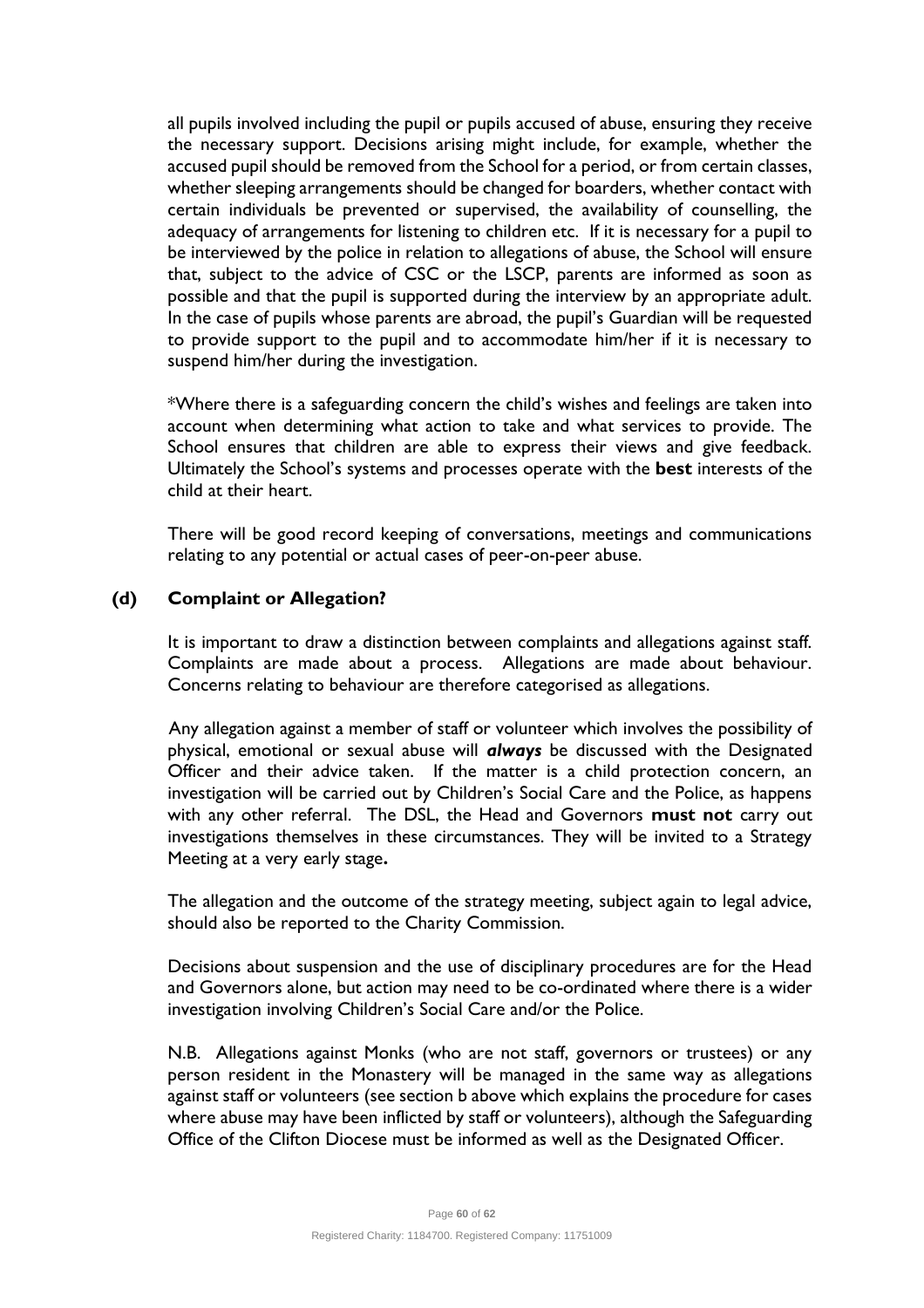# **Appendix 9: Covid-19**

The way Downside School operates in response to coronavirus (COVID-19) is fundamentally different to business as usual, however, a number of important safeguarding principles remain the same:

- with regard to safeguarding, the best interests of children must always continue to come first
- anyone with a safeguarding concern about any child they should continue to act and act immediately
- a DSL or deputy DSL will be available
- safer recruitment processes apply
- children should continue to be protected when they are online

# **The role of the DSL and DDSLs**

The DSL or DDSL will be available via email or phone during term time and will triage MyConcern and make referrals to SSCP or relevant external agencies where necessary. The DSL will keep a record of the most vulnerable pupils and make arrangements for support.

#### **Raising a concern**

It is important that all staff who interact with children, including online, continue to look out for signs a child may be at risk. Any such concerns should be dealt with as per the child protection policy.

#### **Mental and emotional wellbeing**

Negative experiences and distressing life events, such as the current circumstances, can affect the mental health of pupils and their parents. Teachers should be aware of this in setting expectations of pupils' work where they are at home.

Mental health issues can bring about changes in a young person's behaviour or emotional state which can be displayed in a range of different ways, and that can be an indication of an underlying problem.

Early intervention to identify issues and provide effective support is crucial. The school role in supporting and promoting mental health and wellbeing can be summarised as:

• Prevention: creating a safe environment for remote learning, and equipping pupils to be resilient so that they can manage the normal stress of life effectively. This will include teaching pupils about mental wellbeing and maintaining, as far as possible, the school community through tutoring, *Lectio divina* and teaching

• Identification: recognising emerging issues as early and accurately as possible;

• Early support: helping pupils to access evidence based early support and interventions;

and

• Access to specialist support: working effectively with external agencies to provide swift access or referrals to specialist support and treatment.

The DSL will liaise with the Head of Nursing Care to provide appropriate support for vulnerable pupils and their parents and/or guardians, where possible. This may be in the form of signposting to relevant agencies, the GP or the Independent Listener.